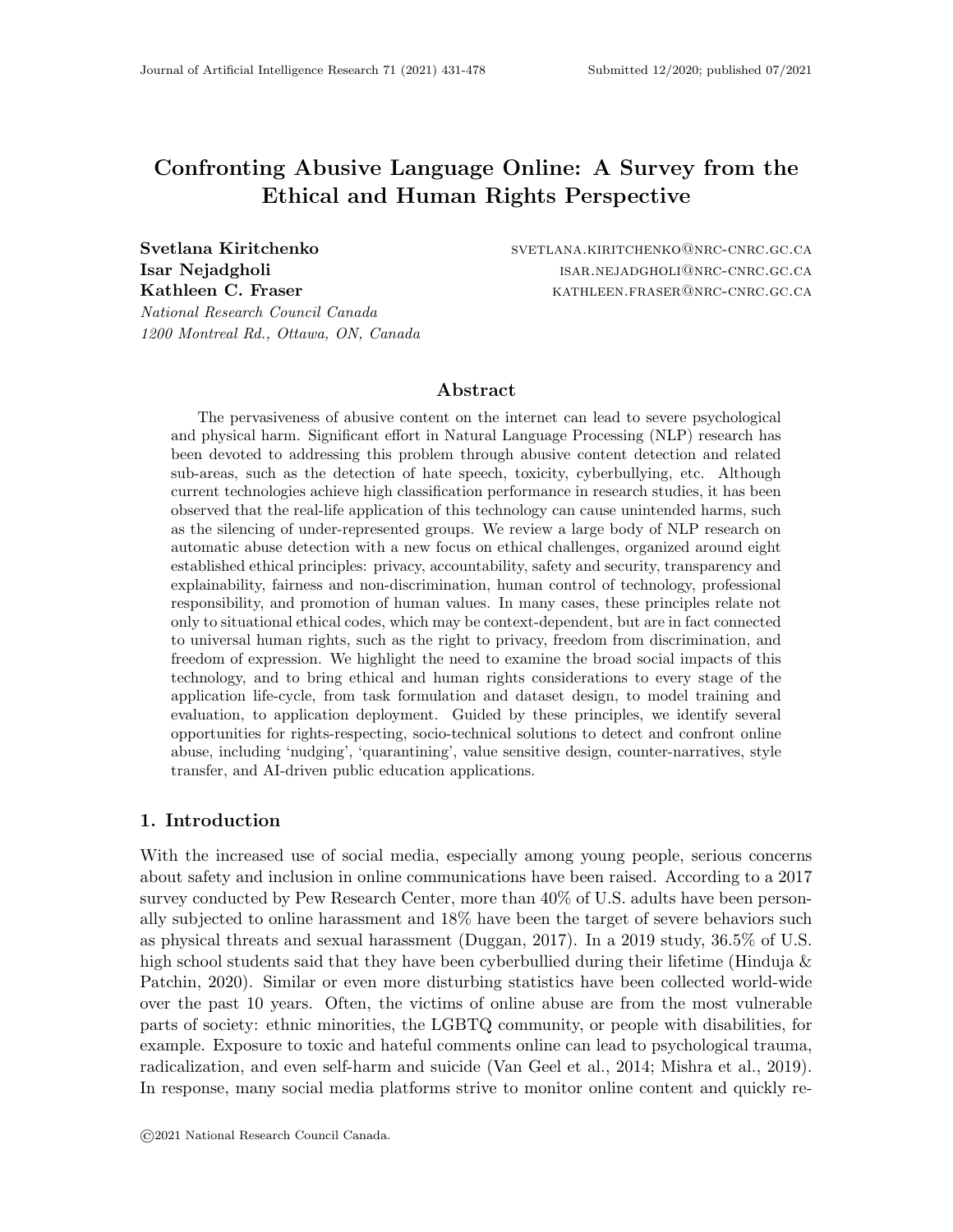move abusive posts, but the sheer volume of posts poses significant problems. Furthermore, human content moderators report high rates of burn-out, depression, and PTSD as a result of viewing such toxic content, day in and day out (Arsht & Etcovitch, 2018). Automatic detection of abusive content can provide assistance and partially alleviate the burden of manual inspection.

A wealth of research in Natural Language Processing (NLP) has been devoted to the problem of automatic abusive content detection. Here, we use the term abusive broadly, defining it as any language that could offend, demean, or marginalize another person, covering the full range of inappropriate content from profanities and obscene expressions to threats and severe insults. Abusive language detection has been studied under a plethora of names, such as detection of *flaming* (e.g., Spertus, 1997), *cyberbullying* (e.g., Dadvar et al., 2013), online harassment (e.g., Golbeck et al., 2017), hate speech (e.g., Djuric et al., 2015; Davidson et al., 2017), toxicity (e.g., Dixon et al., 2018; Aroyo et al., 2019), microaggression (e.g., Breitfeller et al., 2019; Ali et al., 2020), stereotyping (e.g., Nadeem et al., 2020; Fraser et al., 2021), unhealthy conversations (e.g., Price et al., 2020), and others. While these sub-areas of the general space of abusive language tackle similar problems, they differ in their focus and scope. Recent surveys by Schmidt and Wiegand (2017), Fortuna and Nunes (2018), Mishra et al. (2019), Vidgen et al. (2019), Vidgen and Derczynski (2020), and Salawu et al. (2020) summarize the advancements in these areas focusing mostly on the technical issues and the variety of data collection and machine learning approaches proposed for the tasks.

In contrast, here we examine the task of automated abusive language detection from the ethical viewpoint, bringing together both technical and social issues under a single ethical and human rights framework. We begin by gathering all the related sub-fields, and briefly survey the past work with a focus on the different task formulations, common data collection and annotation techniques, algorithms, and applications. Works addressing online abuse detection in any form, from hate speech and aggressive language to more subtle offenses such as microaggressions and stereotyping, are included in this survey. We focus here specifically on detecting abusive language in *individual textual utterances*, although recent work has also begun to tackle multimedia data (e.g., Kiela et al., 2020) and to incorporate the broader context of conversations (Pavlopoulos et al., 2020; Vidgen et al., 2021). We then discuss in detail the challenges that the field faces from the ethical perspective, using the Harvard 'Principled Artificial Intelligence' framework as a scaffold (Fjeld et al., 2020). These challenges include fairness and mitigation of unintended biases, transparency, explainability, privacy, safety, and security. We discuss the trade-off between the right to free speech and the right to human dignity, and our professional responsibility to promote and protect all human rights in our work as AI researchers and practitioners.

We then turn to the future: how can the field progress in the most responsible and ethical manner? We identify several directions for future work. Our findings from the literature emphasize that ethical considerations must be addressed throughout the entire development pipeline, from the task formulation, data collection, and annotation, through to model training and evaluation, and finally in deployment. In addition to compiling recommendations for each stage in the pipeline, we also review information from related literature in the social sciences, and suggest how we might integrate that work into our technical solutions.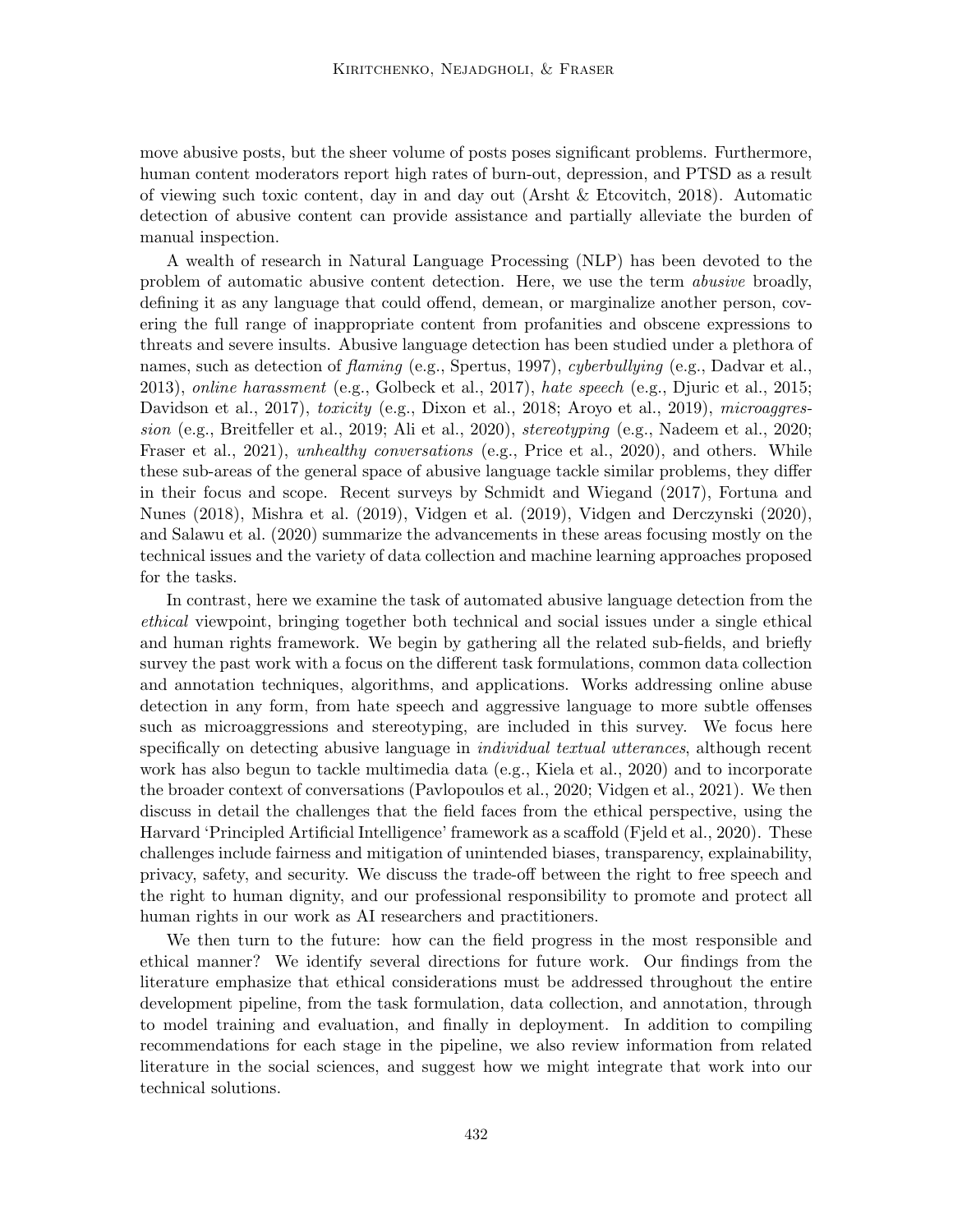Enumerating these ethical dilemmas is not simply an academic exercise; inattention to these issues can lead to human and economic harms in the real world. In Table 1 we present recent examples from the popular press describing negative outcomes related to automated content moderation on the web. Each of the ethical themes in the table will be discussed in detail in Section 3. Through a better understanding of the ethical landscape, we hope to inspire new and creative solutions to effectively confront online abuse.

## 2. Overview of the Common Practices

We start by summarizing the common practices in defining the task, collecting and annotating data, and training a predictive model. Further, we discuss some current applications of abusive language detection technology.

# 2.1 Task Formulation

The abusive language detection task has typically been formulated as a supervised classification problem across various definitions and aspects of abusive language. In addition to the main task of determining whether a text is abusive or not, several other dimensions have been explored, including categories of abuse, implicit versus explicit abuse, target of abuse, legality of abuse, and the implied stereotypes in abusive language (Waseem et al., 2017; Fišer et al., 2017; Poletto et al., 2017; Vidgen et al., 2019; Niemann et al., 2019; Zufall et al., 2020; Sap et al., 2020). Banko et al. (2020) assessed the most common definitions of abuse used in the domain of online content moderation technologies across industry, government policies, online communities, and the health sector. They unified these definitions under the umbrella term *online harm* and recommended 1) using objective criteria and fine-grained classes, and 2) considering the target of abuse and the potential downstream actions to create high-quality definitions.

Here, we look at two main dimensions often considered when formulating the task of abusive language detection: expression of abuse and target of abuse. Also, in Table 2, we show examples of utterances from existing datasets along with labels that describe the expression and the target of abuse.

Expression of abuse: Multiple terms and definitions have been used to describe abusive content depending on how the abuse is expressed (e.g. hate speech, insult, physical threat, stereotyping). Focusing on slightly different aspects of abuse, these categories have obscure boundaries, and are often challenging for humans and machines to tell apart (Poletto et al., 2017; Founta et al., 2018). Even the definitions of a single category (e.g., hate speech) can vary among researchers, and result in incompatible datasets (Fortuna et al., 2020). For example, some messages labeled as hate speech in the dataset by Waseem and Hovy (2016) would not meet the requirements for this category in the works by Nobata et al. (2016) and Davidson et al. (2017). Van Aken et al. (2018) questioned 10–15% of manually obtained labels on two widely used datasets, Kaggle Toxicity by Jigsaw and  $Google<sup>1</sup>$  and the one by Davidson et al. (2017). In some cases, more accurate formulations of abusive behaviour are only possible if additional information, such as attributes of the author and of the recipient,

<sup>1.</sup> https://www.kaggle.com/c/jigsaw-toxic-comment-classification-challenge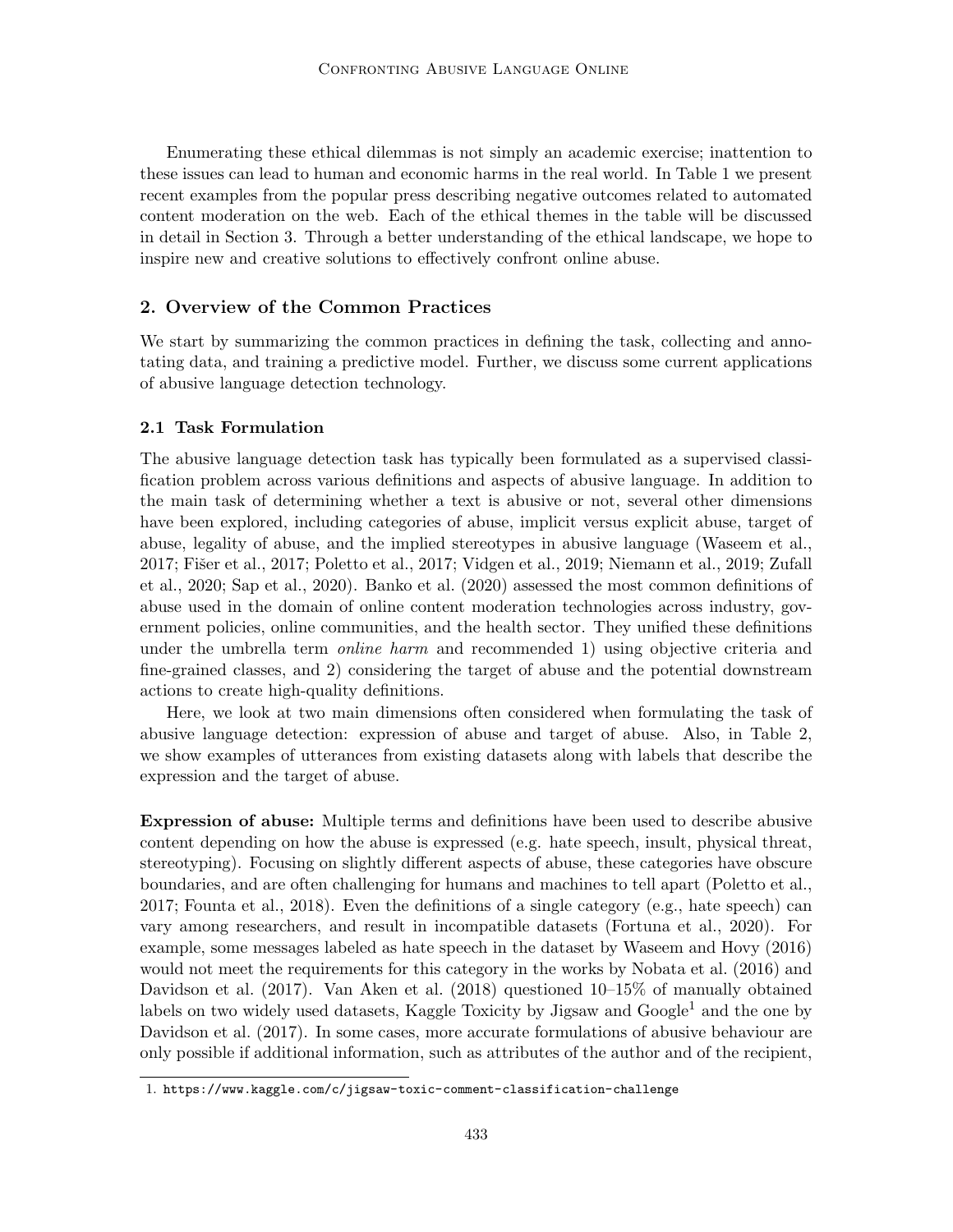| Ethics theme                     | Real-life example                                                                                                                                             |
|----------------------------------|---------------------------------------------------------------------------------------------------------------------------------------------------------------|
| Promotion of                     | Abusive language detection is deployed to protect people; however, in some                                                                                    |
| human values                     | cases it can actually silence marginalized voices. For example, Black activists                                                                               |
|                                  | have reported that Facebook deletes posts in which they discuss their own                                                                                     |
|                                  | experiences of racism. <sup>1</sup>                                                                                                                           |
| Fairness & non-                  | In 2019 it was discovered that posts written by Black writers are 1.5 times                                                                                   |
| discrimination                   | more likely to be marked as offensive by some of the leading toxicity detectors,                                                                              |
|                                  | and posts written in African American English even more so, leading to the                                                                                    |
|                                  | suppression of Black voices as well as a negative user experience. <sup>2</sup><br>In fall 2020, small business owners noticed that their seemingly innocuous |
| Transparency &<br>explainability | ads were being automatically removed by Facebook's content moderation al-                                                                                     |
|                                  | gorithm, leading to lost revenue. Because the business owners didn't under-                                                                                   |
|                                  | stand why the ads were removed, they were frustrated and, importantly, did                                                                                    |
|                                  | not know how to avoid the same thing happening again in the future. <sup>3</sup>                                                                              |
| Privacy                          | While data privacy is a serious concern to computer scientists, maintaining                                                                                   |
|                                  | user personal privacy is also critical. In the infamous GamerGate scandal,                                                                                    |
|                                  | video game developer Zoe Quinn was subjected to harassment and threats on                                                                                     |
|                                  | Twitter, and had to leave her home when her address was posted on the site. <sup>4</sup>                                                                      |
| Safety &                         | In 2018, it was discovered that simply adding positive words, such as love,                                                                                   |
| security                         | to otherwise offensive posts was enough to fool the Perspective API toxicity                                                                                  |
|                                  | detector. Systems must be secure against such simplistic, as well as more                                                                                     |
|                                  | sophisticated, attacks. <sup>5</sup>                                                                                                                          |
| Accountability                   | Online platforms are accountable not only to their own terms of service, but                                                                                  |
|                                  | to the expectations of their users and advertisers. In 2017, the proliferation of                                                                             |
|                                  | hateful and offensive content on YouTube led to major advertisers withdraw-                                                                                   |
|                                  | ing their spots; in response, YouTube was forced to improve their approach<br>to content moderation. <sup>6</sup>                                             |
| Human control                    | When decisions are made automatically, it is essential for users to be able                                                                                   |
| of technology                    | to appeal for a human review. Activists and journalists in the Middle East                                                                                    |
|                                  | claim that their Facebook accounts have been removed by artificial intelligence                                                                               |
|                                  | algorithms that misinterpret their content as promoting terrorism. Facebook                                                                                   |
|                                  | acknowledged that the decisions must be reviewed by a human moderator                                                                                         |
|                                  | with "regional and language expertise." <sup>7</sup>                                                                                                          |
| Professional                     | AI researchers and engineers have a professional responsibility not to build                                                                                  |
| responsibility                   | technology to deliberately harm society or human well-being. For example,                                                                                     |
|                                  | software similar to what is proposed for abusive language detection could be                                                                                  |
|                                  | manipulated by governments for censorship and surveillance instead, such as                                                                                   |
|                                  | that reported by Hong Kong activists in 2020. <sup>8</sup>                                                                                                    |

Table 1: Examples from recent news stories illustrating the real-life importance of each ethical theme as they relate to automated abusive language detection.

<sup>1</sup>https://www.usatoday.com/story/news/2019/04/24/facebook-while-black-zucked-users-say-they-getblocked-racism-discussion/2859593002/

<sup>2</sup>https://www.vox.com/recode/2019/8/15/20806384/social-media-hate-speech-bias-black-african-americanfacebook-twitter

<sup>3</sup>https://fortune.com/2020/11/28/facebooks-ai-is-mistakenly-banning-some-small-business-ads/

<sup>4</sup>https://www.nytimes.com/interactive/2019/08/15/opinion/gamergate-zoe-quinn.html

<sup>5</sup>https://thenextweb.com/artificial-intelligence/2018/09/11/googles-hate-speech-ai-easily-fooled/

 $6$ https://www.nytimes.com/2017/04/17/arts/youtube-broadcasters-algorithm-ads.html

<sup>7</sup>https://www.nbcnews.com/tech/tech-news/facebook-doesn-t-care-activists-say-accounts-removed-despitezuckerberg-n1231110

<sup>8</sup>https://www.nytimes.com/2020/08/25/technology/hong-kong-national-security-law.html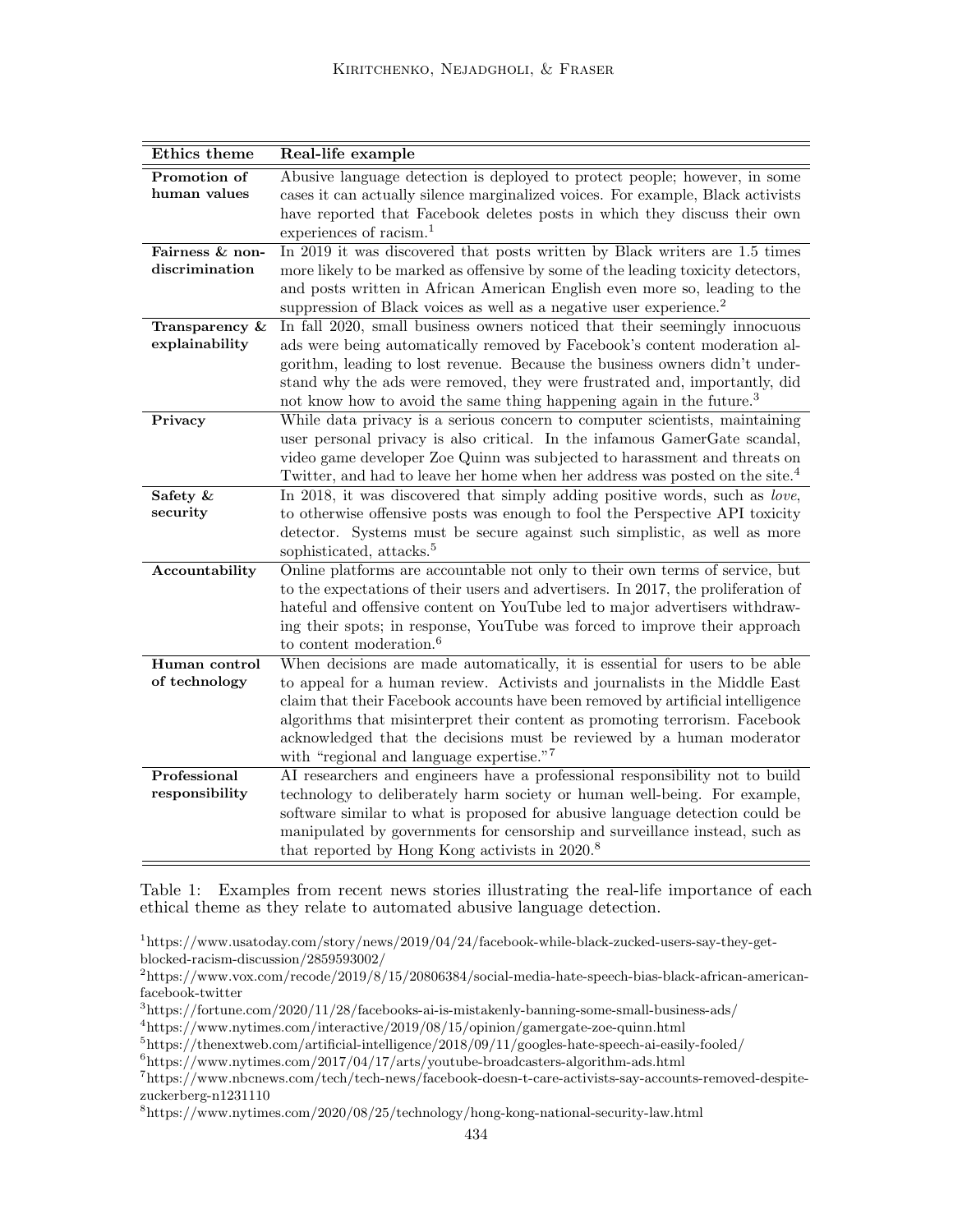| Utterance                                                                                                                                                              | <b>Possible Categories</b>                | Target of<br>Abuse | Type of<br>Abuse |
|------------------------------------------------------------------------------------------------------------------------------------------------------------------------|-------------------------------------------|--------------------|------------------|
| The China Pneumonia is getting out of<br>control as mainlanders are receiving mis-<br>information and not paying adequate at-<br>tention to have this virus contained. | non-abusive.<br>entity directed criticism |                    |                  |
| This movie was a f <sup>*</sup> cking piece of sh <sup>*</sup> t.                                                                                                      | obscene                                   |                    | explicit         |
| White people have been fighting each-<br>other for millennia $+\text{now}$ we think im-<br>porting millions of 3rd world migrants<br>isn't going to cause issues.      | offensive, racist,<br>insult              | immigrants         | implicit         |
| I swear bitches wouldn't have anything to<br>worry about but they don't know how to<br>shut the $f^*$ ck up.                                                           | offensive, toxic,<br>sexist, hateful      | women              | explicit         |
| Shove it up your $f^*$ cking $*$ ss and burn in<br>hell.                                                                                                               | attack, threat,<br>abusive                | recipient          | explicit         |

Table 2: Examples of utterances annotated for abuse-related categories. The utterances are taken from the datasets created by Sap et al. (2020), Wulczyn et al. (2017), Vidgen et al. (2020a).

and the context of the conversation, is available. However, due to the complexities of data collection and annotation, as well as privacy concerns, most of the previous research has considered only a limited number of coarse-grained labels to characterize the expression of abuse.

Another practical distinction that ties to expression of abuse is whether the abusive language is *explicit* or *implicit* (Waseem et al., 2017). Explicit abuse is relatively easy to recognize as it contains explicit obscene expressions and slurs. Implicit abuse, on the other hand, may not be immediately apparent as it can be obscured by the use of sarcasm, humor, stereotypes, ambiguous words, and lack of explicit profanity. Collecting data using known abusive words and expressions would fail to assemble representative sets of texts with implicit abuse. Thus, in many existing datasets implicit abuse can be found in only a small proportion of instances (Wiegand et al., 2019). Furthermore, implicit abuse presents additional challenges to human annotators as sometimes specific background knowledge and experience are required in order to understand the hidden meaning behind implicit statements (Sap et al., 2020; Breitfeller et al., 2019; Field & Tsvetkov, 2020). To deal effectively with this class of abuse, annotated datasets focusing on implicitly abusive language are needed so that automatic detection systems are exposed to a wide variety of such examples through their training data (Wiegand et al., 2021).

Target of abuse: Abusive speech can be directed towards a particular person, entity, or group, or contain undirected profanities and indecent language (Zampieri et al., 2019a). While obscene language, in general, can be disturbing to some audiences, abuse targeting specific individuals or groups is often perceived as potentially more harmful and more concerning for society at large. Therefore, the majority of research on abusive language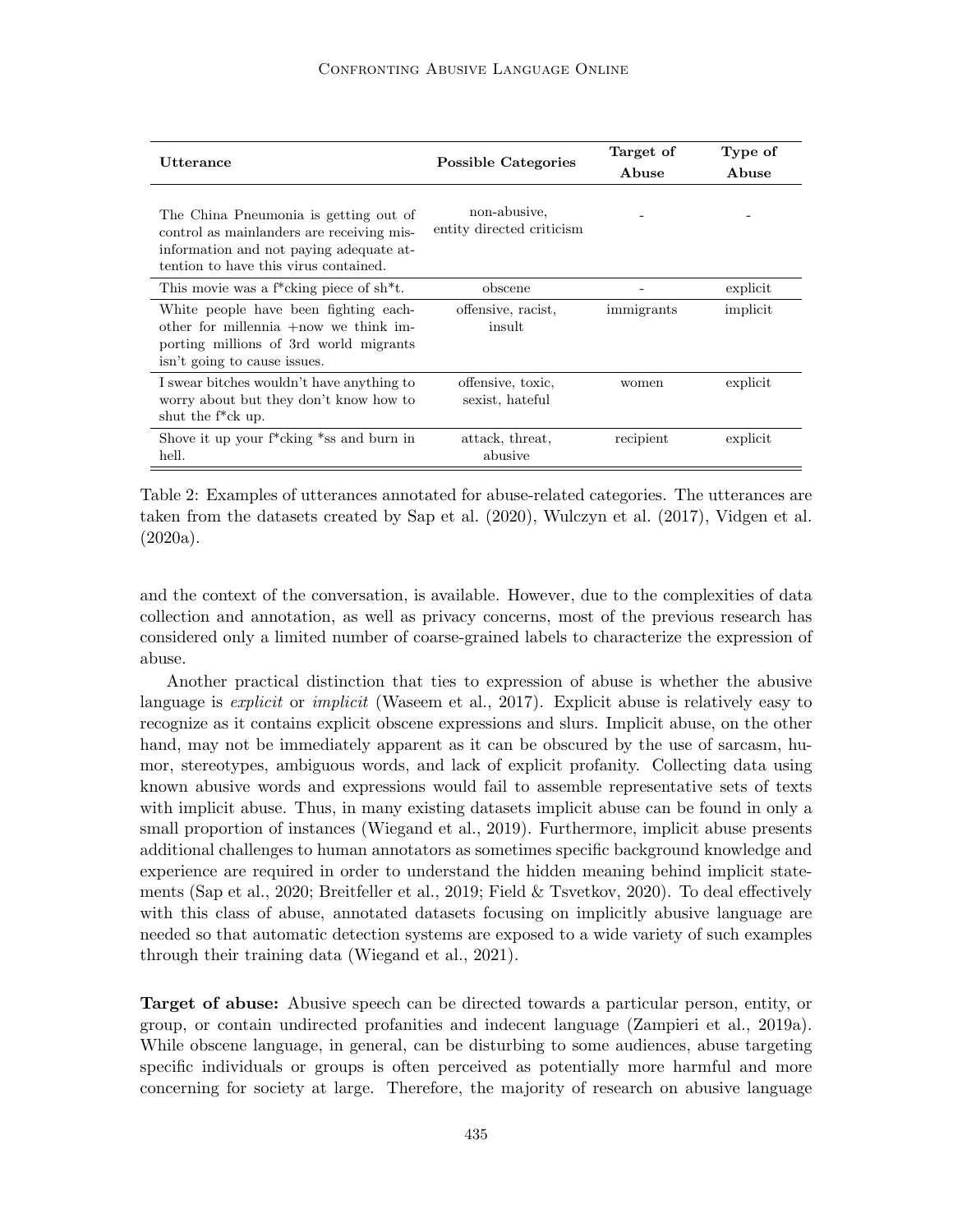detection has been devoted to targeted abuse. Waseem et al. (2017) differentiated two target types: an individual and a generalized group. They argued that the distinction between an attack directed towards an individual or a generalized group is important from both the sociological and the linguistic points of view. Thus, this distinction may call for different handling of the two types of abusive language when manually annotating abusive speech and when building automatic classification systems. For example, in research on cyberbullying, where abusive language is directed towards specific individuals, more consensus in task definition and annotation instructions can be found, and higher inter-annotator agreement rates are often observed (Dadvar et al., 2013). A third target type—entity or concept can also be considered (Zampieri et al., 2019a; Vidgen et al., 2019). Acceptable criticism of an entity (e.g., a country), a concept (e.g., religion), an organization, or an event, can be semantically similar to abusive language. However, there is often a thin line between criticizing a concept and attacking people associated with the concept (e.g., anti-Islamic discourse can induce hatred towards Muslims).

Each of the three target types can be further divided into subtypes (Vidgen et al., 2019; Sap et al., 2020). For example, a group of persons can be targeted because of their ethnic, religious, or political identity. Addressing one target subtype at a time (e.g., online abuse based on race) may simplify the task at all stages, from data collection and annotation to building an automatic detection system.

## 2.2 Language Resources

Lexicons and annotated corpora are critical resources for the automatic detection of abusive language. Generally, it is laborious and costly to create such resources due to the sparse nature of online abusive content and the ambiguities in the definitions of abusive behaviour.

### 2.2.1 Lexicons

Several lexicons of abusive expressions have been built manually, automatically, or semiautomatically (Razavi et al., 2010; Gitari et al., 2015; Wiegand et al., 2018a). Lexicons have been used to improve the detection of abusive utterances, usually in combination with other features. For example, Wiegand et al. (2018a) created a large lexicon and demonstrated its effectiveness in the cross-domain detection of abusive micro-posts. However, lexicons can quickly become out-of-date as users coin new hateful expressions to evade filters, and are not resilient against spelling errors and typos. Furthermore, offensive texts can contain no words or expressions commonly considered abusive in isolation.

In the current landscape of the field, lexicons are mainly used to search for examples of abusive content through querying social media APIs. Abusive content is relatively infrequent, and random sampling results in datasets extremely skewed towards benign samples (Founta et al., 2018; Schmidt & Wiegand, 2017). Several works designed specific search strategies, such as snowballing (Hosseinmardi et al., 2015), crowd-sourcing (Breitfeller et al., 2019), and characterizing hateful users (Ribeiro et al., 2018), to boost the number of abusive examples in datasets. However, most existing sampling strategies mainly rely on using known abusive/profane lexicons to find abusive content. For example, Waseem and Hovy (2016) focused on sexism and racism and collected tweets matching query words that are likely to occur in these cases. Davidson et al. (2017) used a lexicon of words and phrases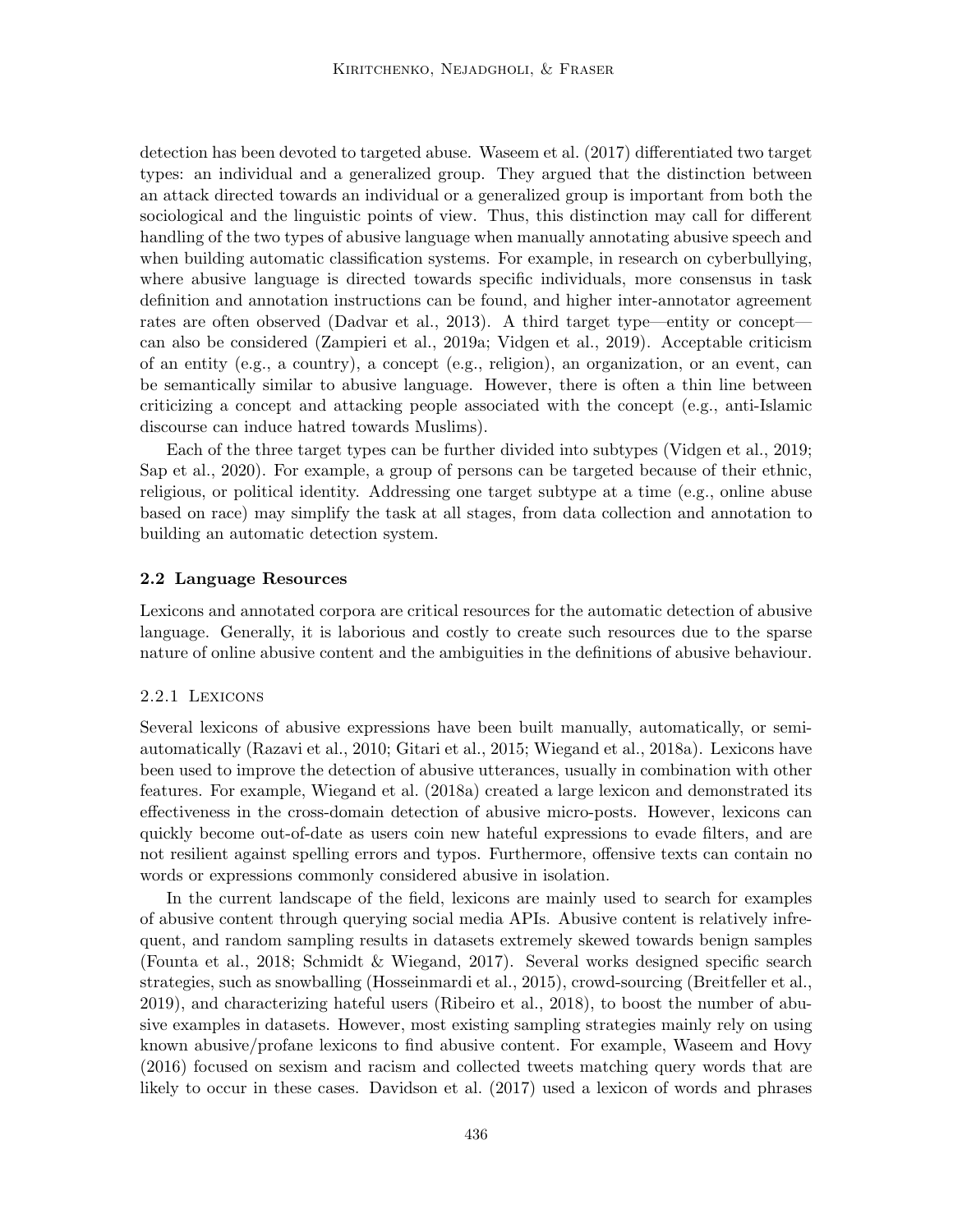identified by users as related to hate speech, and Vidgen et al. (2020a) used a list of keywords to collect hashtags associated with anti-Asian prejudice.

Although keyword search is simple and efficient, Wiegand et al. (2019) demonstrated that the choice of search terms for querying social media can lead to topic bias in trained classifiers. Poletto et al. (2020) expanded the analysis of keyword-based data collection strategies in a systematic review of hate speech lexicons in multiple languages and highlighted the need for a unified taxonomy for harmful content search.

#### 2.2.2 Annotated Datasets

A number of datasets manually annotated for abusive language have been made available, each covering a limited range of harmful behaviours. Some of these datasets were released as part of shared tasks that attracted numerous participants (Vu et al., 2020; Basile et al., 2019; Zampieri et al., 2019b). Data can be collected from a single platform, such as Yahoo! (Djuric et al., 2015), Wikipedia (Wulczyn et al., 2017), Facebook (Kumar et al., 2018), Twitter (Waseem & Hovy, 2016; Davidson et al., 2017; Founta et al., 2018), or from multiple discussion forums (Van Bruwaene et al., 2020). Sigurbergsson and Derczynski (2020) demonstrated that although language and user behaviour vary between platforms, sharing information across languages and platforms improves the performance of automatic systems.

As mentioned in the discussion on task formulation, in addition to the inherent subjectivity of language, differing understandings of what to consider abusive language can result in vague and even contradictory category definitions. The lack of clear, intuitive definitions and comprehensive instructions for human annotators can lead to low inter-annotator agreement even within datasets. For example, Poletto et al. (2017) asked human annotators to label abusive tweets with one or more of the following five categories: hate speech, aggressiveness, offensiveness, irony/sarcasm, and stereotypes. They found low inter-annotator agreement rates, especially for aggressiveness and offensiveness, even though detailed annotation guidelines were provided. Similarly, Founta et al. (2018) found low agreement among annotators and high correlations among closely related categories.

Comprehensive annotation guidelines are crucial for obtaining reliable annotations. To ensure the clarity of the annotation process, many researchers have released the guidelines provided to the annotators as well as the annotation schema and the important examples (Waseem & Hovy, 2016; Nobata et al., 2016; Wulczyn et al., 2017; Davidson et al., 2017; Founta et al., 2018; Zampieri et al., 2019a). Combining the annotations from multiple annotators can also minimize the effects of subjectivity. The proportion of majority votes per instance represents the level of agreement and can serve as a rough estimate for severity of abuse. However, most often, the votes are aggregated into a single label. Wiegand et al. (2019) and Davidson et al. (2017) used majority voting whereas Gao and Huang (2017) annotated a statement as hate speech if at least one annotator labeled it as hateful. Golbeck et al. (2017) collected judgements from two trained annotators, and a third annotator was employed only if the first two disagreed. Additionally, Waseem et al. (2017) and Nobata et al. (2016) observed that expert annotators reach higher inter-rater agreements and produce better quality annotations compared to crowd-sourced workers.

For more detail on language resources for detecting online abuse we refer the reader to recent surveys by Poletto et al. (2020) and Vidgen and Derczynski (2020). Poletto et al.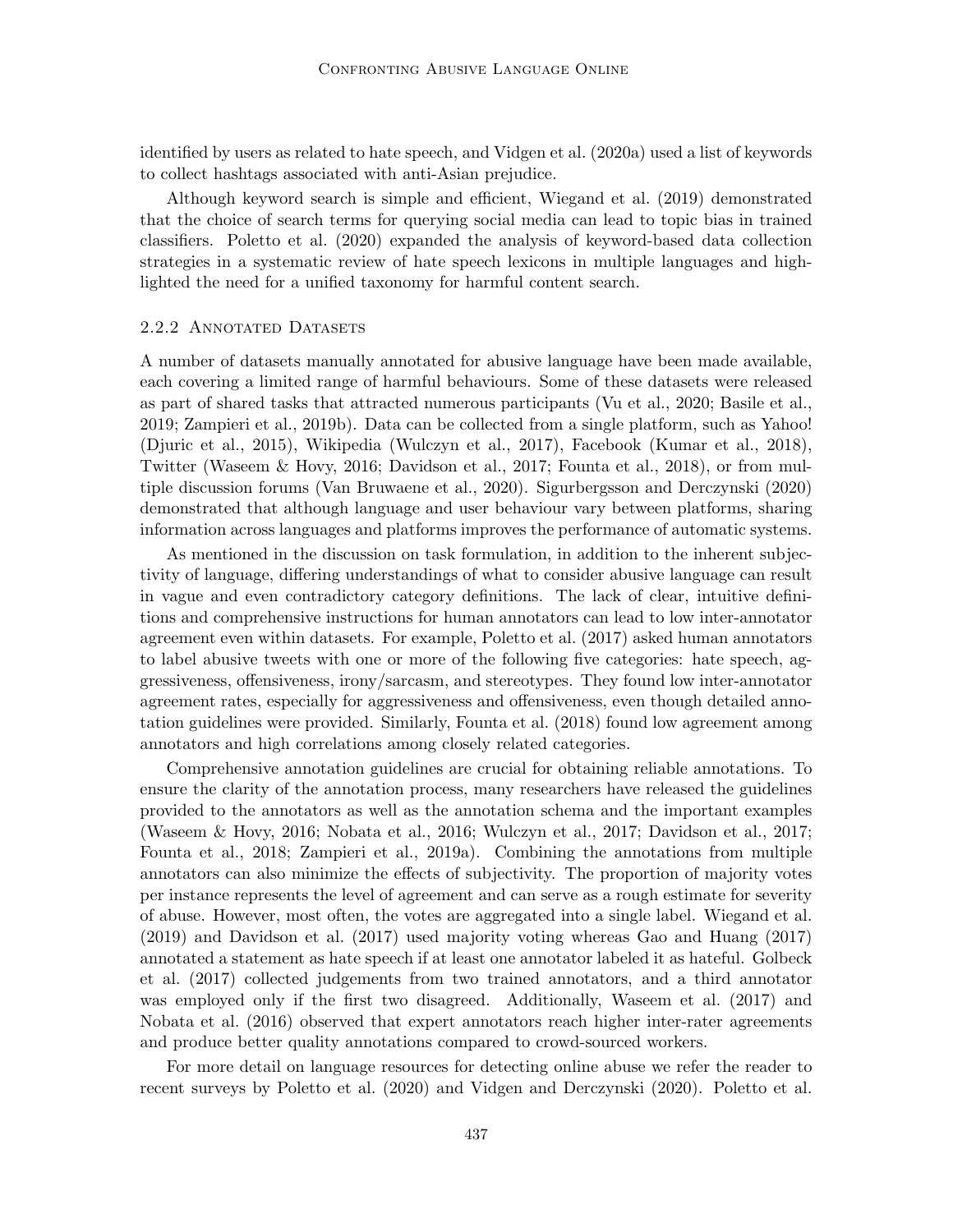(2020) conducted a systematic review of text collections annotated for hate speech. They compared the corpora along four dimensions: type of behaviour, data source, annotation framework, and language. Vidgen and Derczynski (2020) enumerated the sources of inconsistencies in creating abusive language datasets, highlighted the barriers to data sharing and the lack of infrastructure needed for open-source research, and recommended a set of best practices for data sampling and annotation to improve the dataset creation procedures. They also built a repository of corpora annotated for hate speech, online abuse, and offensive language.<sup>2</sup>

## 2.3 Algorithms

Equivalent to the various annotation schemes deployed to annotate datasets, the task of abusive language detection has been formulated as a supervised binary (with only two classes, e.g., Wulczyn et al., 2017), multi-class (with more than two classes, e.g., Subramani et al., 2019), multi-label (with instances belonging to one or more classes, e.g., Ibrohim and Budi, 2019), or multi-task (with multiple learning objectives solved simultaneously, e.g., Abu Farha and Magdy, 2020) classification problem. Fortuna and Nunes (2018) conducted a systematic review on automatic detection of hate speech in text and enumerated dictionary-based, rule-based, and feature-based techniques, as well as early deep learning models applied to this task. Since then, deep learning models, such as convolutional neural networks (CNN) (Gambäck & Sikdar, 2017), recurrent neural networks (RNN) (Zhang et al., 2018b), and transformers (Alonso et al., 2020), have been applied to build automatic abuse detection systems, and high performances have been achieved as these algorithms improved. Naseem et al. (2020) showed that besides the training algorithms, preprocessing methods significantly impact the performance of the trained classifiers, which is often overlooked. They developed an intelligent tweet processing method that minimizes information loss at the preprocessing stage. Ayo et al. (2020) focused specifically on hate speech classification of Twitter data and surveyed the machine learning approaches used for this task. Aluru et al. (2020) reviewed the deep learning algorithms applied to multilingual hate speech detection.

Since 2018, pretrained language models have become a ubiquitous language resource for training NLP classifiers. Salminen et al. (2020) used BERT (Devlin et al., 2019) to generate text representations and showed that these representations are robust across social media platforms. Mozafari et al. (2019) fine-tuned BERT and examined various prediction layers in the fine-tuning step. They showed that a CNN-based fine-tuning strategy is more effective than using RNN-based or nonlinear output layers. Wiedemann et al. (2020) evaluated and compared various transformer-based masked language models fine-tuned to detect offensive language and its sub-categories. They concluded that an ensemble based on the ALBERT (Lan et al., 2020) model achieved the best overall performance, and RoBERTa (Liu et al., 2019) achieved the best results among individual language models.

Despite the high performances of the state-of-the-art deep learning models in crossvalidation settings, Arango et al. (2019) showed that these models are not robust when it comes to cross-dataset generalization. Risch and Krestel (2020) proposed an ensemble of multiple fine-tuned BERT models to address the problem of high variance in the output

<sup>2.</sup> https://hatespeechdata.com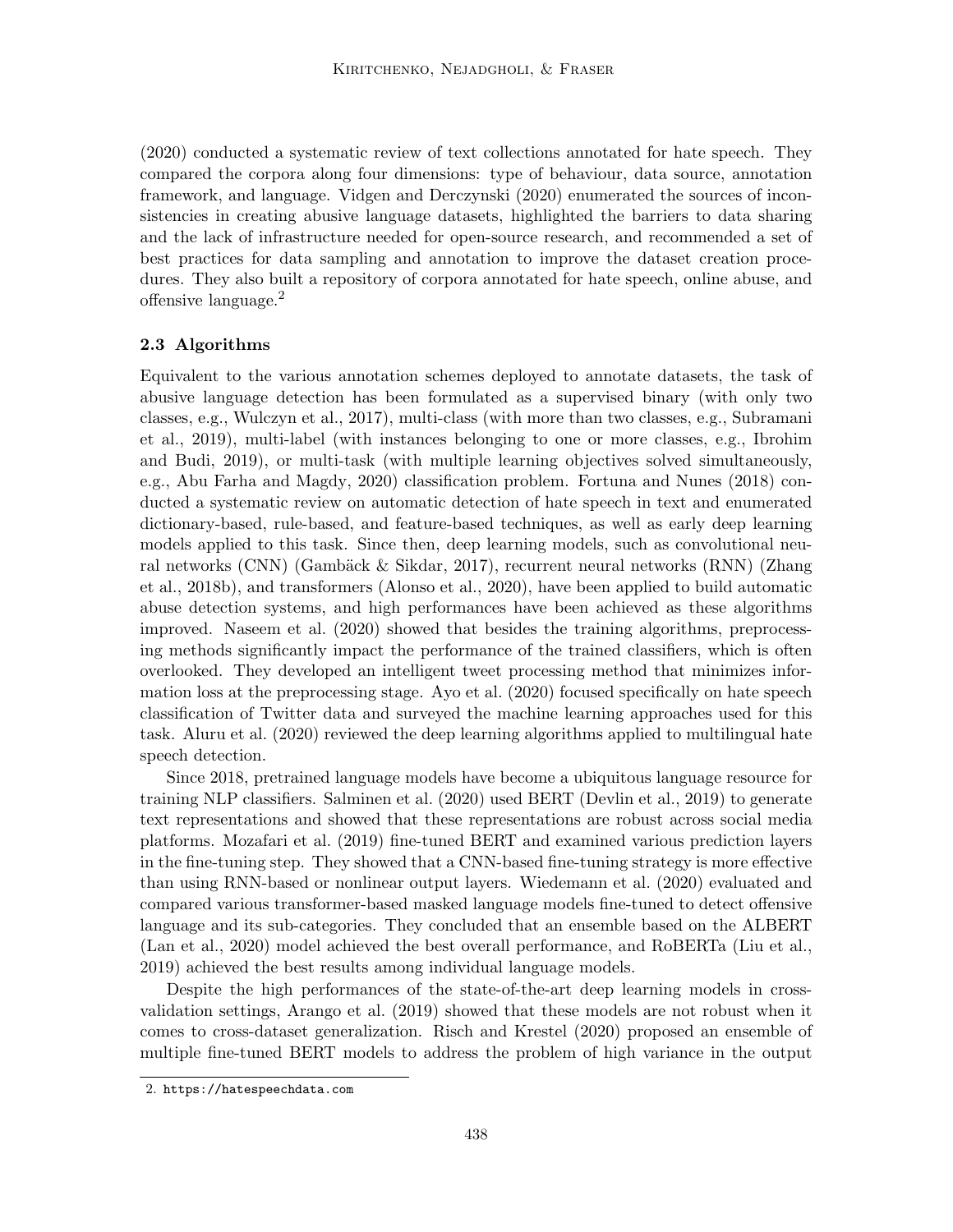of models fine-tuned on a small dataset. Miok et al. (2020) proposed a Bayesian method within the attention layers of the transformer models to provide reliability estimates for the decisions made by the multi-lingual fine-tuned classifiers. They showed that this method of transformer layer calibration not only improved the performance of the classifiers, but also reduced the workload of human moderators by providing reliability estimates.

Multi-task learning has been another approach deployed to improve detection of offensive language. For example, Safi Samghabadi et al. (2020) proposed an end-to-end neural model using attention on top of BERT that incorporated a multi-task learning paradigm to learn a multi-class "Aggression Identification" task and a binary "Misogynistic Aggression Identification" task simultaneously. Waseem et al. (2018) demonstrated that learning to detect hate speech alongside an auxiliary task improved robustness across datasets originating from different distributions and labeled under differing annotation guidelines. Ousidhoum et al. (2019) showed that multi-lingual multi-task learning can improve the performance on tasks for which the amount of annotated data is limited.

Another line of research has put effort towards addressing the problem of small offensive language datasets through data augmentation or modified learning algorithms. Guzman-Silverio et al. (2020) explained that when the size of the dataset is smaller than 10K instances, different initialization random seeds for the fine-tuning of the final layer lead to substantially different models. They customized different data augmentation methods, originally developed for English, to augment a Spanish dataset and showed the effectiveness of their methods. Rizos et al. (2019) and Wullach et al. (2020) used deep generative language models to produce realistic hate and non-hate utterances and demonstrated that training with the augmented dataset improved performances across different hate speech datasets. Zero- and few-shot learning techniques are other approaches that have been shown to be effective in dealing with low resources in hate speech detection (Stappen et al., 2020).

#### 2.4 Applications

Traditionally, harmful content has been detected by human moderators or flagged by users (Gillespie, 2018). As the amount of user-generated content grew dramatically in recent years, multiple stakeholders are starting to adopt automatic content moderation. Gorwa et al. (2020) investigated how major platforms use automated tools to manage copyright infringement, terrorism and toxic speech. They identified key political and ethical issues around relying on these systems in terms of transparency, fairness and depoliticisation. Here, we review the main applications of the technologies developed for automatic detection of abuse.

Each social media platform develops their own technologies and policies around content moderation, often questioned by public and lawmakers (Isaac & Browning, 2020). For example, at Facebook, human content moderators are employed to review the content that is flagged by automatic systems (Koetsier, 2020). On Reddit, each community sets its own rules and policies, and moderation relies on volunteer moderators who might choose to benefit from automated technologies (Basu, 2019). With the advent of COVID-19 in 2020, social media platforms were forced to rely more heavily on fully automated content moderation, which proved to be too erroneous and highlighted the importance of keeping human moderators in the loop (Scott & Kayali, 2020).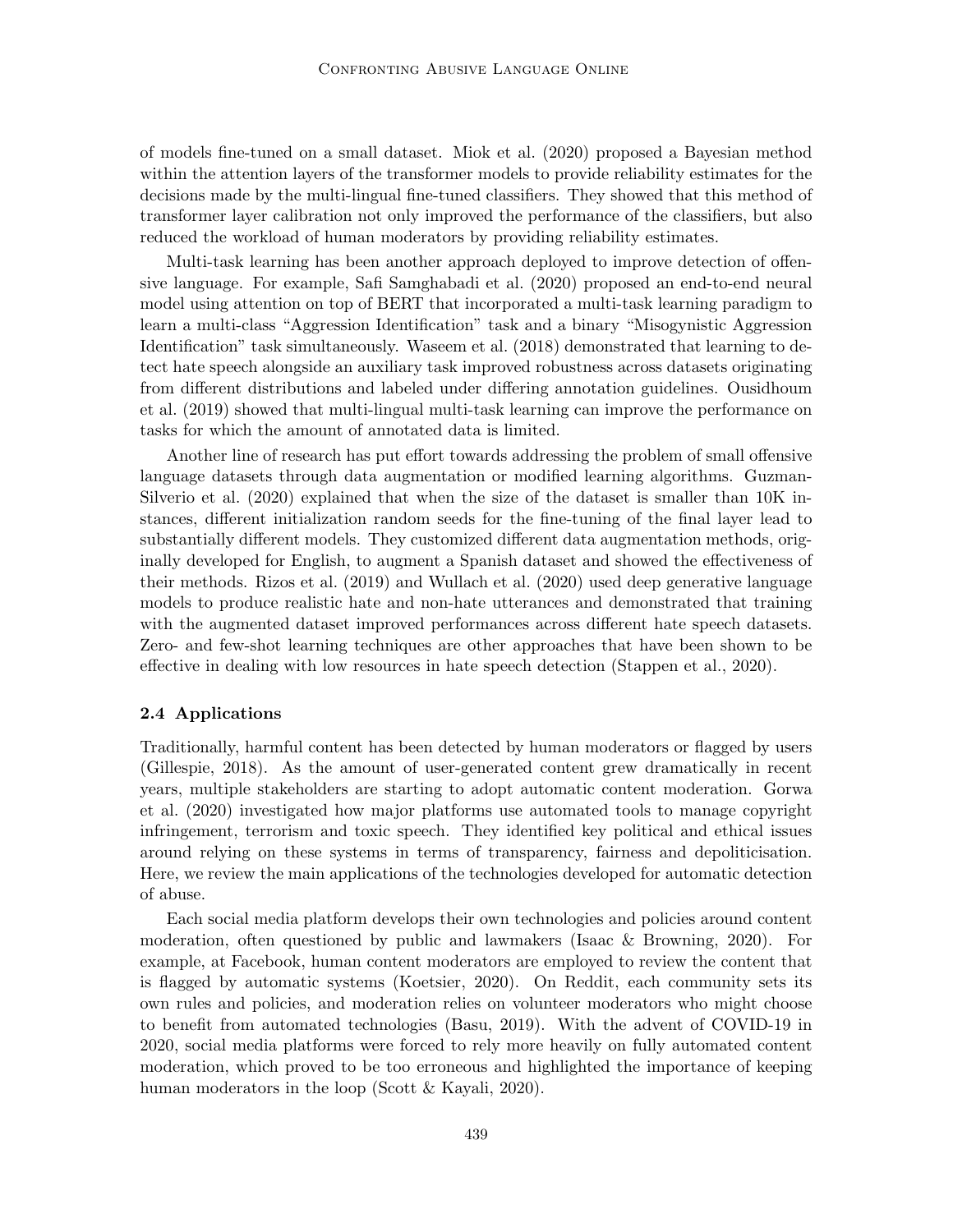Other platforms might leverage ready-to-use APIs for content moderation. Perspective API, developed by Jigsaw, is a widely-used and commercially-deployed toxicity detector that can support human moderators and provide feedback to users while they type.<sup>3</sup> For example, in 2018, the New York Times announced that they use this system as part of their moderation workflow (Adams, 2018). This system generates a probability of toxicity for each queried sentence and leaves it to the users to decide how to use this toxicity score. Moreover, many research works have adopted the use of Perspective API for studying the patterns of offensive language in online platforms (Sap et al., 2019; Ziems et al., 2020).

Apart from social media and news platforms, other stakeholders have been using automatic detection of harmful content. HaterNet is an intelligent system deployed by the Spanish National Office Against Hate Crimes of the Spanish State Secretariat for Security that identifies and monitors the evolution of hate speech in Twitter (Pereira-Kohatsu et al., 2019). Smart policing is another area that could potentially benefit from automatic detection of threats to people or nationalities (Afzal & Panagiotopoulos, 2020). As another example, PeaceTech combats hate speech by identifying inflammatory lexicons on social media and offering alternative words and phrases as a key resource for local activists and organizations.<sup>4</sup> Raufi and Xhaferri (2018) envisioned a lightweight classification system for hate speech detection in the Albanian language for mobile applications that users can directly manage.

Automatic detection of harmful content has been deployed to increase the safety of virtual assistants and chatbots, through prevention of hate speech generation. As Gehman et al. (2020) demonstrated, automatic generative models can produce toxic text even from seemingly innocuous prompts. They showed that even with controllable generative algorithms, the produced text can still be unsafe and harmful. Xu et al. (2020) investigated the safety of open-domain chatbots. They designed a pipeline with human and trained models in the loop to detect and mitigate the risk of unsafe utterance generation, avoid sensitive topics and reduce gender bias in the generated text. As a broader preventative approach to increasing the safety of online conversations, Haapoja et al. (2020) suggested that deploying a hate-speech detection algorithm can be understood as an effort to not only detect but also preempt unwanted behavior. They uncovered strategies planned by multiple stakeholders to resist the model. They illustrated that when a model is deployed, while "gaming the system" is an important part of the interactions between human and the algorithm, sometimes humans play against each other, rather than against the technology. However, the practical and technical implications of this approach have not been studied.

Automatic detection of abusive language can be potentially used to identify illegal online behaviour. Some types of abusive statements, such as hate speech and defamatory allegations, are not only morally unacceptable, but also illegal in several countries. Social media platforms are obligated to quickly remove such statements from public view. Accordingly, Fišer et al. (2017) proposed to classify online discussions along the legal dimension into three categories: (1) legally punishable (hate speech, threats, and defamatory statements), (2) inappropriate (insults, offensive speech, obscenity, profanity, and vulgarity), and (3) acceptable.<sup>5</sup> To automatically determine if a statement is illegal, the corresponding laws

<sup>3.</sup> https://www.perspectiveapi.com/#/home

<sup>4.</sup> https://www.peacetechlab.org/hate-speech

<sup>5.</sup> Fišer et al. (2017) put hate speech in a separate category to match the Slovene legal framework.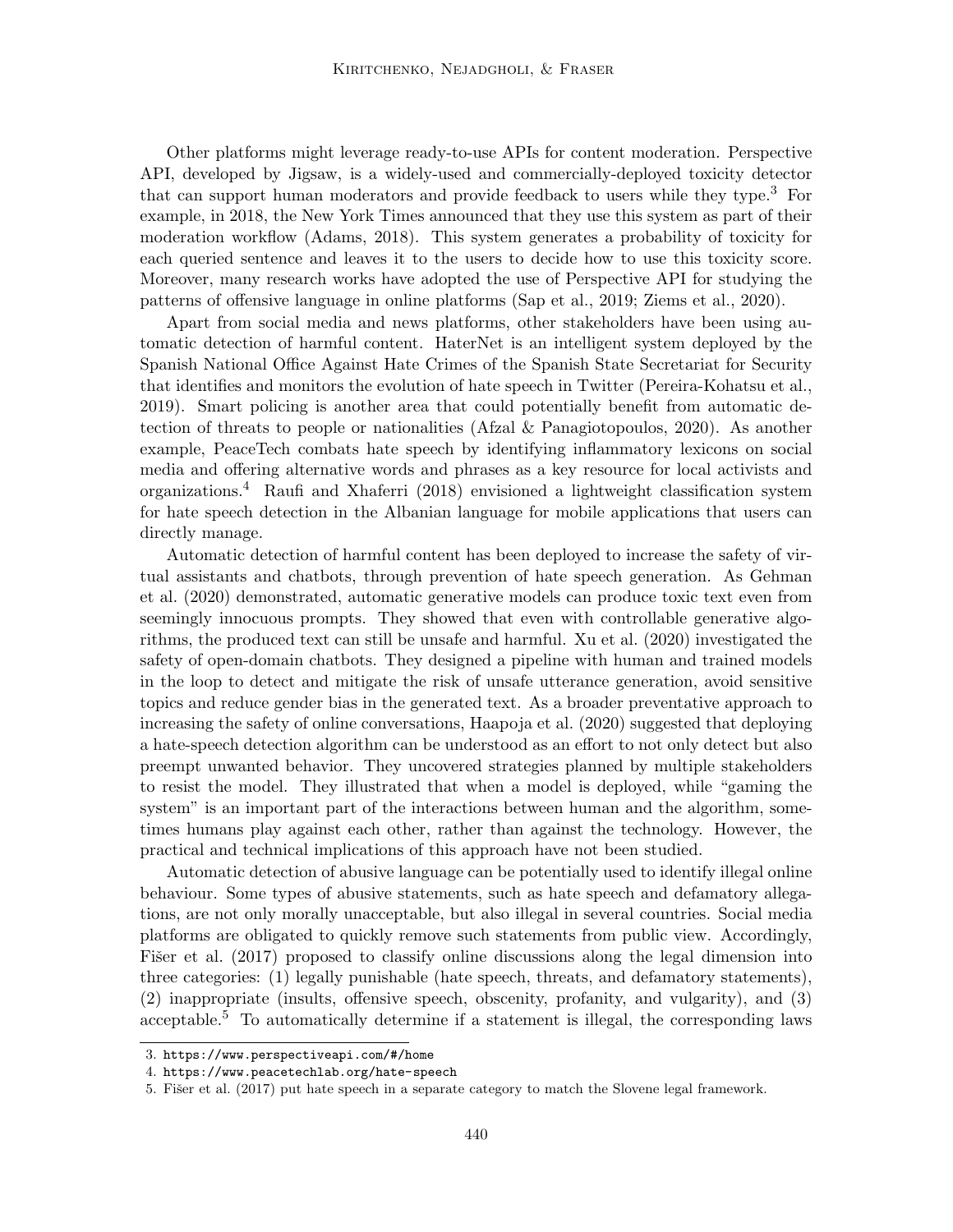need to be translated into manageable NLP tasks (Zufall et al., 2020). For example, the European Union Council Framework Decision 2008/913/JHA on combating certain forms and expressions of racism and xenophobia by means of criminal law defines punishable hate speech as "publicly inciting to violence or hatred directed against a group of persons or a member of such a group defined by reference to race, colour, religion, descent or national or ethnic origin."<sup>6</sup> This definition would translate into two NLP tasks: (1) target detection (whether the target is a group of persons or a member of such a group defined by reference to race, colour, religion, descent or national or ethnic origin), and (2) abusive act detection (whether the text incites violence or hatred). However, each jurisdiction has its own definition of online abuse that is considered illegal, and those definitions can also evolve over time. Thus, while an international social media platform or application may be interested in applying global standards to keep their audience and advertisers engaged with the platform, they must still address a wide range of abusive language as required to be in compliance with local law. Therefore, the NLP research community should focus on the broader problem of abusive language detection while still designing solutions that can be transparent and easily adaptable to a specific set of requirements.

# 3. Current Ethics-Related Challenges

We now review current technological and sociological challenges in the field of automatic online abuse detection with respect to eight common ethical and human rights principles. These eight principles emerged as core thematic trends outlined in many ethical AI frameworks and guidelines as summarized in the recent study by the Berkman Klein Center for Internet & Society at Harvard University (Fjeld et al., 2020). The study analysed 36 prominent AI principles documents from governments and intergovernmental organizations, the private sector, professional associations, advocacy groups, and multi-stakeholder initiatives, representing Latin America, East and South Asia, the Middle East, North America, and Europe. These include "Draft Ethics Guidelines for Trustworthy AI" by the European High Level Expert Group on AI, "White Paper on AI Standardization" by the Standards Administration of China, "Toronto Declaration on Protecting the Rights to Equality and Non-Discrimination in Machine Learning Systems" by Amnesty International, "Ethically Aligned Design" by IEEE, "Microsoft AI Principles" by Microsoft, and "AI at Google: Our Principles" by Google, among others. Despite varying cultural contexts and objectives, there seems to be a convergence towards the eight main principles: privacy, accountability, safety and security, transparency and explainability, fairness and non-discrimination, human control of technology, professional responsibility, and promotion of human values. Moreover, the more recent documents tend to include all eight of the principles. Thus, these principles can be viewed as the "normative core" of ethical AI. Table 3 summarizes the ethical challenges in addressing online abuse, which we discuss in detail in what follows.

# 3.1 Promotion of Human Values

The principle of the promotion of human values is largely congruous with fundamental human rights, and includes the following three main concerns: supporting and promoting

<sup>6.</sup> https://eur-lex.europa.eu/legal-content/EN/ALL/?uri=celex:32008F0913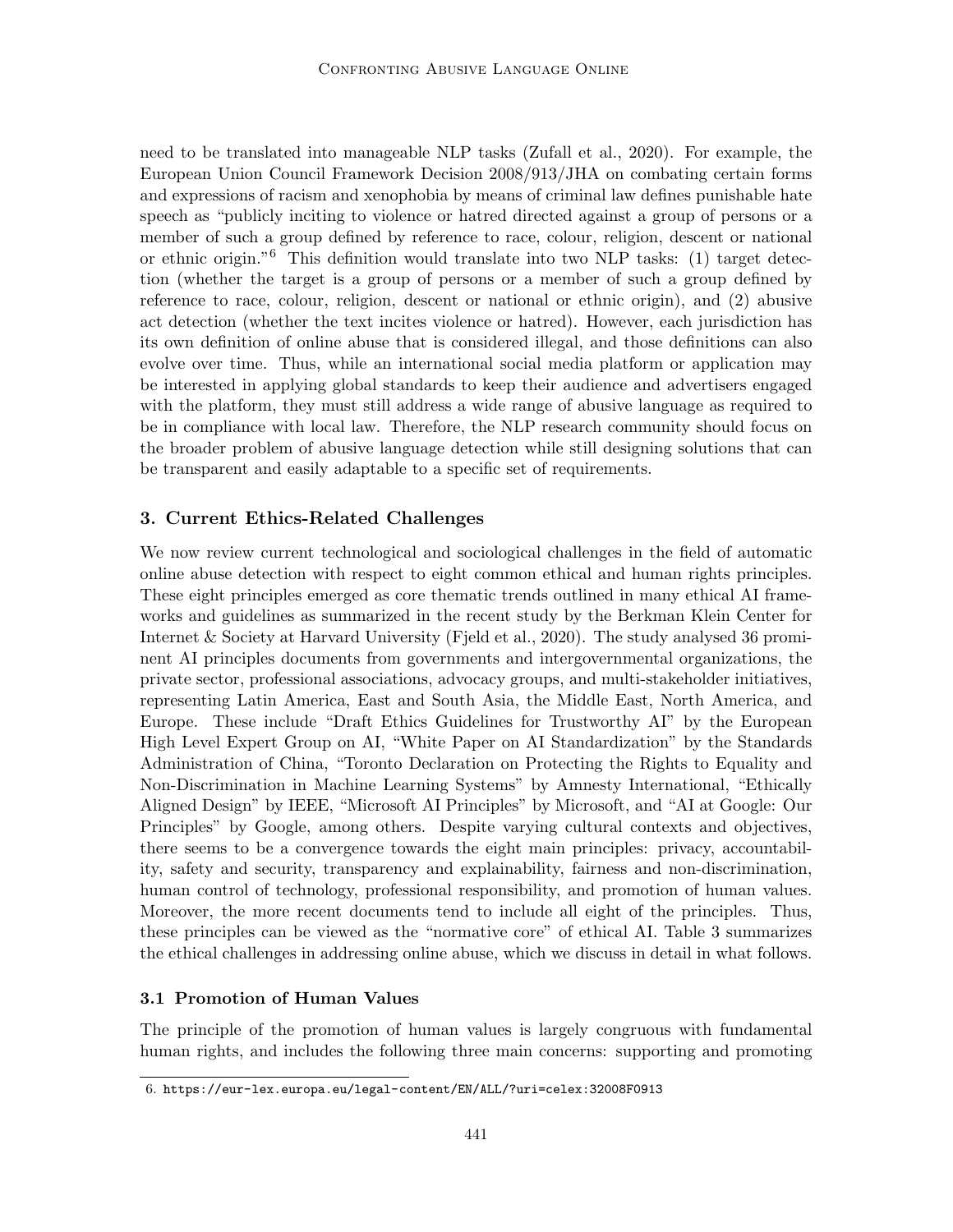| <b>Ethics Theme</b>               | <b>Online Abuse Specific Issues</b>                                                                                                                                                                                                      | <b>Related AI Challenges</b>                                                                                                                                                                                                                                |
|-----------------------------------|------------------------------------------------------------------------------------------------------------------------------------------------------------------------------------------------------------------------------------------|-------------------------------------------------------------------------------------------------------------------------------------------------------------------------------------------------------------------------------------------------------------|
| Promotion of<br>human values      | Finding balance over two conflicting<br>human rights, freedom of speech and<br>respect for equality and dignity                                                                                                                          | Overcoming ambiguous and non-<br>realistic task formulations; design-<br>ing alternative applications to en-<br>sure safe communication environ-<br>ments for all                                                                                           |
| Fairness & non-<br>discrimination | Striving for equal system perfor-<br>mance on texts that are about or<br>written by different demographics                                                                                                                               | Collecting representative datasets;<br>identifying, quantifying and mit-<br>igating potentially unfair system<br>outputs; optimizing measures of<br>fairness besides overall accuracy                                                                       |
| Transparency &<br>explainability  | Moving away from making criti-<br>cal decisions using black box mod-<br>els; providing developers with tools<br>to inspect systems' behavior and<br>identify risks; providing lay users<br>with explanations on automated de-<br>cisions | Producing and maintaining high-<br>quality documentation (data sheets<br>and model cards); designing and us-<br>ing interpretability tools to detect<br>biases in models; providing accessi-<br>ble explanations to users                                   |
| Privacy                           | Ensuring data privacy, personal pri-<br>vacy, and users' right to control their<br>own data                                                                                                                                              | De-identifying personal data; ap-<br>plying privacy-preserving computa-<br>tion (e.g., federated learning); allow-<br>ing users to remove their data from<br>training corpora                                                                               |
| Safety &<br>security              | Considering consequences of false<br>positive and false negative decisions;<br>building systems that do not heav-<br>ily rely on keywords, are not easy to<br>deceive, and are robust against poi-<br>soning and adversarial attacks     | Measuring and minimising the risk<br>of false decisions; identifying system<br>vulnerabilities, including suscepti-<br>bility to spurious correlations; im-<br>proving the out-of-distribution ro-<br>bustness; testing systems in real-<br>world scenarios |
| Accountability                    | Auditing systems<br>and<br>assessing<br>their impact on individuals, society<br>and environment; ensuring the abil-<br>ity to appeal; setting legal responsi-<br>bilities                                                                | Auditing design decisions internally<br>throughout all stages of application<br>development and deployment; de-<br>signing and employing interpretabil-<br>ity and explainability tools                                                                     |
| Human control<br>of technology    | Moving away from fully automated<br>moderation due to inaccurate sys-<br>tems; enabling users to appeal auto-<br>mated decisions and request human<br>review                                                                             | Enabling human-in-the-loop tech-<br>nologies;<br>providing rationale to<br>users to enable appeals                                                                                                                                                          |
| Professional<br>responsibility    | Building accurate systems; consid-<br>ering potential long-term effects; re-<br>fusing to work on harmful applica-<br>tions; engaging all stakeholders; up-<br>holding scientific integrity                                              | Evaluating system performance in<br>various settings; involving stake-<br>holders in the design process; rais-<br>ing public awareness for long-term<br>possible harms of technology (e.g.,<br>censorship)                                                  |

Table 3: Ethics and human rights related issues in online abuse detection, and the associated NLP/AI challenges. Each theme is discussed in detail in Section 3.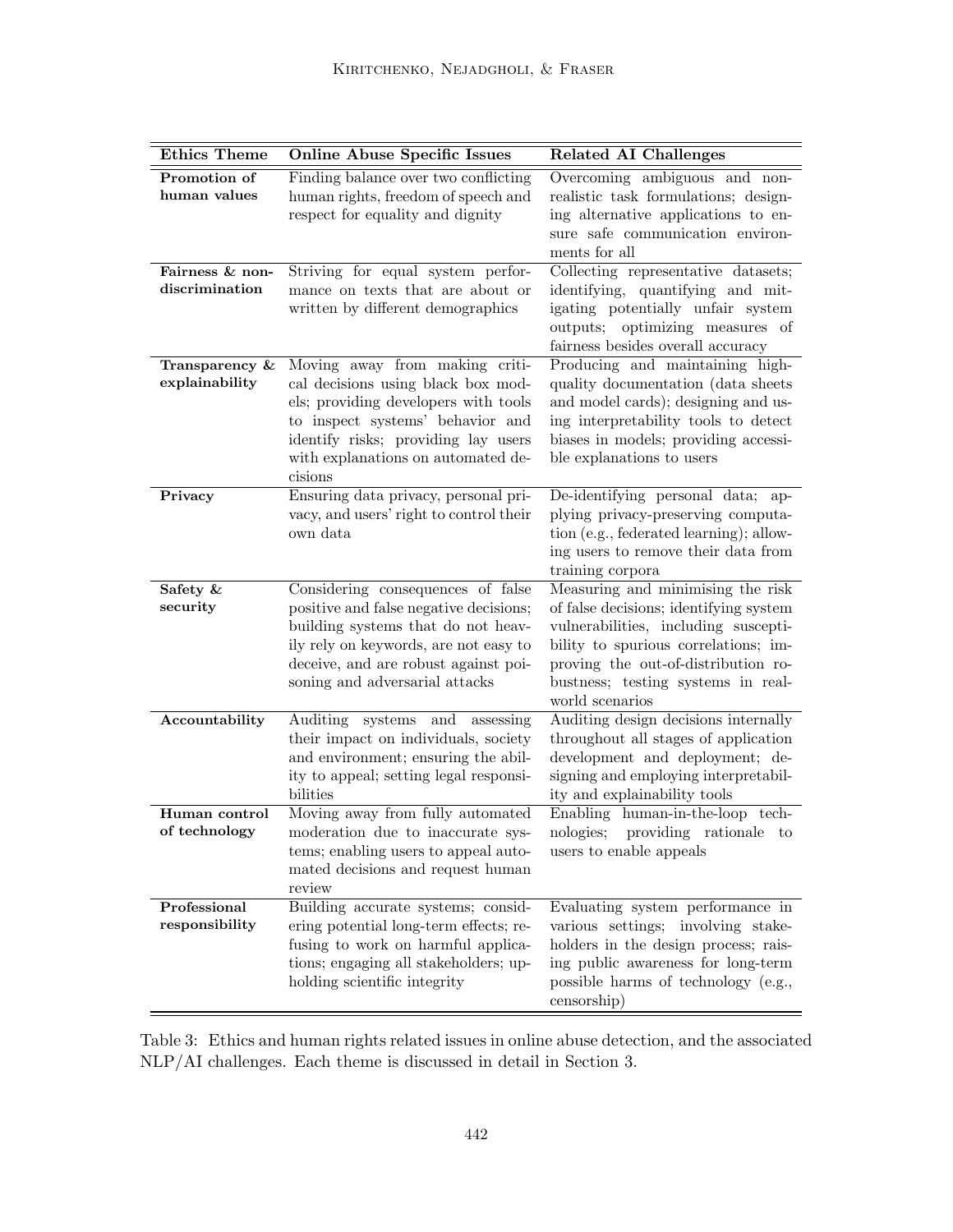human values and human flourishing, benefiting society, and ensuring broad access to technology (Fjeld et al., 2020). Online abusive content detection brings forward two conflicting human values: freedom of speech and respect for equality and dignity (Maitra & McGowan, 2012; Waldron, 2012; Gagliardone et al., 2015). Freedom of speech is a fundamental human right stated in the Universal Declaration of Human Rights and recognized in the International Human Rights Law. Many national legislatures protect freedom of speech, yet they recognize the need for restrictions in certain cases, particularly when it conflicts with other rights and freedoms, for example in cases of defamation or hate speech. Abusive content can inflict significant psychological harm to its victims and even lead to physical violence (Gagliardone et al., 2015; Gelber & McNamara, 2016). Members of marginalized groups can internalize the continuous message of their inferiority (Matsuda, 2018). Furthermore, negative stereotyping and dehumanizing language can lead to reduced pro-social behavior and increased anti-social behavior towards the victims, in extreme cases leading to atrocities and exploitation (Haslam & Loughnan, 2014).

This conflict can be viewed as two sides of the same coin: protection of equality and dignity is necessary to ensure that everybody has the right to free speech, and that the voices of minority groups and individuals are not silenced through threats and offensive behavior (Delgado & Stefancic, 1997; Citron & Norton, 2011; Shepherd et al., 2015). As Sen (2009) points out, justice needs to be thought as degrees of fairness to all participants. This should equally apply to offline and online spaces. The idea that the Internet is a place where any speech, no matter how offensive, is welcomed, clearly comes from the position of privilege. The ethical responsibility of society is to ensure safe environments where everybody can be heard.

Existing laws and government regulations as well as public movements put pressure on social media platforms, such as Twitter and Facebook, to provide intervention mechanisms in the form of filtering or simple appeal procedures. However, the sheer amount of online content prevents such companies to effectively deal with abusive messages. Further, content moderation infrastructures are governed by the powerful majority and can therefore reproduce the structural problems of colonialism, patriarchy and race (Thylstrup & Waseem, 2020). Social media platforms are often viewed as mere facilitators of the speech of others; in fact, they can be active political players and can influence individual and public opinion forming through their use of data and algorithms for content curation (Helberger, 2020). They can sell their power to persuade to advertisers, political parties, or governments, or use it themselves to influence public opinion on various issues, such as copyright law.<sup>7</sup> Giving the mostly unchecked power of content regulation to social media corporations may present even more danger to freedom of speech than any form of government intervention (Carlson, 2017).

Automation of content moderation can also reinforce social hierarchies and amplify social inequalities by limiting access to technology to certain groups, as researchers and companies implement abusive language detection algorithms for some languages and not others. In NLP research generally, the vast majority of studies focus on a small number of highlyresourced languages, leading to disparities in access to language technologies (Joshi et al., 2020). These disparities can lead to real-world harms. In 2019, Time magazine reported

<sup>7.</sup> https://www.bbc.com/news/world-australia-56163550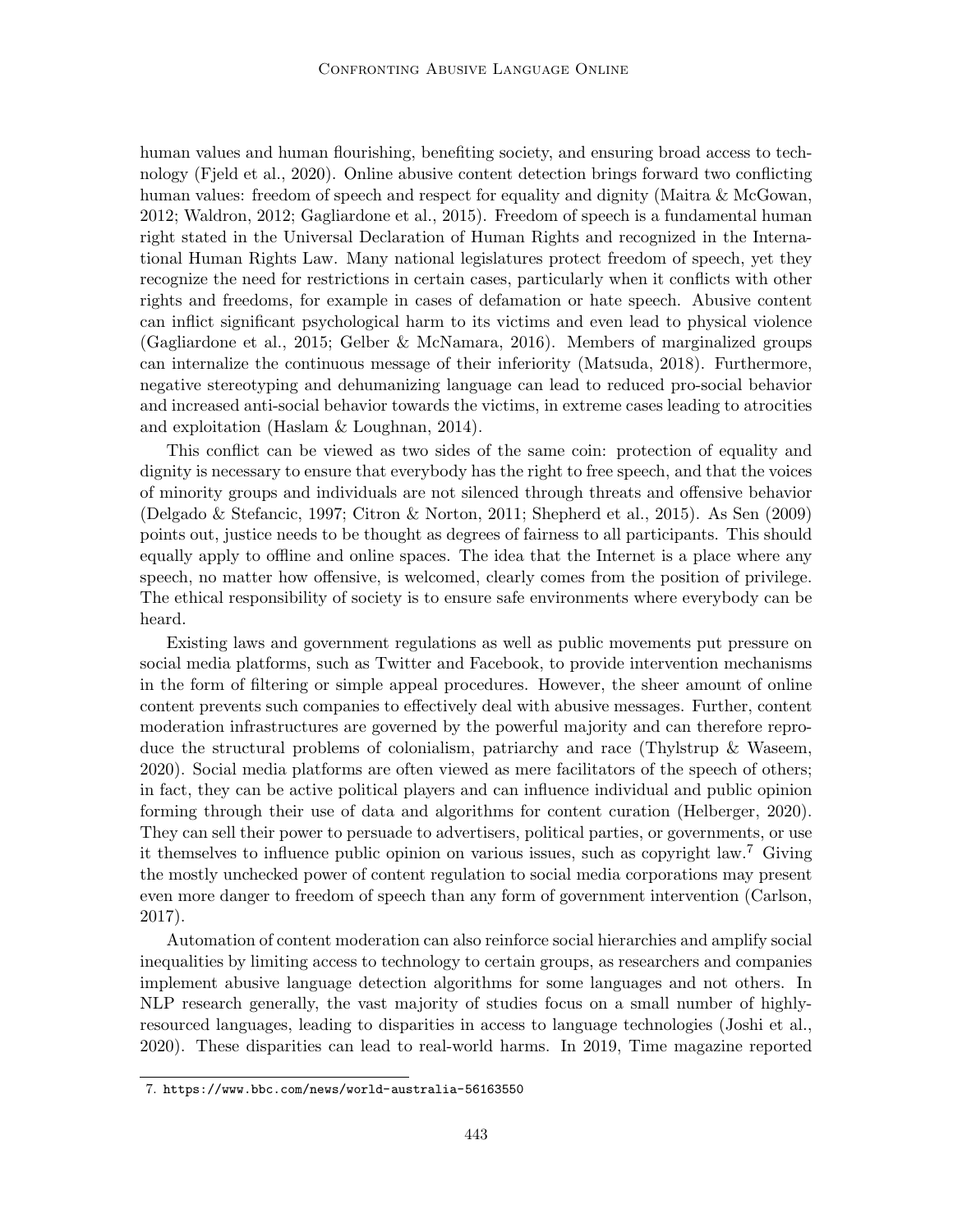that Facebook's hate speech detection algorithms worked for only 40 of the world's languages; many of those languages that were not included are spoken in developing countries where extremism and incitements to violence spread on social media can have devastating impacts.<sup>8</sup>

Early work on abusive language detection focused almost exclusively on English. In recent years, researchers have begun branching out to a growing number of languages (e.g., Mubarak et al., 2017; Wiegand et al., 2018b; Fersini et al., 2018; Bosco et al., 2018; Zampieri et al., 2020). However, in addition to linguistic differences across languages, it is important to note that notions of what is 'offensive' may be culturally-specific, presenting further challenges to creating datasets in multiple languages and applying knowledge transfer and multi-lingual approaches.

Online hate and abuse did not emerge from the online spaces. Rather, it reflects and possibly exaggerates marginalization and othering of minority groups happening offline. In other words, it is not so much a technological, but rather a cultural problem (Phillips, 2015). Anonymity, length limits, diminished feedback, minimal social clues, and excess attention, all contribute to a higher likelihood of heated conversations and offensive behavior in online communications than in face-to-face encounters (Friedman & Currall, 2003). But while technological, corporate policy, and legal interventions are necessary today, they can be made more effective in the long run if combined with a cultural shift.

## 3.2 Fairness and Non-Discrimination

The concept of fairness is one of the most fundamental moral values accepted across different cultures. However, as essential as it is, the interpretation of equality among individuals and groups can be subject to various ethical, social or religious views. Algorithmic decisionmaking can perpetuate social biases by discriminating against individuals because of their membership in certain social groups. As Ishida (2020) explains, what makes discrimination morally wrong is the harm to the discriminatees, who will be worse off than they would be were it not for the discrimination in question. The main objective of algorithmic fairness is to design systems whose outputs are equally accurate for all subsets of the population (Canetti et al., 2019), even though improvement of algorithmic fairness might come at a cost of lower overall accuracy on a particular test set (Martinez et al., 2019). The fairness and non-discrimination theme is strongly connected to promotion of human values, as fairness is one of the shared moral values across cultures. Also, assessment of algorithmic fairness supports human control of technology as users can appeal or opt out of the automatic decision making, if the process is not fair to them. It is also an efficient way of holding the designers and developers of automatic systems accountable, and therefore is connected to the accountability theme.

In the context of online abuse detection, several fairness issues have been raised. For example, Dixon et al. (2018) found higher rates of false positive errors when texts mention certain demographic groups. Sap et al. (2019) observed similar results when utterances include markers of African American English. Also, Blodgett et al. (2020) analyzed the concept of bias in NLP systems and described some of the unfair decisions that such systems might make while allocating resources to people or representing them in society. NLP

<sup>8.</sup> https://time.com/5739688/facebook-hate-speech-languages/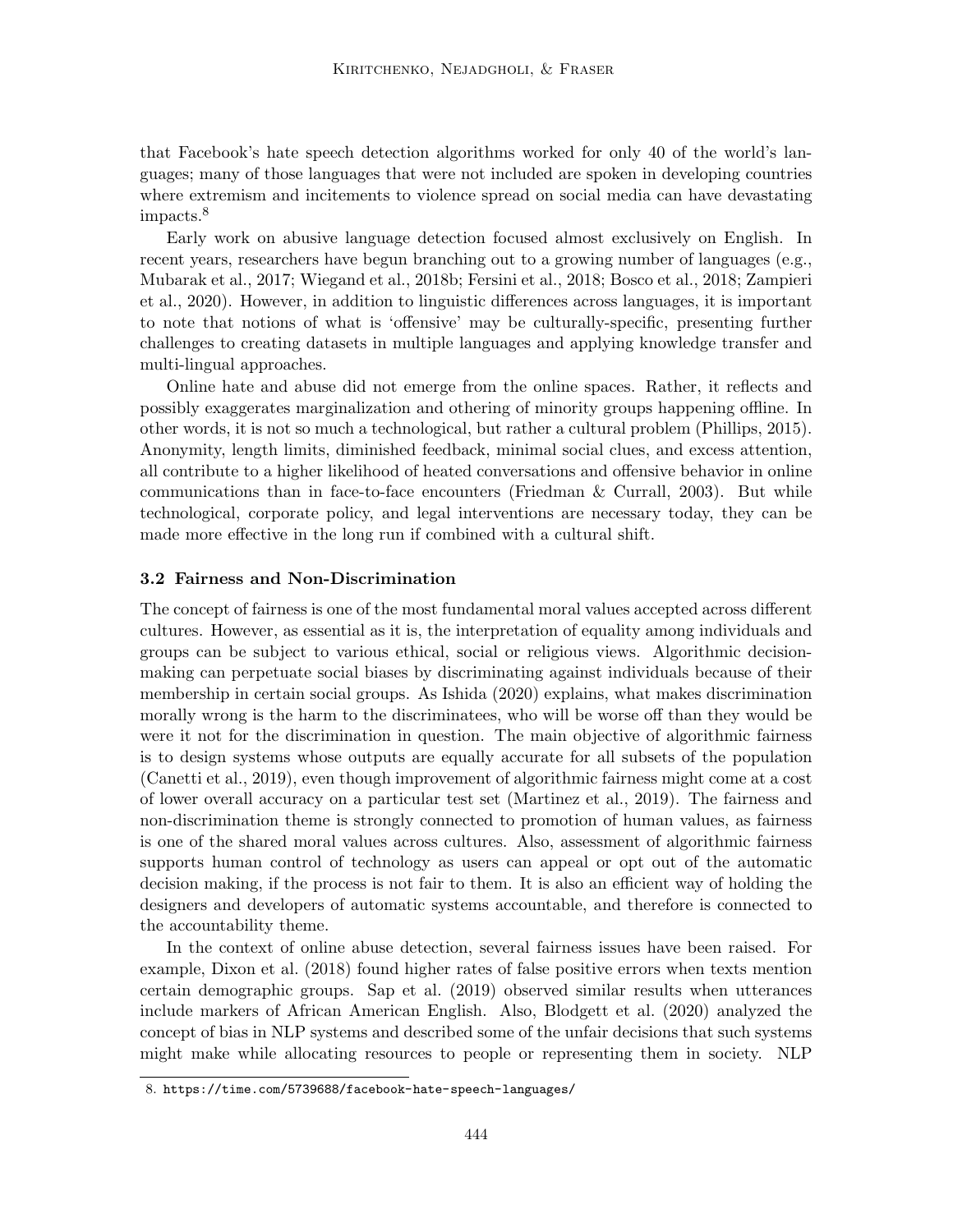researchers often tackle the fairness of automated systems by diagnosing and mitigating various biases in the system development pipeline. Shah et al. (2020) enumerated the potential origins of bias in NLP systems and provided a conceptual framework for measuring and mitigating this bias. We use this framework to review the current literature on bias in abusive language detection.

## 3.2.1 Semantic Bias

Embedding models are one of the sources of bias in natural language processing systems. An active line of work aims to quantify bias and stereotypes in language models as representations of text. Early works focused on gender and racial bias and introduced association tests for measuring bias in word embeddings (Bolukbasi et al., 2016; Caliskan et al., 2017; Manzini et al., 2019). For contextualized word embeddings, May et al. (2019) and Kurita et al. (2019) used pre-defined sentence templates, whereas Nadeem et al. (2020) and Nangia et al. (2020) collected crowd-sourced sentences to measure stereotypical biases hidden in language models. Bartl et al. (2020) presented a template-based corpus to measure gender bias with respect to professions and showed that language models encode not only biases found in real-world data but also those based on stereotypes. They also showed that the techniques used to measure and mitigate bias that work for English language models might not be applicable to other languages. Besides encoding social biases, language models are also prone to generating racist, sexist, or otherwise toxic language, which hinders their safe deployment (Gehman et al., 2020). However, it is not entirely clear how the bias and toxicity present in language models impact the output of the trained classifiers. Jin et al. (2021) examined the bias in language models for the case where a hate speech classifier was trained via transfer learning, and demonstrated that upstream bias mitigation of language models is transferable to downstream tasks when models are trained through fine-tuning. They concluded that upstream bias mitigation is not as effective as direct bias mitigation on the downstream task, but the former is more efficient and accessible.

#### 3.2.2 Selection Bias

Swamy et al. (2019) revealed that the dominance of benign examples in abusive language datasets, which is a common practice to emulate reality, might have a detrimental effect on the generalizability of classifiers. Also, sampling techniques deployed to boost the number of abusive examples may result in a skewed distribution of concepts and entities related to targeted identity groups. These unintended entity misrepresentations often translate into biased abuse detection systems.

Dixon et al. (2018) and Davidson et al. (2019) focused on the skewed representation of vocabulary related to racial demographics in the abusive part of the datasets and showed that adding counter-examples (benign sentences with the same vocabulary) would mitigate the bias to some extent. Park et al. (2018) measured gender bias in models trained on different abusive language datasets and suggested various mitigation techniques, such as debiasing an embedding model, proper augmentation of training datasets, and fine-tuning with additional data. Nejadgholi and Kiritchenko (2020) explored multiple types of selection bias and demonstrated that the ratio of offensive versus normal examples leads to a trade-off between False Positive and False Negative error rates. They concluded that this ratio is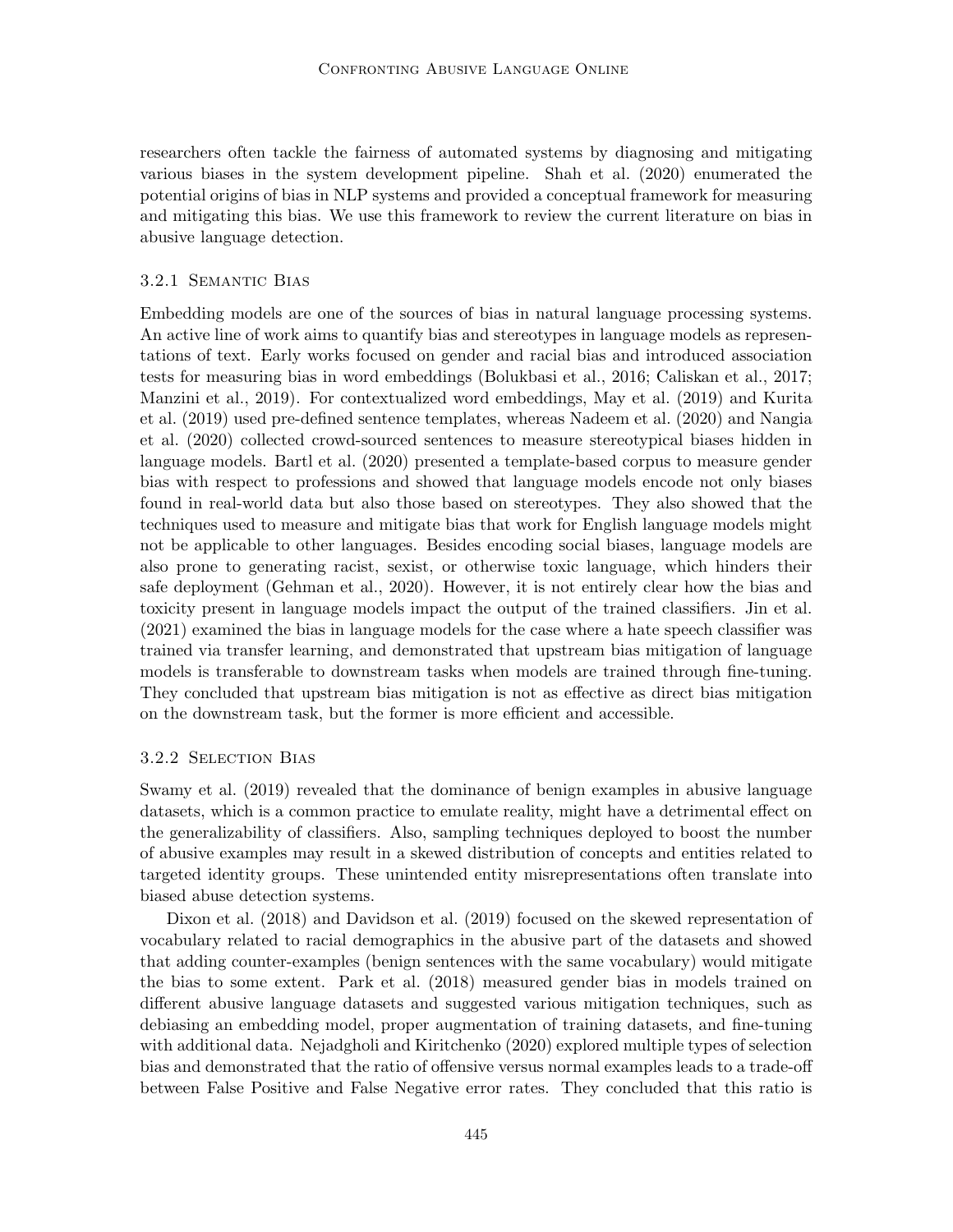more important than the size of the training dataset for training effective classifiers. They also showed that the source of the data and the collection method can lead to topic bias and suggested that this bias can be mitigated through topic modeling.

Selection bias is one of the main challenges that limits generalization across datasets. Wiegand et al. (2019) showed that depending on the sampling method and the source platform, some datasets are mostly comprised of explicitly abusive texts while others mainly contain sub-types of implicit abusive language such as stereotypes. The study demonstrated that models trained on datasets with explicit abuse and less biased sampling perform well on other datasets with similar characteristics, whereas datasets with implicit abuse and biased sampling contain specific features usually not generalizable to other datasets. Razo and Kübler  $(2020)$  reproduced the results shown by Wiegand et al.  $(2019)$  across multiple datasets and showed that for generalizability, the differences in the textual source of datasets are more important than the sampling methods. Nejadgholi and Kiritchenko (2020) demonstrated the negative impact of platform-specific topics on the generalizability and showed that removing over-represented benign topics can improve the generalization across datasets.

Contrastive analysis of collected datasets is an effective way to mitigate the selection bias. Ousidhoum et al. (2020) conducted a comparative study on multilingual hate speech datasets to examine selection bias independent of the labeling schema. They proposed two metrics to evaluate this type of bias using the semantic similarity of topics included in datasets and the lexicon frequently used to search for hateful examples on social media.

## 3.2.3 Label Bias

Besides skewed data representations resulting from data sampling, the bias in annotations is another barrier to building fair and robust systems. NLP researchers have investigated two types of label bias in existing datasets: annotator bias and task formulation bias. As explained in Section 2.2, these biases originate from the subjectivity and ambiguity of the definitions of abusive behavior. A common practice to handle this subjectivity is labeling an instance through majority voting; however, this can serve to amplify the opinions of the majority and suppress minority voices (Blodgett et al., 2020).

Tversky and Kahneman (1974) were the first psychologists that showed how humans employ heuristics to make judgements under uncertainty. These heuristics are formed based on complex factors and lead to systematic personal biases, which are reflected in the annotations. Wilhelm and Joeckel (2019) studied the influence of social media users' characteristics on the evaluation of hate comments, focusing on abuse aimed towards women and sexual minorities. Their results indicate that moral judgments can be gendered. Breitfeller et al. (2019) used the degree of discrepancies in annotations between male and female annotators to surface nuanced microaggressions. Annotators' knowledge of different aspects of hateful behaviour can significantly impact the performance of trained classification models (Waseem, 2016). Similarly, annotators' insensitivity or unawareness of dialect can lead to biased annotations and amplify harms against racial minorities (Waseem et al., 2018; Sap et al., 2019). In such cases, re-annotating data while accounting for speaker identity and dialect may be a more effective strategy than employing automatic model debiasing techniques (Zhou et al., 2021). In another work on annotation bias, Al Kuwatly et al. (2020)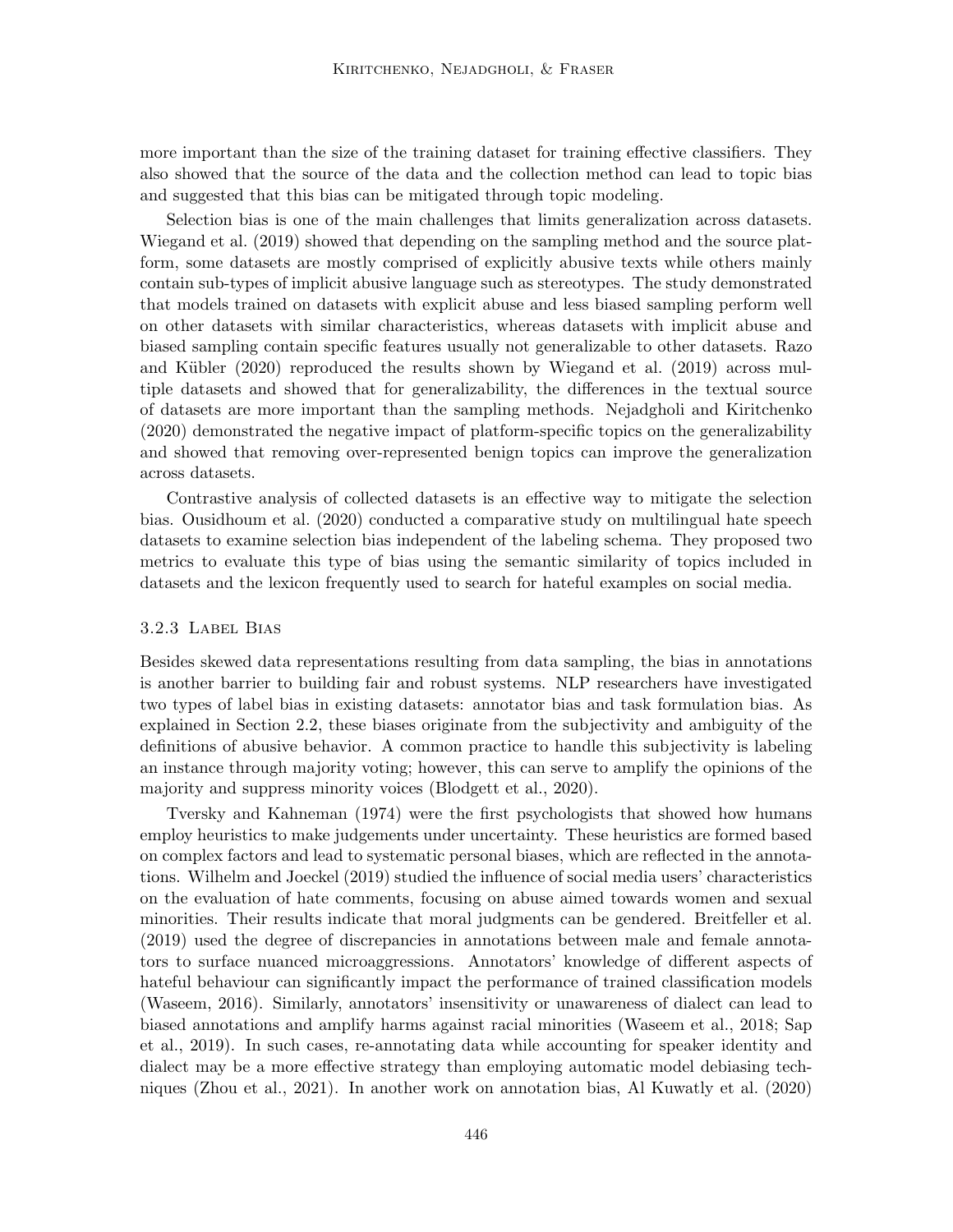showed that the annotator's demographic features, such as first language, age and education, significantly impact the quality of annotations. Wich et al. (2020) identified annotator groups by using annotation behaviour characteristics, highlighting the significance of the annotator's behaviour in the quality of acquired annotations.

Furthermore, the ambiguities of task formulation create a specific type of label bias in this domain. In practical applications, the definitions of abusive language heavily rely on community norms and context and, therefore, are imprecise, application-dependent, and constantly evolving (Chandrasekharan et al., 2018). To make the task more tractable and focused, previous research has mostly concentrated on specific types of online abuse (e.g., hate speech, sexism, personal attacks), and the scope of studied abusive behaviors has been limited (Jurgens et al., 2019).

Several research groups studied the task formulation bias in a cross-dataset evaluation setting. Swamy et al. (2019) used a hierarchical annotation model to reveal overlaps and redundancies in the existing datasets. They pointed out that the current datasets are not representative of all facets of the included labels. Nejadgholi and Kiritchenko (2020) demonstrated that the definition of the Toxic class in the Wikipedia Detox dataset (Wulczyn et al., 2017) is very similar to the definition of the Abusive class in the dataset by Founta et al. (2018), but does not generalize well to other labels such as Sexism and Racism in the dataset by Waseem (2016). Cecillon et al. (2020) showed that a classifier trained for detecting the Toxicity class performs reasonably well when detecting Severe Toxicity and Personal Attack labels, revealing that the trained classifiers mostly learn the general definition of abuse. Fortuna et al. (2020) demonstrated that many different definitions are being used for equivalent concepts, which makes most publicly available datasets incompatible.

## 3.2.4 Bias in System Output

Even though the developers of datasets and models are cognizant of the risk of various biases, quantifying the extent of this risk is a challenging task. Dixon et al. (2018) proposed a way of measuring bias in trained models by building a synthetic dataset and using an evaluation metric that computes error disparity across identity groups. The Kaggle competition on the Unintended Bias in Toxicity Classification introduced a set of metrics that measure unintended bias for identity references across multiple dimensions. Huang et al. (2020) measured the differences in true positive/negative and false positive/negative rates for each demographic factor for classifiers trained on a multilingual hate speech corpus. Gencoglu (2020) also used error disparity across groups as a measure of fairness and defined fairness constraints to guide the training of a neural model. This definition of fairness was also integrated in the TensorFlow library as a regularization framework (Prost, 2020).

Other definitions and frameworks of fairness have been used for the evaluation of automatic abuse detection systems to encourage the development of systems that are optimized not only for the overall performance but also for fair outputs across different target groups (Borkan et al., 2019; Garg et al., 2019). For example, Davani et al. (2020) compared the average rates of true positives and true negatives for detecting hate speech targeted at different groups. By swapping the target token in utterances, they generated counterfactual examples and computed a relevant fairness metric, referred to as Counterfactual Token Fairness (CTF). They applied logit pairing to improve CTF and assured robust accuracy for similar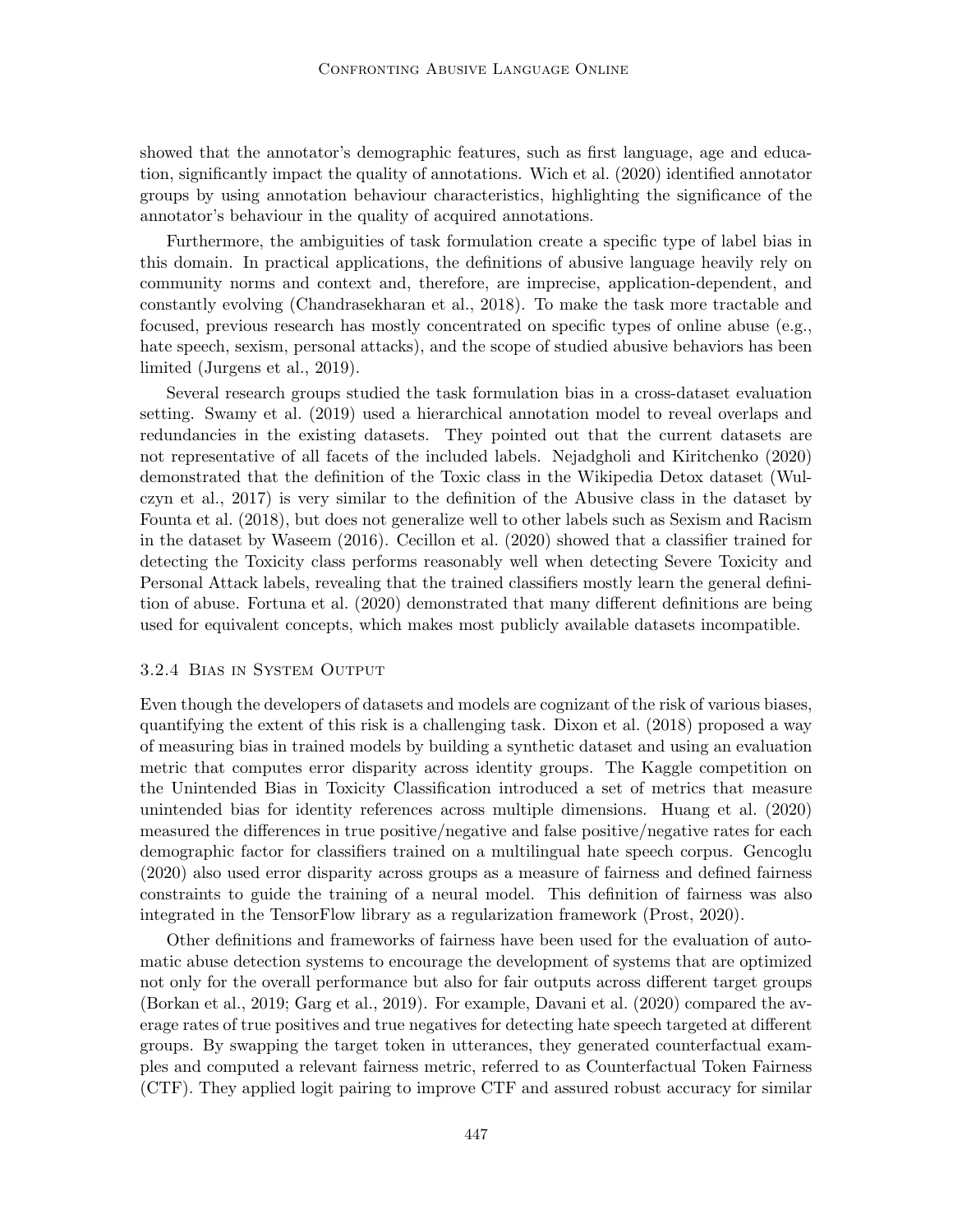sentences targeting different demographics. In another work, Dinan et al. (2020) decomposed gender bias in text along several pragmatic and semantic dimensions and proposed classifiers for controlling gender bias.

Ultimately, it is important to note that bias is an inevitable phenomenon in any statistical model. Fairness research focuses on identifying and mitigating biases that can potentially be harmful to certain sub-populations. While it is impossible to completely eliminate all biases, AI researchers and developers can work towards quantifying unfairness in system outputs for various demographics, identifying the origins of different types of biases, and designing techniques to minimize the harmful outcomes.

## 3.3 Transparency and Explainability

One of the greatest challenges in AI governance is the complexity and opacity of the current technology. Understanding the technology is a critical step for the realization of other principles, such as accountability, human control of technology, safety and security, and fairness and non-discrimination. Transparent machine learning intends to shed light on the process of creating an automatic system and make it understandable by different stakeholders. As Weller (2019) clarified, transparency can refer to various practices depending on who the audience and the beneficiaries of the explanations are. Interpretability and explainability, often used interchangeably, are the two terms closely tied to the transparency of machine learning models. Interpretability mostly describes the methods that explain the underlying dynamics of opaque algorithms, such as deep neural networks. On the other hand, explainability usually refers to a set of post hoc added explanations for an existing model, understandable by lay users (Marcinkevičs  $& V$ ogt, 2020).

## 3.3.1 Transparency

As Felzmann et al. (2020) explained, transparency refers to multiple normative concepts that should be considered in the ecosystem of automated decision making. However, translating these concepts to a set of practical steps is a challenging task. In the field of NLP research, Mitchell et al. (2019) introduced the concept of model cards as a means to address transparency of deep learning models. They urged the developers of models to report the details of the data on which the models were trained and clarify the scope of use, including the applications where the employment of the model is not recommended. As an example, they presented a model card for the Perspective API system. IBM has proposed a similar concept, called FactSheets, for AI service providers to document the purpose, performance, safety, security, and provenance information on their products (Arnold et al., 2019). Further, data statements (Bender & Friedman, 2018) and datasheets for datasets (Gebru et al., 2018) were designed to standardize the process of documenting datasets. Bender (2019) explained how transparent documentation can help in mitigating the ethical risks.

Generally, the practical definition of transparency depends heavily on the circumstances of real-world deployment and is an essential criterion to earn the trust of the users. On the technology development side, transparency is tied to explainability and high-quality documentation, but may cause harm if not compatible with the principles of privacy (Weller, 2019).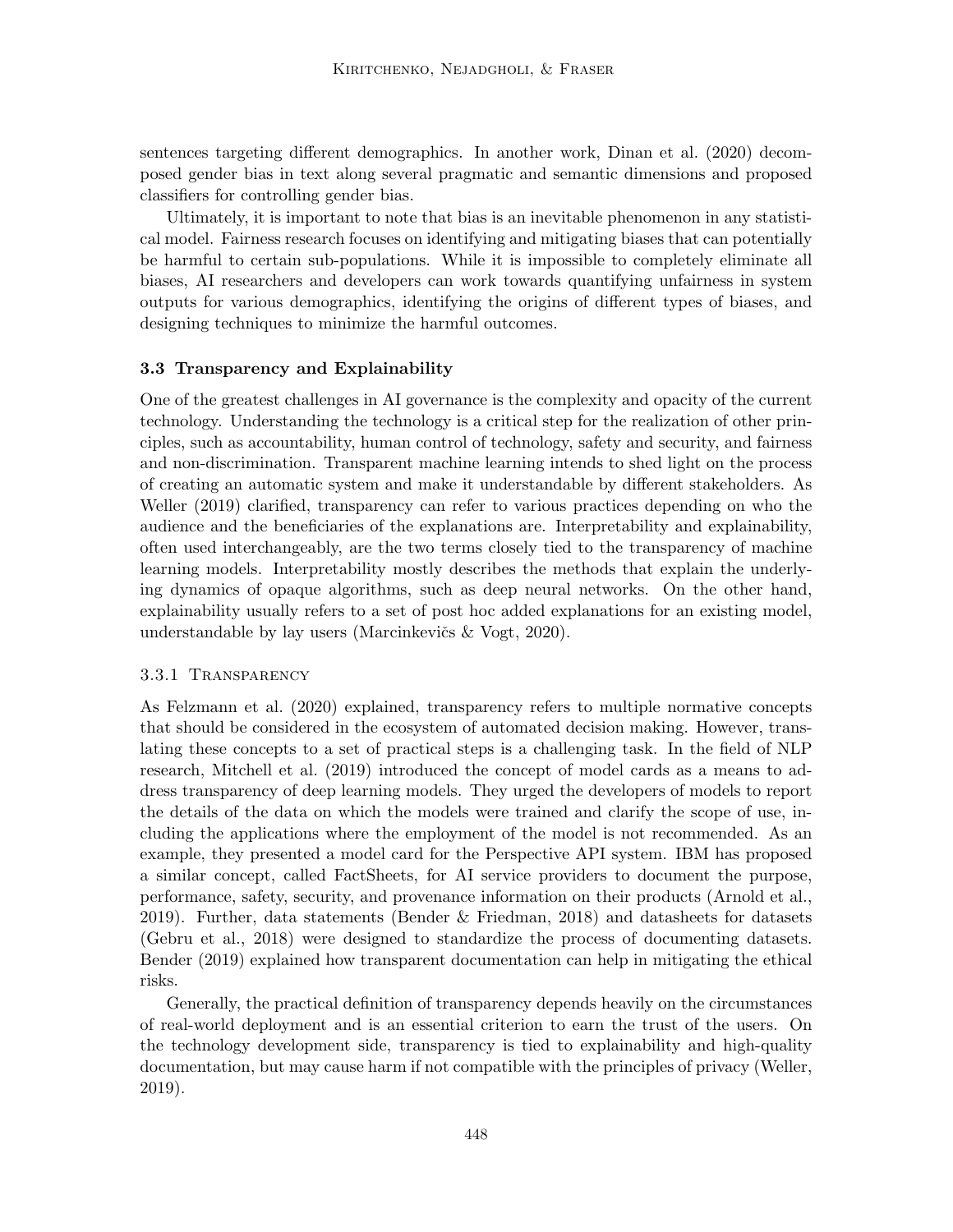## 3.3.2 Interpretability and Explainability

As the impact of AI becomes more significant in our daily lives, developers of automatic systems are expected to earn the trust of users by providing explanations for automaticallymade decisions. Traditional lexicon- and feature-based models are interpretable to some extent as they use features understandable by humans. In feature-based systems, bag-ofwords and character n-grams have been most frequently used, but some other explainable features, such as the ones derived from sentiment analysis, tone analysis, subjectivity, and topic modelling, have also been employed (Fortuna & Nunes, 2018). However, the accuracy of lexicon- and feature-based systems is often significantly lower than the accuracy of deep learning models (Dixon et al., 2018; Gunasekara & Nejadgholi, 2018; Founta et al., 2019).

Neural networks, on the other hand, are effectively black boxes. Recent research has leveraged the LIME (locally interpretable model-agnostic explanations) algorithm in an attempt to interpret a model's representation of abusive statements (Srivastava & Khurana, 2019; Mahajan et al., 2020). LIME's explanations consist of words highly-weighted by the model, but no further information is provided on why a text is classified as abusive (Ribeiro et al., 2016). Wang (2018) used partial occlusion to discover the keywords that are most predictive of hate speech, revealing some of the peculiarities and biases of this problem space.

Similarly, attention mechanisms embedded in deep learning architectures were used to identify the abusive parts of a text (Chakrabarty et al., 2019). However, it is not clear if such mechanisms provide meaningful explanations of a model's decisions (Jain & Wallace, 2019; Wiegreffe & Pinter, 2019; Grimsley et al., 2020).

Output probability (or confidence) scores produced by classifiers have been used to explain the severity of abuse (Hosseini et al.,  $2017$ ; Gröndahl et al.,  $2018$ ). However, it is not fully clear how well these probabilities correspond to the human perception of severity and in what ways they might be affected by sampling methods. Recently, Vidgen et al. (2020b) showed that the output scores of classifiers can be re-calibrated to better align with human evaluations. Also, Perspective API calibrates the output scores of its classifier to convert them to approximate probabilities. The final probabilities are interpreted as the percentage of people that would consider the comment to be toxic (PerspectiveAPI, 2017).

One approach to explainability is through more comprehensive data annotation so that more particulars can be learned directly from training data. For example, models trained on the Kaggle Toxicity dataset labelled for five sub-categories of toxicity can provide more information than the models trained on the previous versions of this dataset annotated with binary labels (Wulczyn et al., 2017). Another example is the OffensEval dataset that includes annotations for the target of abuse (individual, group, or other) (Zampieri et al., 2019b). Sap et al. (2020) employed modern large-scale language models in an attempt to automatically generate explanations as social bias inferences for abusive social media posts that target members of identity groups. They asked human annotators to provide free-text statements that describe the targeted identity group and the implied meaning of the post in the form of simple patterns (e.g., "women are ADJ", "gay men VBP"). This work showed that while the current models can accurately predict whether the online post is offensive or not, they struggle to effectively reproduce human-written statements for implied meaning.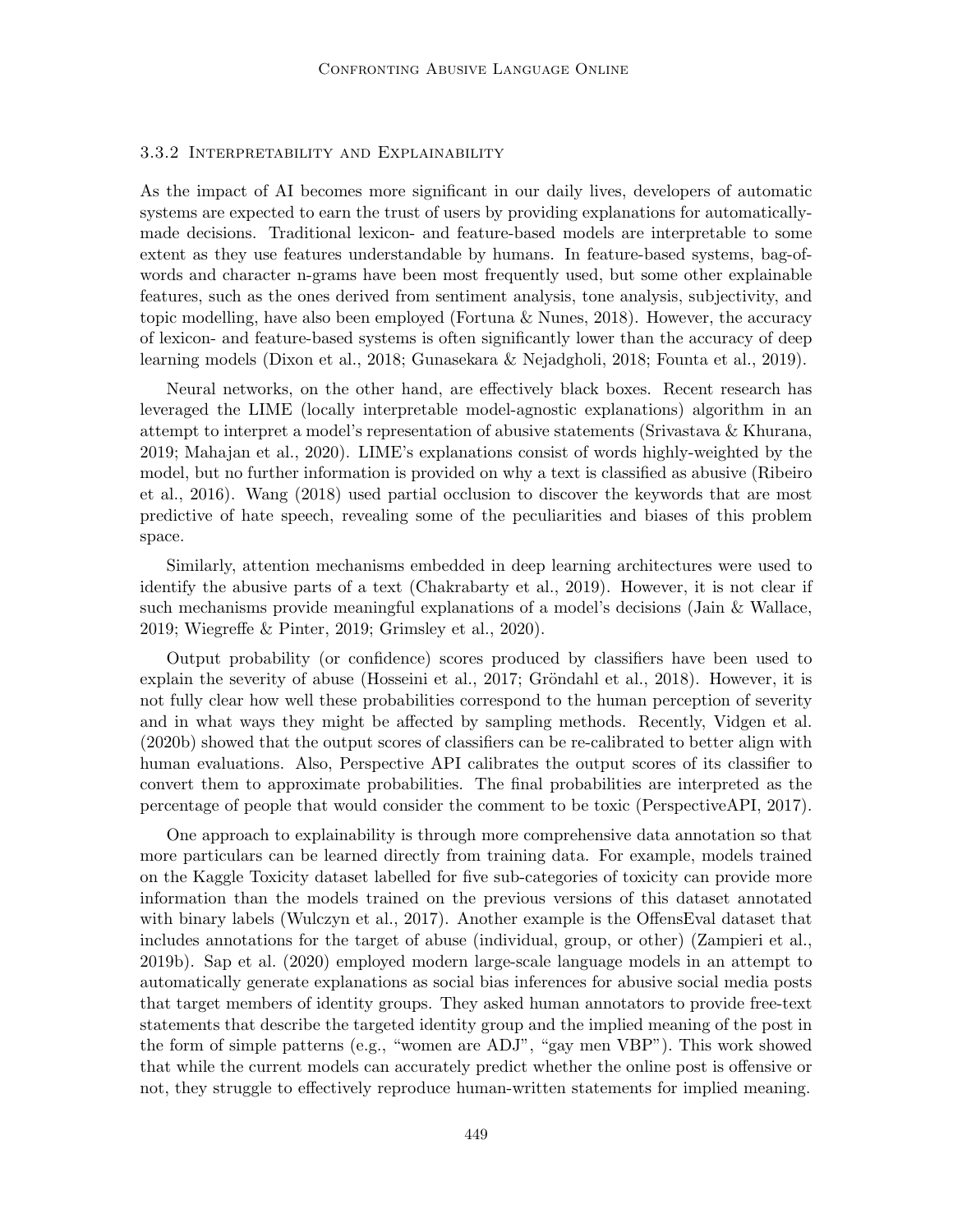# 3.4 Privacy

Privacy is an important theme in any discussion of ethical AI systems. In this context, privacy encompasses both the use of user data to train machine learning models for online abuse detection, and individual users' agency to control their personal data.

In research, one area of concern is the creation and distribution of datasets for the purpose of benchmarking abusive language detection systems. While it is scientifically valuable to compare systems using identical training and test sets, this may conflict with the user's right to privacy. For example, most of the abusive language datasets collected from Twitter or reddit involved scraping publicly available data from those platforms without the explicit consent of the users that their data be used for this purpose (Pitropakis et al., 2020). Furthermore, in the process of developing abusive language classifiers, researchers may infer personal information about the users that the users did not intentionally share, such as gender and location (Waseem & Hovy, 2016; Unsvåg & Gambäck, 2018). One aspect of privacy that is gaining increased attention is erasure, or the "right to be forgotten". The research community has been moving towards protecting this right by distributing datasets as a set of post IDs, for example, rather than the complete texts. This way, if users delete the post or their entire profile, the next researcher to download the corpus will not be able to access those texts. Thus, the theme of privacy is clearly connected with professional responsibility, as practitioners are responsible for the collection, usage, and storage of personal data.

A different set of privacy issues emerges when we consider the commercial deployment of an abusive language filter. In contrast to research studies, which typically involve relatively small convenience samples of public data, a large-scale system in deployment would require access to the personal data of all users on a given platform. However, this privacy issue is not specific to abusive language detection, and numerous solutions have been proposed, including federated learning (Konečnỳ et al., 2016; Yang et al., 2019) and edge computing (Shi et al., 2016). The basic principle behind these techniques is to avoid sending user information to the cloud (i.e., an external server) for processing. Instead, training data for the model remains on each individual's device, and only the model *parameters* are stored in the cloud, sent to the device, updated on the user's data, and sent back to the cloud using encrypted communication. Another approach to protecting user privacy is Secure Multi-Party Computation, which was used by Reich et al. (2019) to demonstrate an example of privacy-preserving hate speech detection in personal text messages.

Another issue related to user privacy and online abuse is the practice of "doxxing", or publishing private information about a person online (such as their home address), typically in order to subject that person to harassment. In this sense, privacy is closely related to safety and security. Very little research so far has considered the automated detection of such behaviour. Jurgens et al. (2019) argue that the NLP community has thus far focused on a too-narrow definition of online abuse, and should branch out to both more subtle forms of abuse, such as microaggressions, and more severe threats to safety and personal privacy, such as doxxing.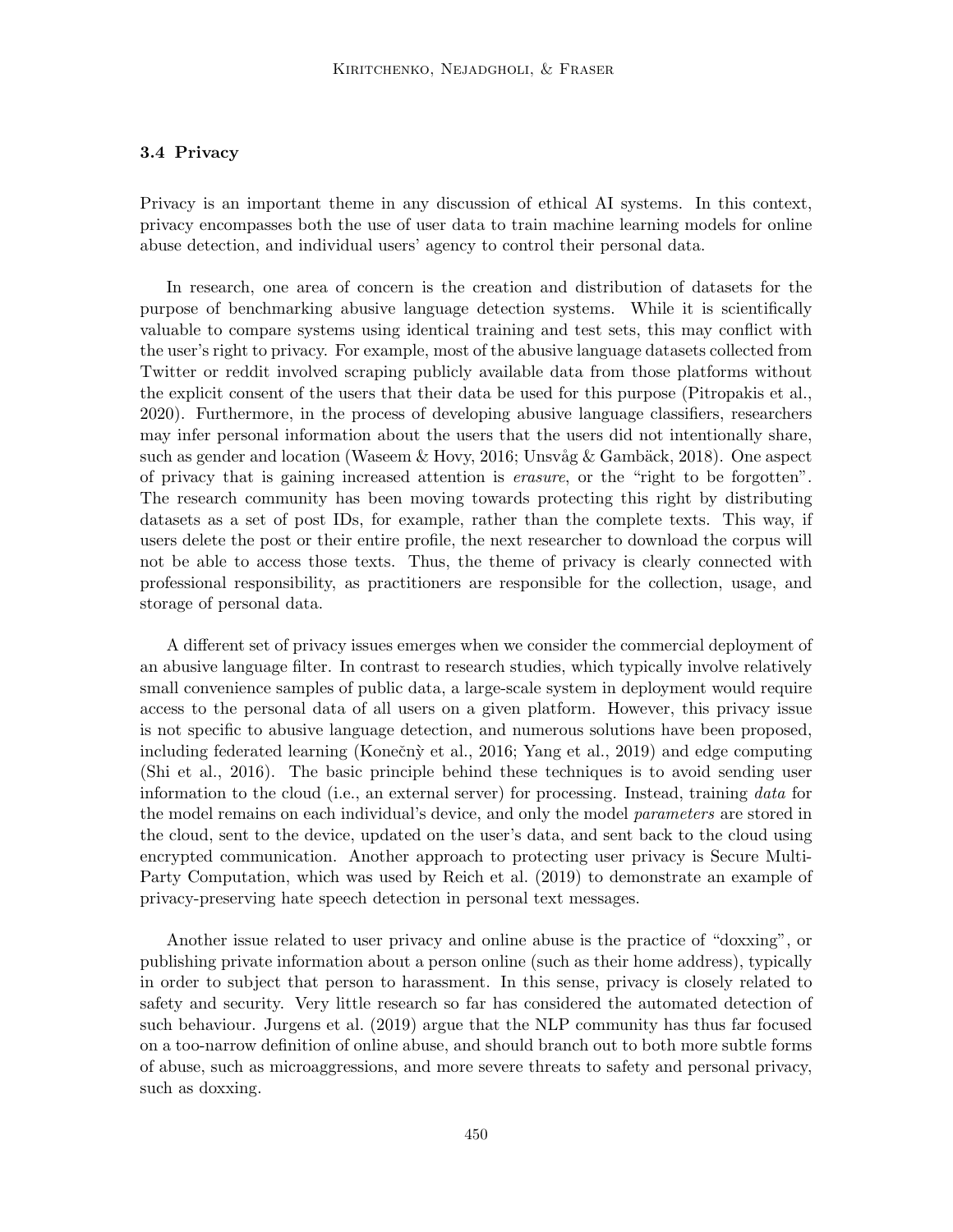#### 3.5 Safety and Security

In sensitive applications, where critical decisions are made, safety and security challenges are key obstacles to the wide-scale adoption of emerging technologies (Darvish Rouani et al., 2019). Safety and security measures are crucial elements for building reliable systems: systems that are safe, in that they perform as intended, and also secure, in that they are not vulnerable to being compromised by unauthorized third parties (Fjeld et al., 2020). Ensuring the safety and security of AI systems is one of the crucial pillars of the accountability and professional responsibility for systems' designers and developers. Further, users need to be able to take control of the technology when safety and security are at risk.

Previous work defines safety in machine learning systems as minimizing the possibility and probability of expected harms (Varshney, 2016; Varshney, 2020). Saria and Subbaswamy (2019) identified three principles of reliability engineering to ensure the safety of developed systems: failure prevention, failure identification and reliability monitoring, and fixing or addressing the failures when they occur. In the context of online abuse detection, especially for cases when the end goal is content removal, both false positive and false negative errors can have significant consequences for users as one threatens the freedom of speech and affects people's reputations, and the other ignores hurtful behaviour. The risk of deploying an automatic system depends heavily on the practical circumstances of the application in hand. To minimize the safety risks, models need to be systematically tested on a variety of inputs and language phenomena. Towards this goal, Röttger et al. (2021) proposed HateCheck, a suite of functional tests to identify weaknesses of a hate speech detection model in handling various expressions of hate and contrastive non-hateful utterances. Another safety risk for automatic abuse detection is the mismatch between the training and test environments. To minimize this risk, the trained systems have to be maintained and retrained as the language of the users evolves over time.

In real-world scenarios, a system is expected to function accurately not only in the presence of regular users, but also in the presence of adversaries and malicious users that might try to deceive the system. Several studies have shown that trained abuse detection systems can be deceived or attacked by malicious users. Hosseini et al. (2017) demonstrated that an adversary can query the system multiple times and find a way to subtly modify an abusive phrase resulting in a significantly lower confidence that the phrase is abusive. Gröndahl et al.  $(2018)$  showed that adding a positive word such as 'love' to an abusive comment can flip the model's predictions. They studied seven models trained for hate speech detection and concluded that although character-based models are more resistant to attacks, model variety is less important than the type of training data and labelling criteria. They also found that all detection techniques are brittle against adversaries who can (automatically) insert typos, change word boundaries, or add innocuous words to the original hate speech. One common recommendation to tackle such vulnerabilities is to use sub-word information instead of word-based features. However, Kurita et al. (2020) observed that in spite of rich sub-word representations, a BERT-based classifier can be deceived by inserting a specific rare word into an abusive sentence. Kalin et al. (2020) introduced a method for identifying vulnerabilities of the system after it was deployed. They implemented this technique for Perspective API and showed that simple attacks such as vowel substitution and duplication lead to significant reduction in the toxicity score for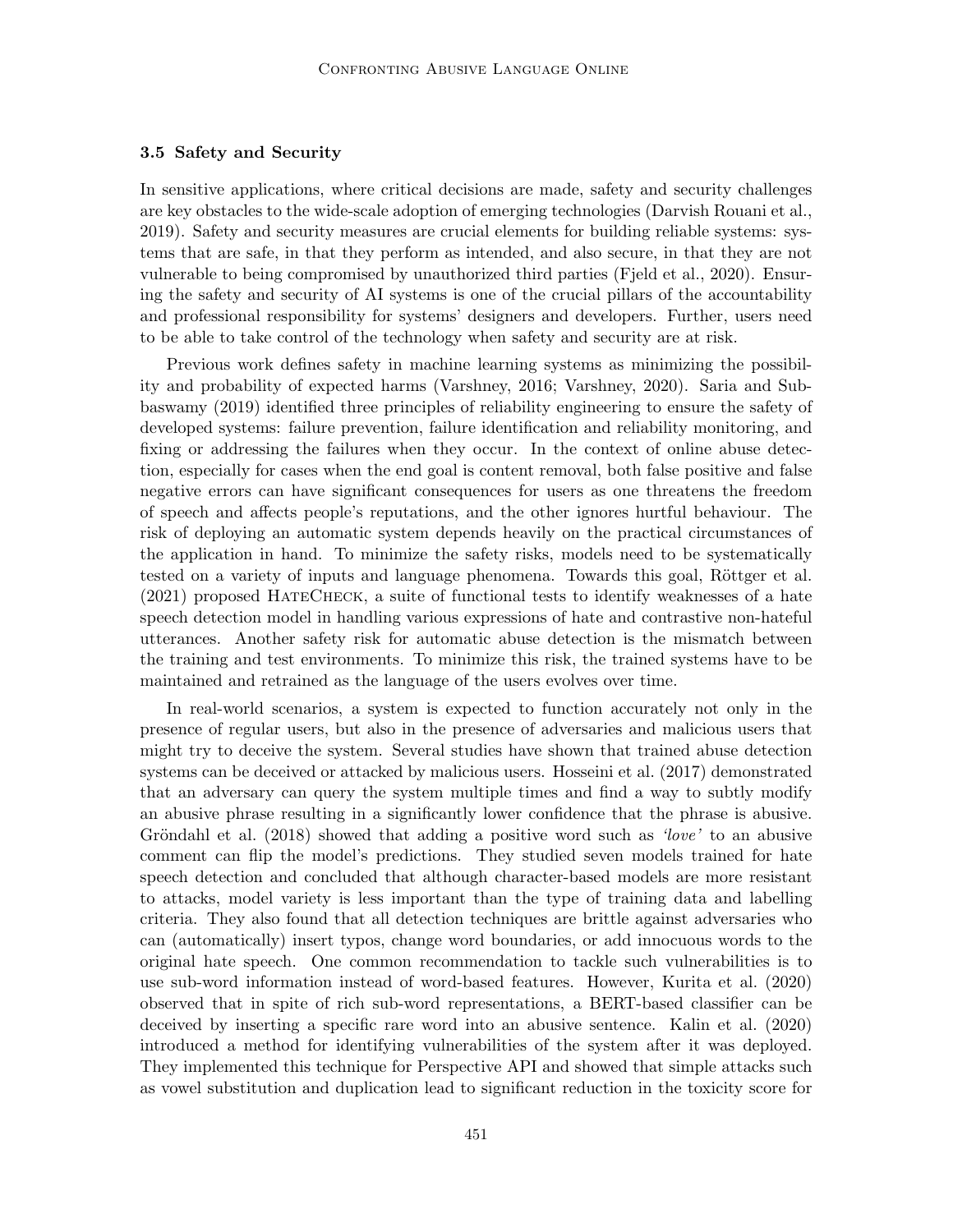toxic comments, changing the prediction to non-toxic. They also developed a framework for securing models against such attacks. Mou et al. (2020) proposed to improve the robustness of a hate speech classifier against adversarial attacks by using subword information, wordlevel semantics, and the significance of words calculated by an attention mechanism.

## 3.6 Accountability

Accountability refers to the concerns about who is accountable for automatically made decisions as well as the potential impacts of the technology on the social and natural world (Fjeld et al., 2020). It includes the issues of verifiability and replicability, impact assessment, evaluation and auditing requirements, ability to appeal, and liability and legal responsibility. Further, the principle of accountability is strongly connected to safety and security, transparency and explainability, and human control of technology.

It is generally agreed that the organizations that develop and deploy AI systems should be responsible for the systems' outcomes and impacts. AI systems themselves are not legal agents, and, making them legally accountable may be unnecessary and troublesome (Bryson et al., 2017). Some ethical AI guidelines distinguish between the liability of the developers of an AI system and the liability of the organizations that deploy the system. At the level of development, the most appropriate measures of accountability are typically considered to be transparency and codes of professional responsibility.

Audit for ethical compliance, both internal or external, is another requirement for accountability at both levels of development and deployment. Some ethical AI principles documents, such as the Toronto Declaration, assert the necessity of an external (thirdparty) audit for systems that have a significant risk of human rights violation. Along with a technical component, audit can include an institutional component to verify institutional practices in order to prevent improper use and negative impacts on society. External audit assesses the risk that a system will cause harm to individuals or society from outside the system, and tends to be conducted after deployment, when some harms can already be done (Green & Chen, 2019). Raji et al. (2020) proposed a framework for internal algorithmic auditing that supports the system development end-to-end through the full development and deployment life-cycle. Their framework includes five distinct stages: Scoping, Mapping, Artifact Collection, Testing and Reflection (SMACTR). At each stage, a set of audit documents is produced, that together form an overall audit report that assesses the fit of design and implementation decisions within the organization's values and ethical guidelines.

Currently, 'online information intermediaries' or, in other words, social media platforms, are almost solely responsible for their own content moderation. They decide which posts to remove or downrank, and which user accounts to suspend or delete, based on alleged violations of the platform's policies and terms of use. In some jurisdictions, the social media platform corporations are legally responsible for removal of 'dangerous' content, such as incitement to violence or expression of hatred directed against a protected group. However, many users, civil society organizations, and policy makers consider common content moderation practices ineffective and often detrimental (York & McSherry, 2019). They argue that content moderation provided by social media platforms, such as Twitter and Facebook, is inconsistent and confusing, the appeal system is inadequate, and transparency is minimal.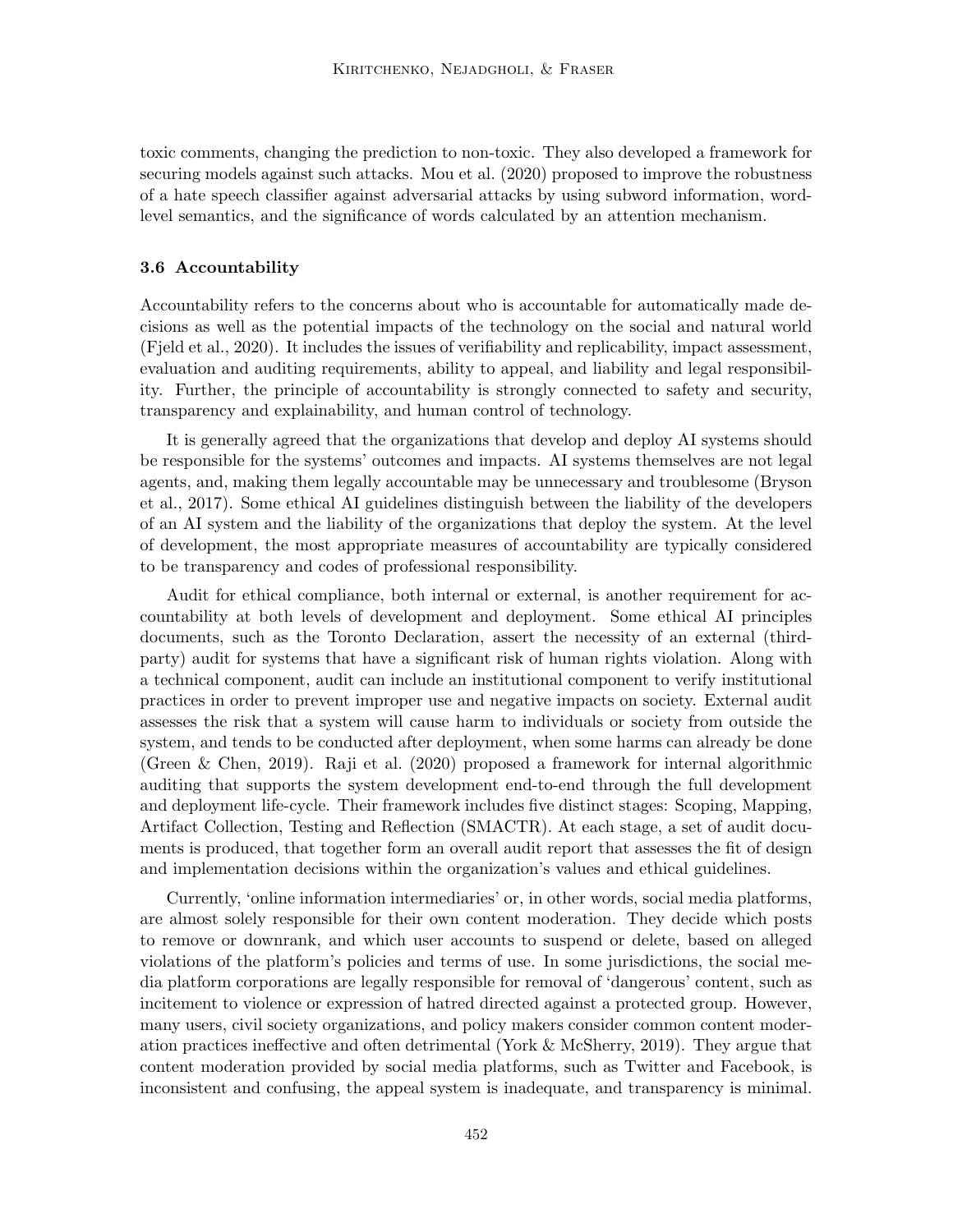Several documented cases showed that such content moderation can cause harm to users and businesses by unnecessary restriction of posts with certain words and imagery.<sup>9</sup>

The social media corporations have little accountability for either automatic or human decisions regarding content moderation. Given the unprecedented impact of social media corporations on the public sphere, new mechanisms for platform governance are required (Leonard, 2019). A set of minimum standards for content moderation, the Santa Clara Principles on Transparency and Accountability in Content Moderation, has been proposed by organizations and academics.<sup>10</sup> They call for better transparency to the public about the processes (including automatic decision making) and results of content moderation, meaningful opportunities for users to appeal any content or account suspension or removal, and justification for any content removal decisions. Other mechanisms, for example, evaluation and engaging of policymakers in social media platforms' rule-making activities or 'procedural accountability', can also be effective (Bunting, 2018). Further, new institutions, such as social media councils and e-courts, can be established to discuss terms of use, adjudication processes, and fundamental ethical questions (Tworek & Tenove, 2020).

### 3.7 Human Control of Technology

Human control of technology refers to the ability of users to appeal automated decisions and request human review, or even opt out of automated decisions entirely. Given the ambiguity of language and the need to protect freedom of speech, this is an important ethical principle in relation to abusive language detection and moderation. As Duarte et al.  $(2018)$  point out, many research studies report accuracies in the  $80\%$  range – this means that 1 in 5 automated decisions will be "incorrect" (and even "correct" decisions may be disputable due to the highly subjective nature of the task). This necessitates human review of uncertain or contested decisions. Human participation in the decision making can be viewed as one way to achieve various other objectives, such as safety and security, transparency and explainability, fairness and non-discrimination, and promotion of human values.

Most of the research studies in this area focus simply on the detection of abusive language, without stating explicitly what can or should be done with that content once detected, or how to deal with false positives (innocuous posts inadvertently flagged as abusive) and false negatives (harmful language that is not detected). To some extent, these decisions will vary depending on the platform and the communities it serves (Gorwa et al., 2020). However, many online platforms have determined a need for human moderators in addition to algorithmic toxicity detection (Cecillon et al., 2019). For example, despite a recent move to increase the amount of automated content moderation, Facebook still employs 15,000 content moderators, particularly to ensure the most violent or disturbing material does not reach the public eye.<sup>11</sup> Additionally, users still have the option to appeal the decision to have their content removed, and have a human review the decision.

This example illustrates two different locations "in the loop" where human review can be deployed in an automated system: first, the automated system can flag potentially

<sup>9.</sup> https://onlinecensorship.org/content/infographics

<sup>10.</sup> https://santaclaraprinciples.org

<sup>11.</sup> https://www.washingtonpost.com/technology/2020/03/23/facebook-moderators-coronavirus/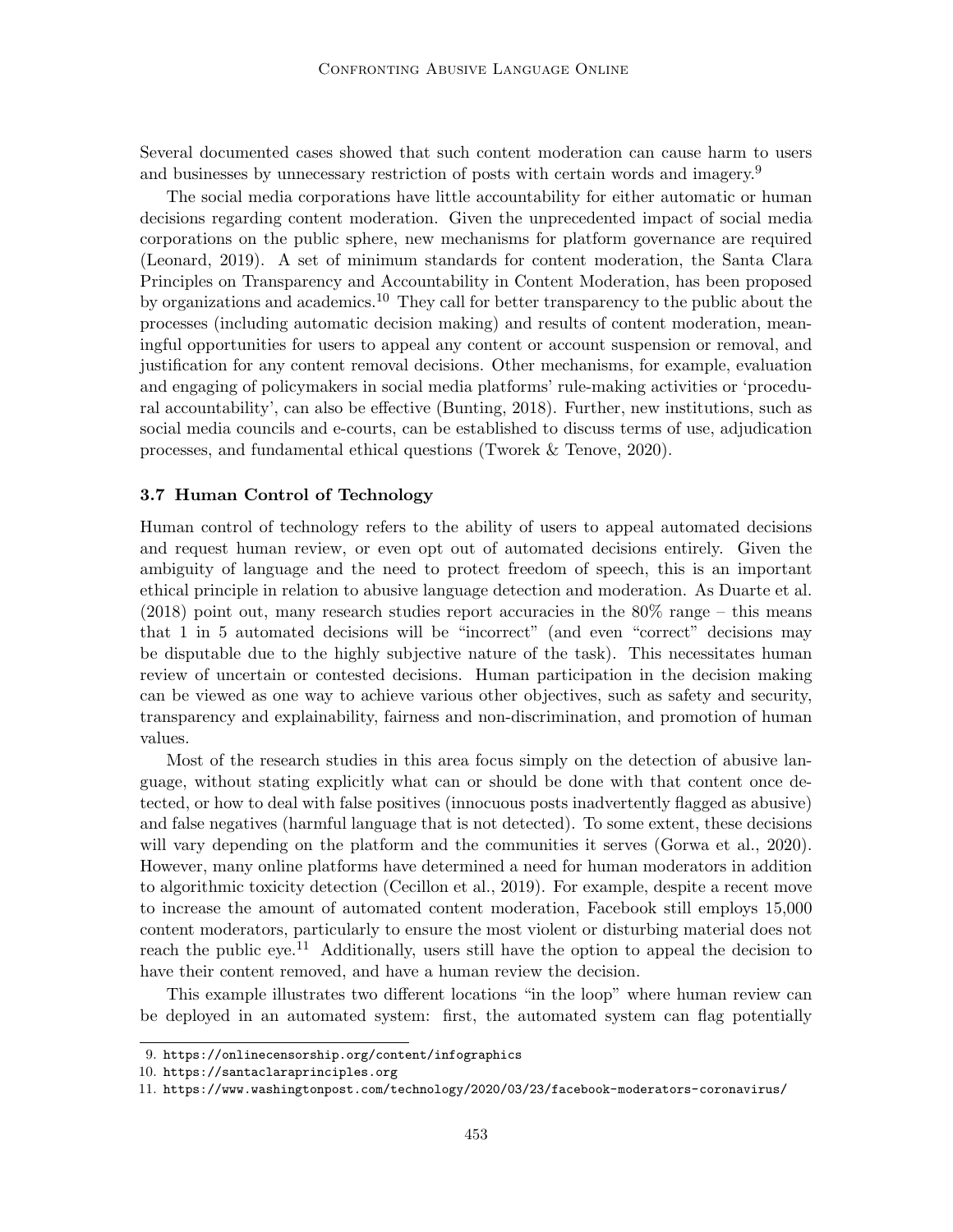problematic content (or cases in which it has low confidence in its prediction) and send it for human review before posting (pre-moderation). This process has the benefit that harmful content will not be exposed to the public, but it can result in a long lag time before posts are published, leading to frustration and disruption to the conversation. Second, the initial moderation can be fully automatic, but users can request that the automated decision be reviewed by a human decision-maker (post-moderation). For users to be able to challenge the system's outputs, the outcomes have to be presented in an easy-to-understand form with information on the factors and logic that influenced the decision. Furthermore, in either pre- or post-moderation, ideally the feedback from the human moderator can be used to improve automated classifier decisions in the future.

### 3.8 Professional Responsibility

As NLP researchers, we have a professional responsibility to act ethically. In the Harvard AI Ethics Framework, this responsibility encompasses tenets such as ensuring the accuracy of the systems we build, adopting principles of responsible design, considering the longterm effects of our work, engaging stakeholders who may be affected by our systems, and upholding scientific integrity. These principles are reinforced by the Professional Code of Ethics of the Association for Computing Machinery  $(ACM)$ ,<sup>12</sup> Institute of Electrical and Electronics Engineers (IEEE),<sup>13</sup> and Association of Internet Researchers  $(AoIR)$ ,<sup>14</sup> among others. The Association for Computational Linguists (ACL) has adopted the ACM Code of Ethics, which begins by stating, "Computing professionals' actions change the world. To act responsibly, they should reflect upon the wider impacts of their work, consistently supporting the public good."

Blodgett et al. (2020) put forward several questions for NLP researchers and developers to consider throughout the software development cycle, to help situate the work within a broader societal and historical context, and uncover the implicit assumptions and normative values being reinforced. In the context of abusive language detection, these might include questions around: which groups will be affected by this system, and how? Will detecting abusive language dismantle social hierarchies and language ideologies, or serve to reinforce them? Have we engaged with members of the groups we hope to help with such systems, to ensure this is addressing their needs in an acceptable manner? Are we solving real problems, or just the ones that are convenient to solve with the methods or data we have at hand? What are the possible future applications of such a system – could it be used to silence political dissidents speaking out against their government? Or marginalized groups discussing their own lived experiences? Who decides what constitutes *offence* or *hate*?

While these are tough questions and may not have easy, one-size-fits-all answers, awareness has been building that we cannot proceed blindly with our research in the "ivory tower" of academia, without taking the time to become informed about society, and to critically assess the potential impact of our technology on a global scale. In particular, as Fjeld et al. (2020) emphasize, developments in AI have thus far out-paced the ability of governments to implement legal and regulatory frameworks for AI governance, placing increased respon-

<sup>12.</sup> https://www.acm.org/code-of-ethics

<sup>13.</sup> https://www.ieee.org/about/corporate/governance/p7-8.html

<sup>14.</sup> https://aoir.org/ethics/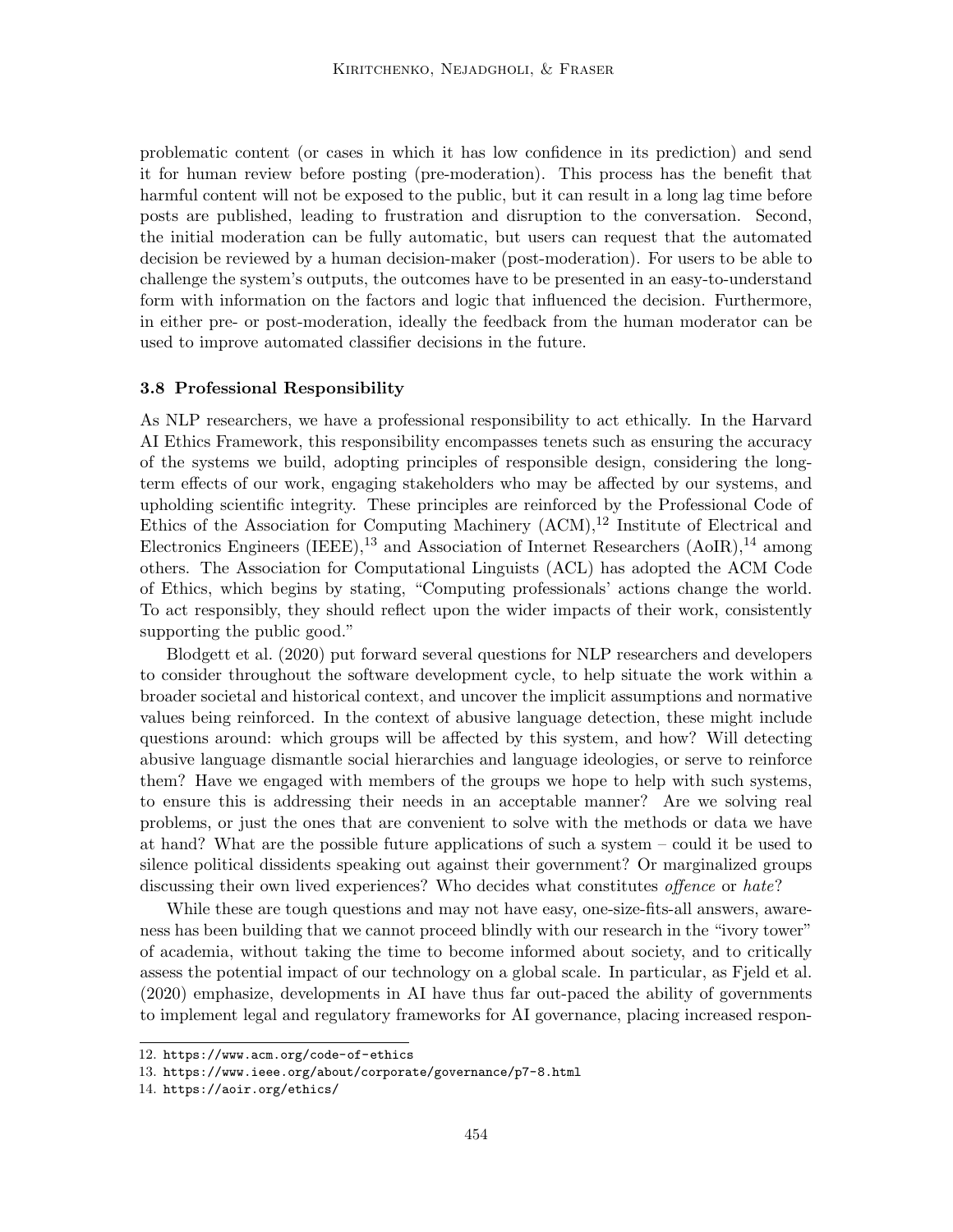

Figure 1: A high-level overview of some of the ways ethical considerations can be incorporated throughout the pipeline of abusive language detection.

sibility on practitioners to positively influence the values and ethics in our field. This can include taking actions such as: choosing not to work on projects that do not support the social good or that have the potential for long-term harm, engaging with stakeholders and taking their feedback seriously, and being open and transparent about the limitations and failures of our technology, including publishing negative results.

# 4. Ways to Move Forward

In this section, we outline several emerging research themes where the AI community can contribute to developing ethics-aware technologies to tackle online abuse. We start with challenging the common task formulation as a binary or multi-class classification problem and discuss alternative ways of mitigating the negative impacts of abusive behavior. We highlight some promising research directions to effectively confront online abuse, educate the public on evolving social norms and the potential harms of abusive behavior, and make AI systems and their outputs transparent and intelligible to various stakeholders. We stress that online abuse is a social problem and urge AI researchers to ground their work in theories and findings from other disciplines, like social sciences, communication studies, and psychology. Finally, engaging the affected communities in technology design and development is critical to produce robust, fair, and trustable systems. Figure 1 shows some of the ways that these and other, previously mentioned ethical considerations can be incorporated at different stages of the design, development, and deployment of AI solutions.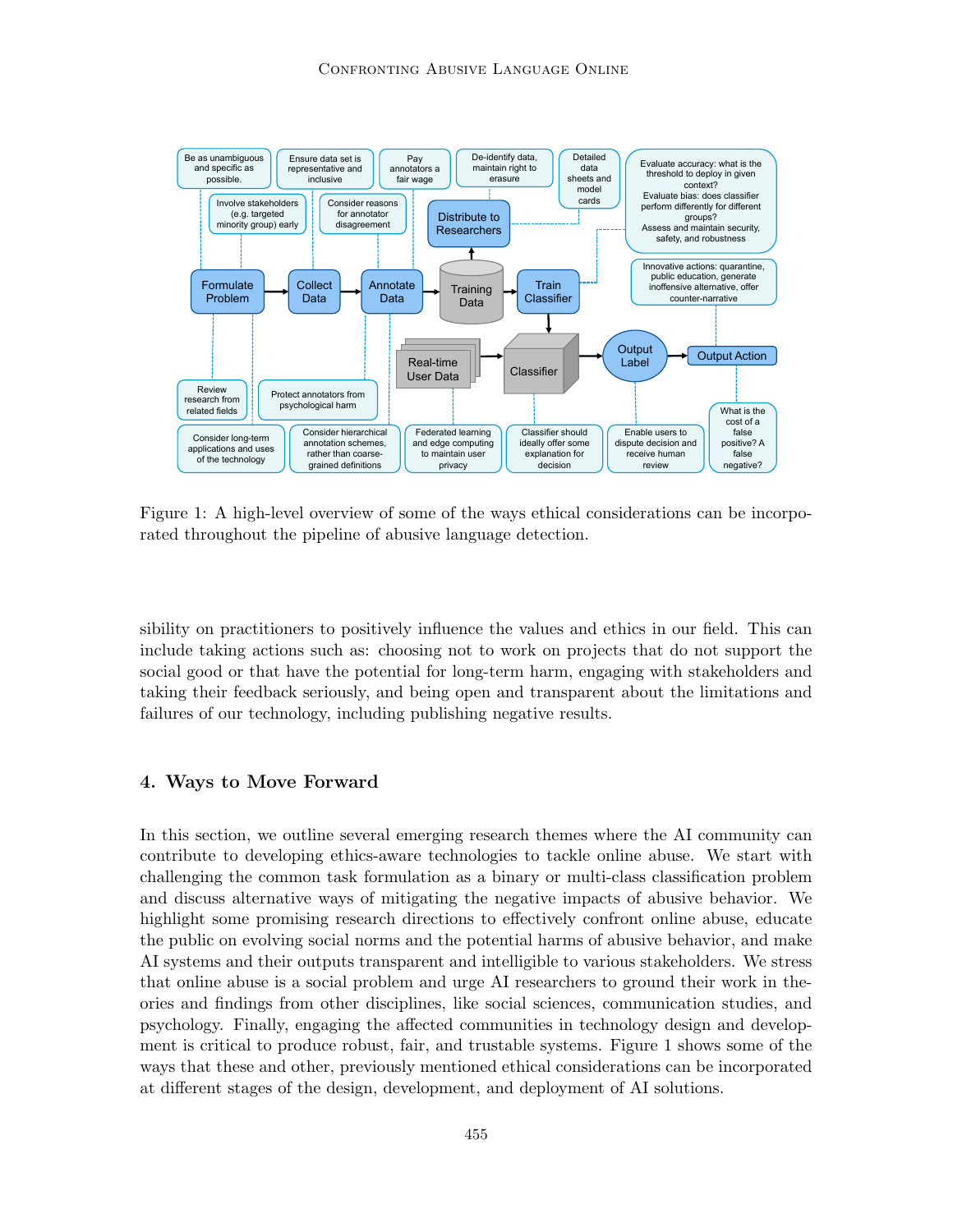## 4.1 Reimagining the Task of Confronting Abusive Language Online

As we showed in the previous section, most of the NLP work dealing with online abuse views the task as a binary classification problem: determine whether a social media post is abusive or not. The definition of the 'abusive' class varies from project to project, and sometimes multiple categories of 'abusive' are included. However, it becomes increasingly evident that abusive language is much more nuanced and such a task formulation significantly limits the applicability of the developed technology in real life.

#### 4.1.1 Moving Away from Coarse-Grained Definitions of Abuse

Online abusive content embodies a spectrum of practices that differ in motivation, expression, and consequences, and needs to be examined within regional and historical context (Shepherd et al., 2015; Pohjonen & Udupa, 2017; Thylstrup & Waseem, 2020). This defies easy binary division into content that is acceptable and content that is not. Clearly, there is content that is explicit, severely offensive, can lead to violence, or prohibited under the law, and needs to be removed from public view. Current NLP technologies have been successful at recognizing explicitly abusive texts and can be of help here bringing such content to the attention of human moderators to ensure fast and effective management. However, some abusive content is implicit, and at times even produced unintentionally or with little conscious awareness of its impact. Still, such messages can cause social and psychological harms, especially when accumulated over a lifetime. Implicit abuse is very hard to detect automatically, and even when detected, it is often not removed as it does not directly violate platforms' terms of use or any legal codes. Different mechanisms for dealing with such content are required.

Recently, the complexity of the task formulation has started to be recognized by the research community, and as a first step, several studies have proposed multi-dimensional, multi-level frameworks to address the task. Waseem et al. (2017) mapped the different types of abuse to two dimensions: (1) whether the abuse is directed towards an individual or a generalized group, and (2) whether the language is explicit or implicit. Vidgen et al. (2019) extended this topology to three dimensions: (1) whether the abuse is directed towards an individual, an identity (based on belonging to a demographic category, social group, or organization), or concept (such as a belief system, country or ideology), (2) who receives the abuse (e.g., which identity group, moderators vs. content producers, friends vs. strangers), and (3) how abuse is articulated (e.g., aggression, insults, stereotyping; explicit vs. implicit). Kiritchenko and Nejadgholi (2020) suggested a two-dimensional multi-level classification structure that includes a hierarchical schema for subject matter of an utterance (or target of abuse) and fine-grained severity of abuse explicitly annotated through comparative methods. Sap et al. (2020) framed offensive language detection as a hierarchical task that combines structured classification with reasoning on social implications. Their classification schema includes offensiveness, intention to offend, lewdness, target group, in-group language, and implied meaning of the utterance. Assimakopoulos et al. (2020) formulated hate speech as hierarchical and multi-layer inferences on sentiment, target, expression of abuse, and violence. Overall, this recent shift towards multi-dimensional, hierarchical schemas allows for a more nuanced, fine-grained representation of abusive language, which is better able to handle the complexity of real-life data.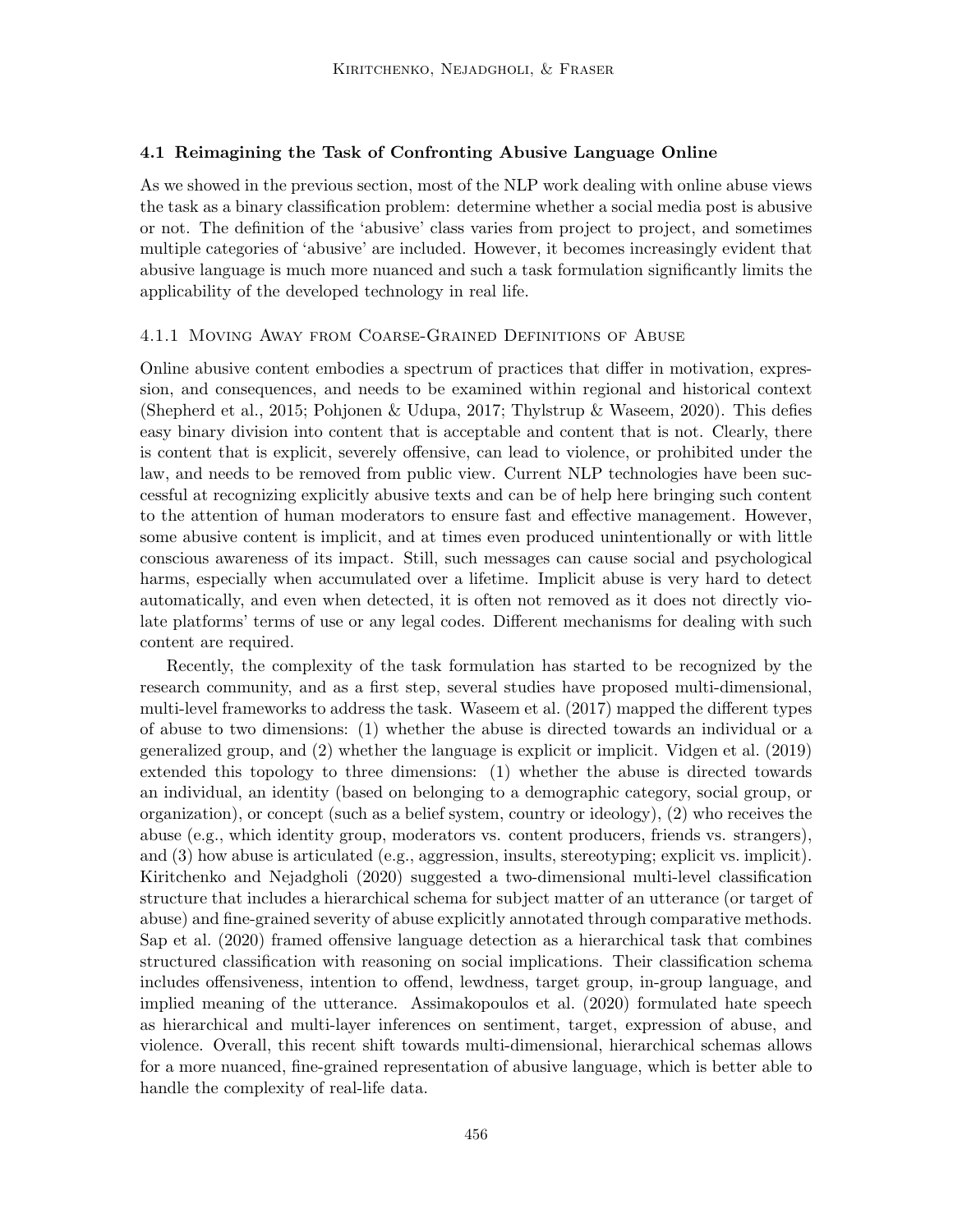## 4.1.2 Moving Towards Flexible, Rights-Respecting Moderation

The current practices of dealing with abusive content by major social media platforms are also often binary: posts that are deemed to violate a platform's terms of use are permanently removed; all the other posts are shown to users. Such black-and-white decisions can lead to power abuse by the social media companies, restricting users' rights to freedom of speech and causing harm to individuals and businesses. Several alternative mechanisms have been proposed in the literature that provide a middle ground between permanent removal of some content and no content moderation at all.

Quarantining of potentially abusive posts is one such flexible solution (Ullmann & Tomalin, 2020). Posts that have been automatically identified as potentially abusive can be temporarily quarantined, and an alert would be sent to both sender and direct recipients warning them of potentially harmful content. Then, the recipients could decide if they want to see the message and if they want the message to be posted. Similarly, in the case of a public message, each user can decide for themselves if they want to see the message. This can protect vulnerable populations from harmful messages while not invading the sender's freedom of speech. To ease users' decisions, messages flagged as potentially harmful can come with related information on estimated severity of abuse, confidence of the automatic classifier, the sender's name and history of abusive behavior, etc.

Automatic content moderation can be deployed at the point of a message creation at the user's side. Yet, instead of banning abusive posts, techniques such as *nudging* and value sensitive design can be used to alter users' behavior (Vincent & Jane, 2017). Based on research in the social sciences and the psychology of human behavior, communication tools can be designed in such a way that default actions would result in desirable, socially acceptable interactions, while socially unacceptable behavior would still be possible, but require extra effort from the users. Such communication environments would not eliminate online abuse completely, but would discourage anti-social interactions, and, hopefully, significantly reduce their occurrence. For example, in the popular online multi-player game "League of Legends" the introduction of the requirement to explicitly opt-in to online chat between opposing teams significantly reduced the number of negative (and often abusive) conversations and increased the number of positive exchanges.<sup>15</sup> Alternatively, the communication tool can make it more difficult to post explicitly abusive messages by alerting the user that their message contains offensive content and asking for confirmation of their intentions. Technology can also monitor the user's emotions (using verbal and non-verbal cues) and can be set up in a way that it blocks sending any online messages for a period of time if the user feels angry, frustrated, or annoyed. Such settings would be controlled by the user and can prevent them from doing harm in the heat of the moment.

Another interesting direction is style transfer in texts. The goal here is to automatically translate an abusive text into a non-abusive one while preserving as much (non-offensive) meaning as possible (Nogueira dos Santos et al., 2018; Tran et al., 2020). This technology can be useful for mitigating harmful outputs produced by bots as well as for proposing alternative, non-offensive rephrasings to human messages. However, care must be taken not to advertently or inadvertently manipulate users' views or introduce further biases.

<sup>15.</sup> https://www.polygon.com/2012/10/17/3515178/the-league-of-legends-team-of-scientiststrying-to-cure-toxic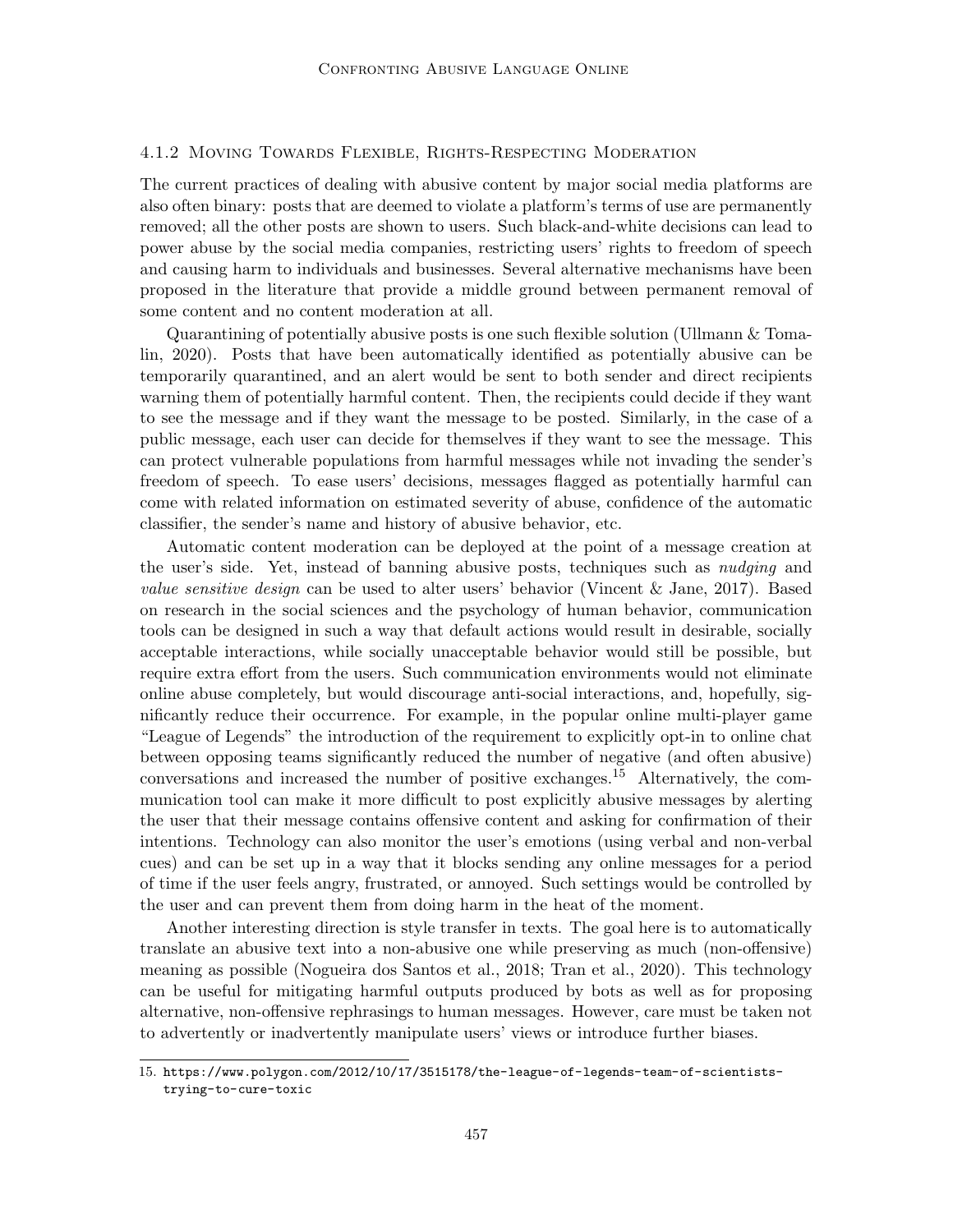## 4.1.3 Extending the Task Beyond Detection

In addition to preventing or at least making it harder for users to post abusive content, other mechanisms of mitigating the harmful effects of online abuse have been proposed. Counter-narrative (or counterspeech) can be very effective in addressing abusive behavior at the societal level (Benesch et al., 2016; Schieb & Preuss, 2016; Lepoutre, 2017). Counter-narrative is a non-aggressive response to abusive content that aims to deconstruct the referenced stereotypes and misinformation with thoughtful reasoning and fact-bound arguments. It does not impinge on freedom of speech, but instead intends to delegitimize harmful beliefs and attitudes. It has been shown that counterspeech, for example, can be more effective in fighting online extremism than deleting such content (Saltman & Russell, 2014). Defining, monitoring, and removing extremist content, as well as any abusive content, is challenging. Furthermore, after the content has been deleted, it can simply be re-posted on another online platform. Counterspeech is intended to influence individuals or groups, and can be spontaneous or organized. Social media campaigns (e.g., #MeToo, #YesAllWomen, #BlackLivesMatter) can effectively raise public awareness and educate on issues, such as misogyny and racism online. Spontaneous counterspeech, produced by victims or bystanders in response to online harassment, can also be successful and result in offenders recanting and apologizing (Benesch et al., 2016). Computational techniques, such as natural language generation and automatic fact-checking, can assist expert and amateur counter-narrative writers in creating appropriate responses (Qian et al., 2019; Tekiroğlu et al., 2020). Similarly, NLP technology can be used to assist users with other types of positive engagements, such as offering support to victims of online abuse.

AI technology can also be put to use to track the spread of information over social networks and predict the virality of social media posts (Jenders et al., 2013; Samuel et al., 2019). Abusive posts that go viral are arguably more dangerous and can lead to public unrest and atrocities offline. Therefore, automatically detecting posts approaching virality or having significant potential to go viral and checking their abusiveness with human moderators can help prevent the spread of the most dangerous content over the network and reduce its potential harm (Young et al., 2018).

There is an ongoing effort to educate public on the issues of diversity, inclusion, and discrimination, especially in school and workplace environments. Often abusive and discriminating behavior occurs without the realization of its potential harms on the victim, so educating the public on these issues is an important step towards the needed cultural shift. For example in the case of the League of Legends, users suspended for abusive behavior were provided explanations of which of their actions led to their temporary banning from the game and why. Many users acknowledged that such explanations helped them become aware of the potential impacts of their actions and positively affected their future behavior.<sup>16</sup>

Online projects, such as "Microaggressions: Power, Privilege, and Everyday Life"<sup>17</sup> and  $HeartMob<sup>18</sup>$ , are examples of resources built to inform and educate the general public on issues of online and offline abuse, including its subtle and implicit forms. These platforms

<sup>16.</sup> https://www.spectrumlabsai.com/the-blog/how-riot-games-is-used-behavior-science-tocurb-league-of-legends-toxicity

<sup>17.</sup> https://www.microaggressions.com/

<sup>18.</sup> https://iheartmob.org/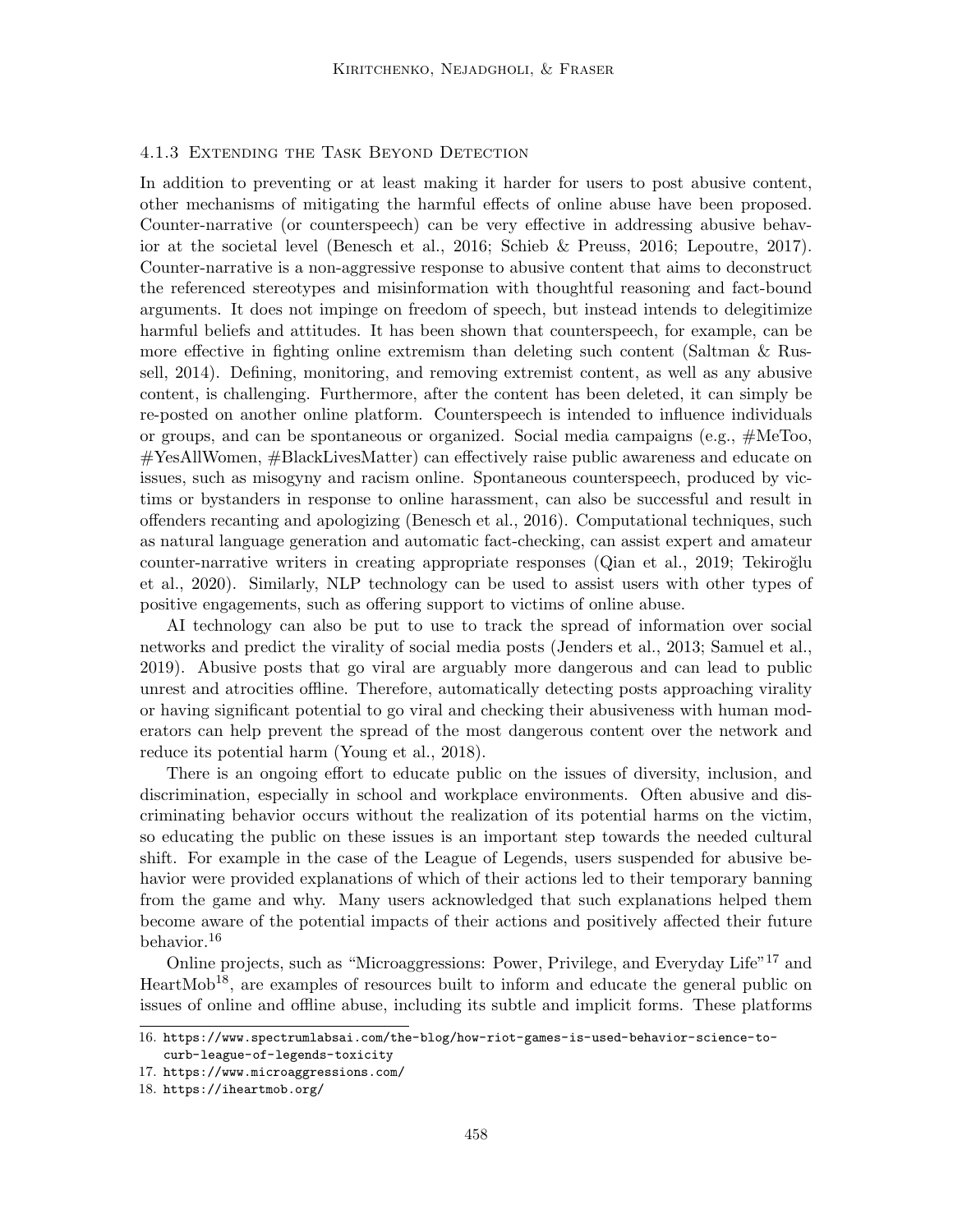allow users to report their experiences of severe and subtle forms of harassment in everyday life and online. Surfacing such abusive interactions helps victims to validate their experiences, motivate bystanders to provide support, and eventually establish community norms on appropriate online and offline behavior (Blackwell et al., 2017).

Public education on the issues of abusive and hurtful online behavior, especially its subtle and inadvertent forms, can be seamlessly integrated into an everyday workflow. Personalized applications can be developed that would alert users if their written communications can be interpreted as offensive or disrespectful in specific settings (e.g., work environment). Such a system could watch for the tendency of a user to refer to stereotypical or otherwise negative portrayals of certain identity groups, or condescending behavior. Further, detailed explanations on why the utterance can be interpreted as offensive or unfriendly along with counter-narrative to challenge the user's stereotypical views can have a significant positive impact. Another AI research direction is to empirically study the characteristics of conflict discussions and predict the point where a conversation is likely to derail to negative, unproductive exchanges (Zhang et al., 2018a; Marcinowski & Lawrynowicz, 2020). These kinds of applications can be highly personalized and tunable for specific situations (friendly conversation, official business communication, etc.). However, such technology can raise privacy concerns that should be thoroughly assessed and adequately addressed before the deployment.

Redesigning the task of online abuse detection to take into account the complexity of the phenomenon and investigate alternative approaches to mitigating its harmful effects contributes to addressing several of the ethical issues: promotion of human values by balancing the promotion of the human right to free speech and protection of vulnerable populations, human control of technology by transferring the decision power to affected users, and fairness and non-discrimination by reducing the negative outcomes of censorship on marginalized communities.

#### 4.2 Advancing Interpretability and Explainability

Interpretability and explainability are critical elements in addressing several ethical principles, including human control of technology, accountability, fairness, transparency, and safety and security. Different stakeholders, including designers and developers of the systems, data scientists, regulators, and end users, can benefit from explainability for reaching a number of objectives, such as debugging the system, validating its fairness, safety and security, or appealing the system's decision. However, these different stakeholders and their different objectives require divergent, tailored solutions (Vaughan & Wallach, 2020).

One of the main barriers to ensuring fairness, safety, and security of automatic systems is that even creators of modern algorithms do not necessarily understand their working mechanisms. Interpretability can be thought of as a diagnostic tool to empower machine learning researchers and practitioners to detect and quantify biases and other vulnerabilities in automatic systems. For example, interpretability methods can be used to link back the unfair behavior of system output to data imbalances and can guide towards a more representative data collection (Dixon et al., 2018). As another example, interpretability tools can be used by developers to identify the risk of learning spurious correlations (Cheng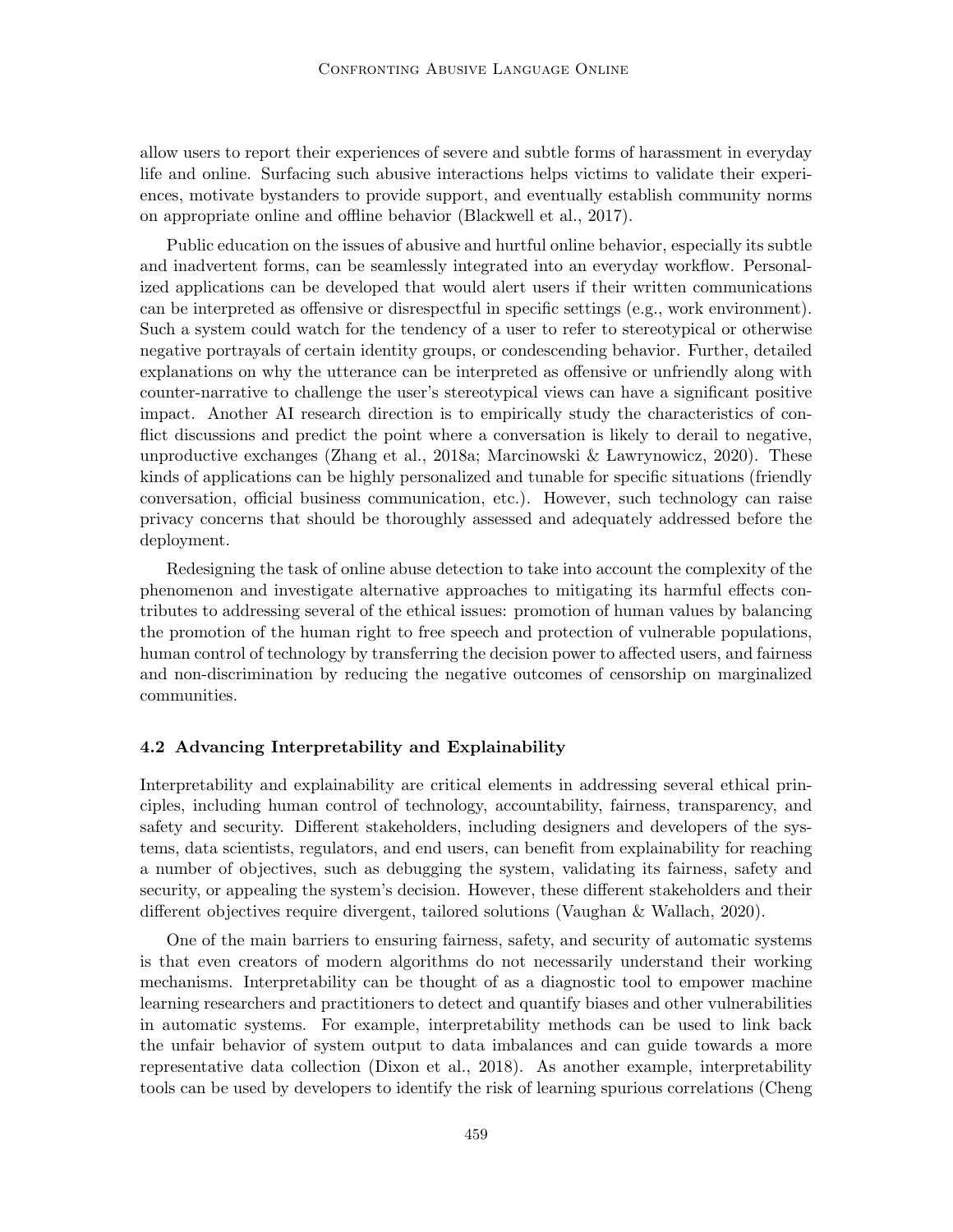et al., 2019). Through preventing and mitigating this risk the classifiers will be more robust and generalizable to out-of-distribution data examples.

Also, the development of explainable systems is a way to earn users' trust by providing relevant explanations on why the system made a particular decision. The most accessible explanations are the ones that articulate the reasons behind predictions in plain language (Sap et al., 2020). However, the current state of the language technology cannot reliably generate such articulations of reasons. At the present time, the most achievable sense of explanation is to provide the user with a reliability score of the model's predictions (Miok et al., 2020; Vidgen et al., 2020b). It is the responsibility of the creators of machine learning systems to design accessible interfaces for the developers and lay users. Through such interfaces the users will be able to receive and correctly interpret the various forms of explanations, such as scores or visualizations.

#### 4.3 Grounding Research in Work from Other Disciplines

The problem of online abuse cannot be solved by AI technology alone as, ultimately, online abuse is a social problem that can be either amplified or mitigated with the help of technology. Instead of only focusing on improving predictive model performance, AI researchers should also work together with social scientists, anthropologists, psychologists, criminologists, human rights activists, and ethicists to understand abusive online behavior, its motivations and expressions, and how it is propagated through social networks, and to design communication technologies that encourage ethical behavior and discourage unethical behavior (Prabhakaran et al., 2020).

Social sciences, communication sciences, psychology, and anthropology have been studying online communication mechanisms, psychological principles involved in online communication, and conflict theories to understand the motivations and various processes involved in abusive behavior. For example, the communication studies suggest that online communication requires a communicant to be "heard" before they can communicate (Shepherd et al., 2015). Therefore, users struggle to exist as communicating subjects and use extreme statements to draw attention. However, once the online identity is built, it needs to be maintained to be able to be recognized by others and to continue to exist online.

Another contributing factor is group identity. According to Social Identity Theory, the social groups with which people identify themselves are important for their positive selfconcept (Tajfel & Turner, 1979). To enhance their self-image, members of an in-group often seek to find negative aspects of an out-group. When two groups hold different views on an issue, the assumption of situational differences (people having different life experiences) is quickly replaced with the assumption of dispositional differences (people being selfish and biased), which leads to attacking individuals' characteristics rather than their arguments. Further, current social media platforms, such as Twitter, have been designed for instant information sharing with no barriers to communication. As a result, such platforms foster competition rather than cooperation (Conbere, 2019). Online communication lacks "grounding", a process by which two parties achieve a shared sense of participation in a conversation (Friedman & Currall, 2003). Conversations on social media are often asynchronous, have participants unaware of each other's environments, and lack visual and audio cues. Without grounding, it is hard for participants to understand and connect with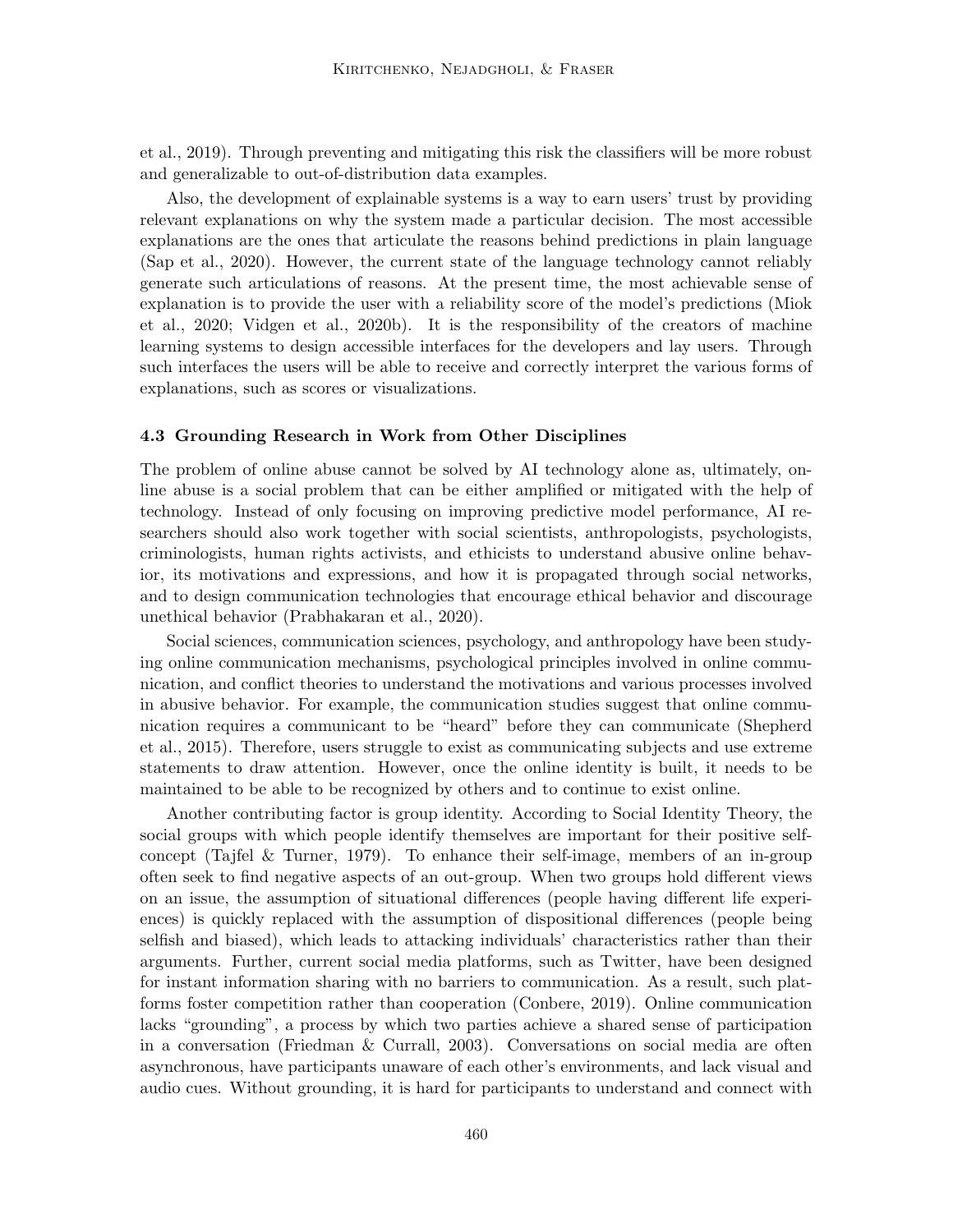each other. Anonymity, which is a common characteristic of online exchanges, exacerbates these difficulties. According to the Social Identity Model of Deinviduation Effects (SIDE), anonymity changes the relative salience of personal vs. social identity, therefore sometimes facilitating anti-normative behavior (Reicher et al., 1995).

Geographical and temporal context is also very important. Social and political environments, specific contemporary events, direct vs. indirect communication, and the identity of the speaker significantly influence the dynamics and impacts of online abuse (Shepherd et al., 2015). However, these factors are rarely taken into account when designing AI tools.

Engaging scholars and scholarly works from different disciplines in collective efforts to develop socio-technical solutions would help AI experts to exercise professional responsibility, and address the issues of fairness and discrimination, and safety and security in a more informed way. It would also contribute to developing more comprehensive explanations for automatic or semi-automatic decisions. Further, civil society and human rights activists can inform AI design on the issues of human rights and promotion of human values.

## 4.4 Engaging Affected Communities

Most often, the targets of online abuse are minorities and marginalized communities. On the other hand, the development and deployment decisions for technological solutions are usually in the hands of the powerful majority. Thus, technology continually reinforces the structural power relations in society. To shift this power imbalance, technological solutions should be centered around the lived experiences and the needs of the victims of online abuse (Blodgett et al., 2020). For example, Arora et al. (2020) designed a system to protect women journalists from online harassment by interviewing representatives from this target group about their encounters of online harassment on Twitter and directly engaging them in the data collection and annotation process. Involvement of the affected communities in the design decisions, including the decision of whether to build a particular system at all, would help better position the task in the social and political context, account for its many nuances, analyze possible consequences of the system's deployment, and identify and mitigate potential ethical issues (Blackwell et al., 2017; Katell et al., 2020).

When it comes to effective and inclusive community engagement, there is a lot to learn from other research fields, such as health sciences. Successful community engagements are built around a solidaristic relationship between researchers and the community members, which creates mutual understanding and empathy (Pratt et al., 2020). Partnerships that advocate for equity for all and build trust receive the most effective responses (Alberti et al., 2020). Also, besides inclusive data representation, it is essential to include the voices of disadvantaged groups in setting the priorities of the research agenda (Pratt, 2019). Another way forward to productive community engagement is committing to a fair and transparent compensation instead of limiting the engagement to low income or volunteer work.

## 5. Conclusion

In this survey, we have attempted to bring together all the various sub-fields of abusive language detection and examine the field through the lens of ethics and human rights. We expect that researchers working to protect people from hate speech, cyber-bullying, racism, sexism, and other forms of online abuse are already motivated to make the world a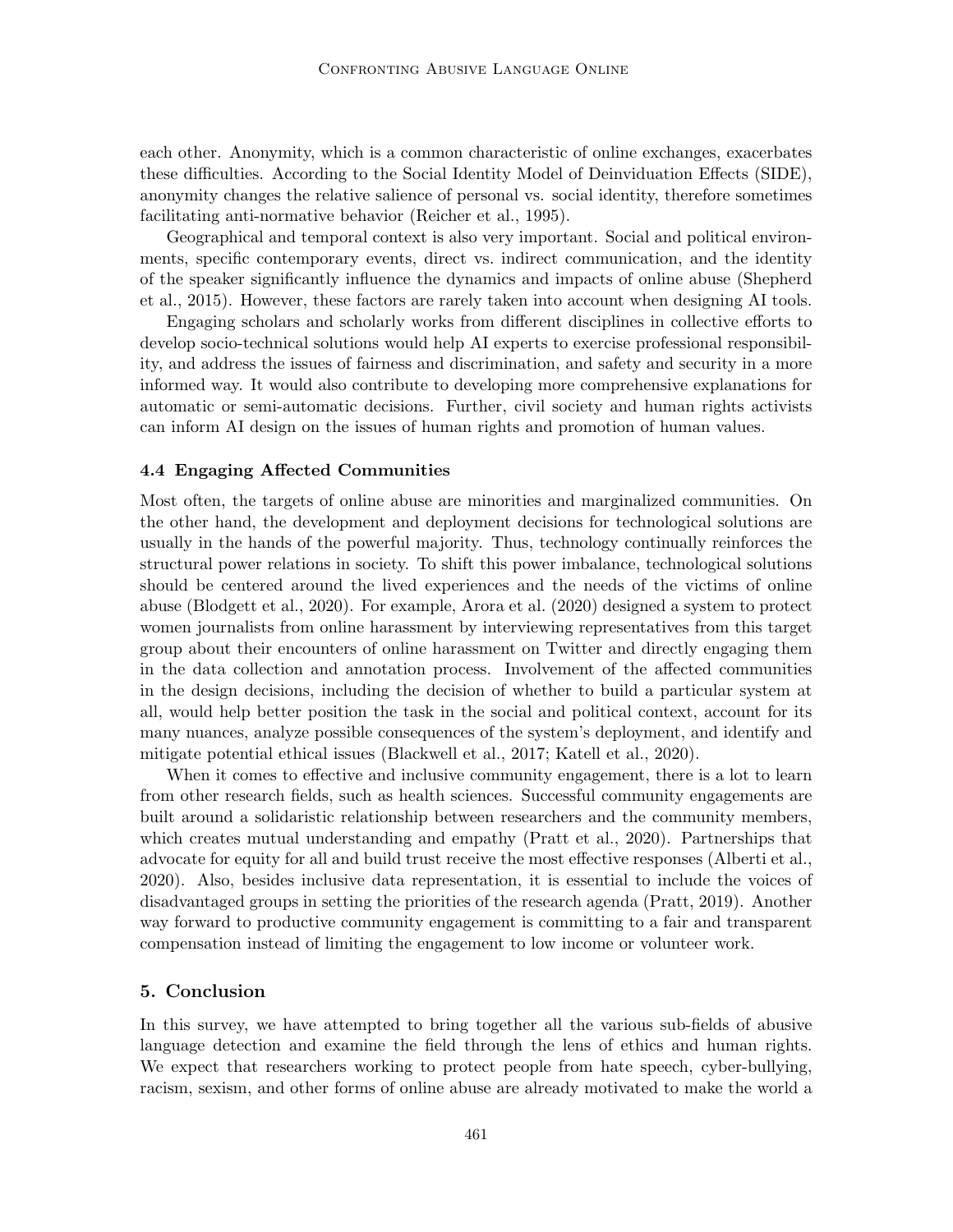better place, and our goal is not to diminish the progress that has been made thus far rather, we identify several future directions for research and critical thinking. Much of the research effort has focused on the language processing and machine learning components of the pipeline; however, for these components to be truly applicable in the real world, it is also necessary to take a step back and look at the bigger picture. Focusing on the input: how has the problem been formulated, and by whom? Have the communities who are being affected been consulted? Where is the data coming from, and is it representative? Who is annotating the data, and what are their implicit biases and beliefs? Many of the issues surrounding fairness, non-discrimination, and the promotion of human values are rooted in the task formulation, data collection, and annotation stages of the problem.

We also need to focus on what happens after the classification: is a binary label of "abusive" or "not abusive" truly sufficient? How can the decision be explained? How can the decision be appealed, and can that new knowledge be fed back to the classifier? Issues of explainability, accountability, human control, and professional responsibility must be addressed. We also encourage a stronger collaboration with experts from other fields, to better understand how NLP practitioners can design systems to not only block abusive language, but actually reduce it. There have been innovative proposals relating to counter-narratives, automated re-wording, and educational applications that can help raise awareness of the underlying social inequities being expressed and reinforced through language. Younger users may not have complete awareness of the context and implications of their words, and throughout our lifetimes, the norms surrounding language use and what words are considered appropriate or inappropriate are constantly shifting as we collectively seek to move towards a more inclusive public discourse. While such novel applications will certainly not 'solve' the social problems underlying abusive language online, it may be a step in the right direction, and one to which NLP researchers can contribute.

## References

- Abu Farha, I., & Magdy, W. (2020). Multitask learning for Arabic offensive language and hate-speech detection. In Proceedings of the Workshop on Open-Source Arabic Corpora and Processing Tools, pp. 86–90.
- Adams, C. (2018). New York Times: Using AI to host better conversations. Google Blog.
- Afzal, M., & Panagiotopoulos, P. (2020). Smart policing: A critical review of the literature. In Proceedings of the International Conference on Electronic Government, pp. 59–70.
- Al Kuwatly, H., Wich, M., & Groh, G. (2020). Identifying and measuring annotator bias based on annotators' demographic characteristics. In Proceedings of the Fourth Workshop on Online Abuse and Harms, pp. 184–190.
- Alberti, P., Castaneda, M., Castrucci, B., Harrison, L., et al. (2020). Engaging with communities—lessons (re) learned from COVID-19. Preventing Chronic Disease, 17.
- Ali, O., Scheidt, N., Gegov, A., Haig, E., Adda, M., & Aziz, B. (2020). Automated detection of racial microaggressions using machine learning. In *Proceedings of the IEEE* Symposium Series on Computational Intelligence (SSCI), pp. 2477–2484. IEEE.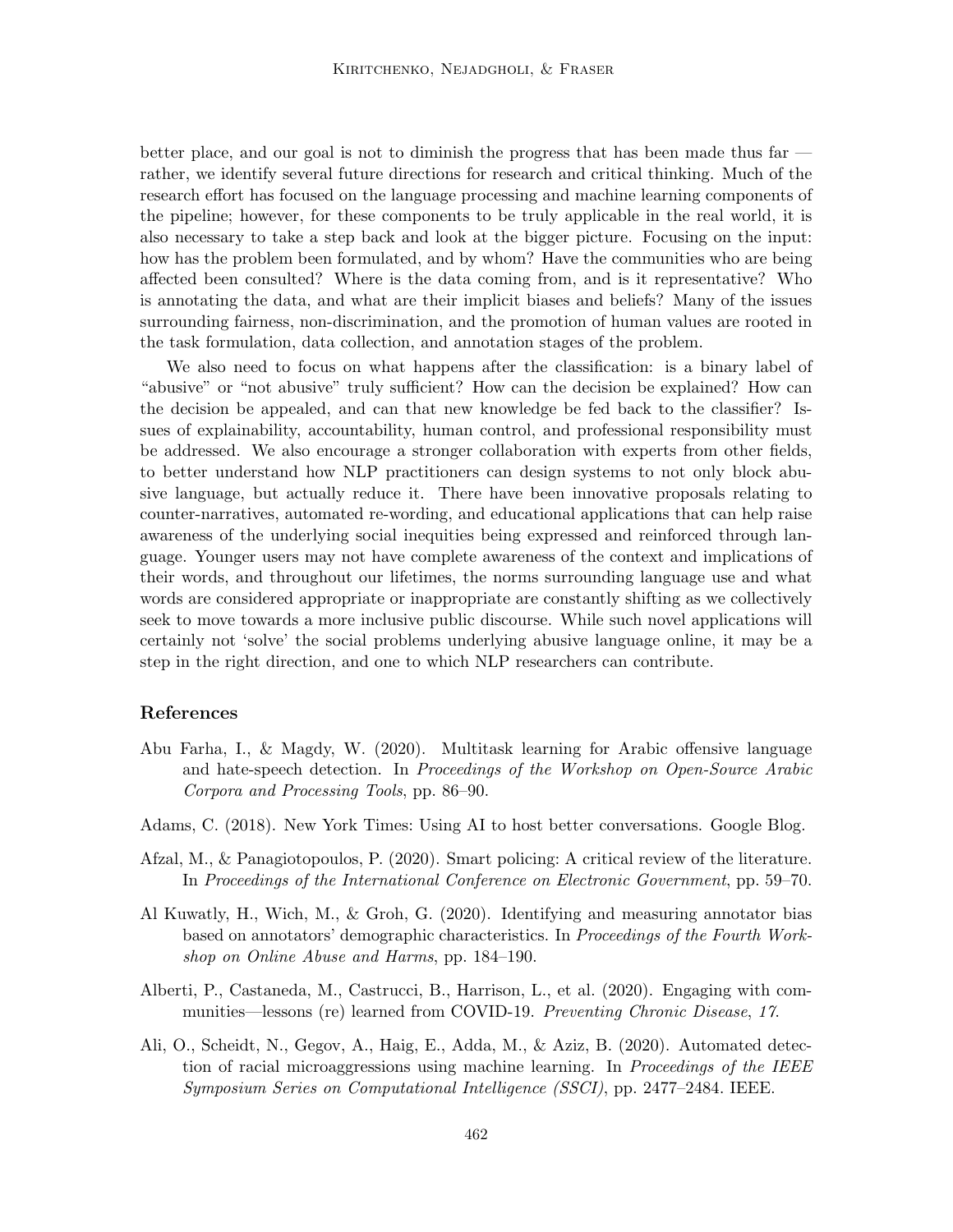- Alonso, P., Saini, R., & Kovács, G. (2020). Hate speech detection using transformer ensembles on the hasoc dataset. In Proceedings of the International Conference on Speech and Computer, pp. 13–21.
- Aluru, S. S., Mathew, B., Saha, P., & Mukherjee, A. (2020). Deep learning models for multilingual hate speech detection. In Proceedings of the European Conference on Machine Learning and Principles and Practice of Knowledge Discovery in Databases (ECML-PKDD).
- Arango, A., Pérez, J., & Poblete, B. (2019). Hate speech detection is not as easy as you may think: A closer look at model validation. In Proceedings of the  $42nd$  International ACM SIGIR Conference on Research and Development in Information Retrieval, pp. 45–54.
- Arnold, M., Bellamy, R. K. E., Hind, M., Houde, S., Mehta, S., Mojsilović, A., Nair, R., Ramamurthy, K. N., Olteanu, A., Piorkowski, D., Reimer, D., Richards, J., Tsay, J., & Varshney, K. R. (2019). Factsheets: Increasing trust in AI services through supplier's declarations of conformity. IBM Journal of Research and Development,  $63(4/5), 6:1-6:13.$
- Arora, I., Guo, J., Levitan, S. I., McGregor, S., & Hirschberg, J. (2020). A novel methodology for developing automatic harassment classifiers for Twitter. In Proceedings of the Fourth Workshop on Online Abuse and Harms, pp. 7–15.
- Aroyo, L., Dixon, L., Thain, N., Redfield, O., & Rosen, R. (2019). Crowdsourcing subjective tasks: the case study of understanding toxicity in online discussions. In *Proceedings* of the Workshop on Subjectivity, Ambiguity and Disagreement in Crowdsourcing, pp. 1100–1105.
- Arsht, A., & Etcovitch, D. (2018). The human cost of online content moderation. *Harvard* Journal of Law and Technology.
- Assimakopoulos, S., Vella Muskat, R., van der Plas, L., & Gatt, A. (2020). Annotating for hate speech: The MaNeCo corpus and some input from critical discourse analysis. In Proceedings of the 12th Language Resources and Evaluation Conference, pp. 5088– 5097.
- Ayo, F. E., Folorunso, O., Ibharalu, F. T., & Osinuga, I. A. (2020). Machine learning techniques for hate speech classification of Twitter data: State-of-the-art, future challenges and research directions. Computer Science Review, 38.
- Banko, M., MacKeen, B., & Ray, L. (2020). A unified taxonomy of harmful content. In Proceedings of the Fourth Workshop on Online Abuse and Harms, pp. 125–137.
- Bartl, M., Nissim, M., & Gatt, A. (2020). Unmasking contextual stereotypes: Measuring and mitigating BERT's gender bias. In Proceedings of the Second Workshop on Gender Bias in Natural Language Processing, pp. 1–16.
- Basile, V., Bosco, C., Fersini, E., Nozza, D., Patti, V., Rangel Pardo, F. M., Rosso, P., & Sanguinetti, M. (2019). SemEval-2019 Task 5: Multilingual detection of hate speech against immigrants and women in Twitter. In Proceedings of the 13th International Workshop on Semantic Evaluation, pp. 54–63, Minneapolis, Minnesota, USA.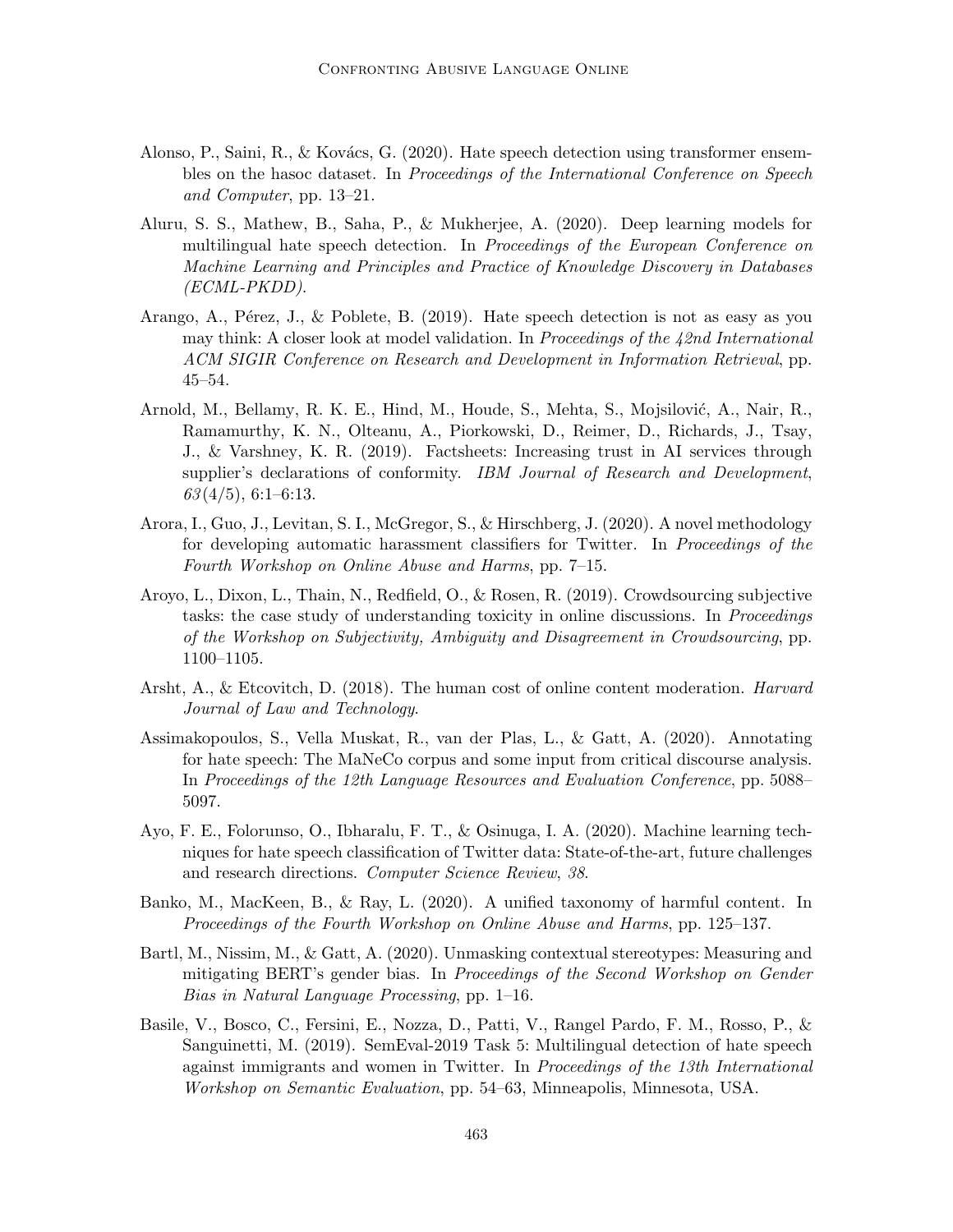- Basu, T. (2019). Reddit's automoderator is the future of the internet, and deeply imperfect. MIT Technology Review.
- Bender, E. M. (2019). A typology of ethical risks in language technology with an eye towards where transparent documentation can help. In Future of Artificial Intelligence: Language, Ethics, Technology Workshop.
- Bender, E. M., & Friedman, B. (2018). Data statements for natural language processing: Toward mitigating system bias and enabling better science. Transactions of the Association for Computational Linguistics, 6, 587–604.
- Benesch, S., Ruths, D., Dillon, K. P., Saleem, H. M., & Wright, L. (2016). Counterspeech on Twitter: A field study. A report for Public Safety Canada under the Kanishka Project.
- Blackwell, L., Dimond, J., Schoenebeck, S., & Lampe, C. (2017). Classification and its consequences for online harassment: Design insights from HeartMob. Proceedings of the ACM on Human-Computer Interaction,  $1(2)$ , 1–19.
- Blodgett, S. L., Barocas, S., Daumé III, H., & Wallach, H.  $(2020)$ . Language (technology) is power: A critical survey of "bias" in NLP. In Proceedings of the 58th Annual Meeting of the Association for Computational Linguistics, pp. 5454–5476.
- Bolukbasi, T., Chang, K.-W., Zou, J. Y., Saligrama, V., & Kalai, A. T. (2016). Man is to computer programmer as woman is to homemaker? debiasing word embeddings. In Advances in Neural Information Processing Systems, pp. 4349–4357.
- Borkan, D., Dixon, L., Sorensen, J., Thain, N., & Vasserman, L. (2019). Nuanced metrics for measuring unintended bias with real data for text classification. In Companion Proceedings of The 2019 World Wide Web Conference, pp. 491–500.
- Bosco, C., Felice, D., Poletto, F., Sanguinetti, M., & Maurizio, T. (2018). Overview of the EVALITA 2018 hate speech detection task. In Proceedings of the sixth Evaluation Campaign of Natural Language Processing and Speech Tools for Italian (EVALITA 2018), Vol. 2263, pp. 1–9. CEUR.
- Breitfeller, L., Ahn, E., Jurgens, D., & Tsvetkov, Y. (2019). Finding microaggressions in the wild: A case for locating elusive phenomena in social media posts. In *Proceedings of the* 2019 Conference on Empirical Methods in Natural Language Processing and the 9th International Joint Conference on Natural Language Processing (EMNLP-IJCNLP), pp. 1664–1674, Hong Kong, China.
- Bryson, J. J., Diamantis, M. E., & Grant, T. D. (2017). Of, for, and by the people: the legal lacuna of synthetic persons. Artificial Intelligence and Law, 25 (3), 273–291.
- Bunting, M. (2018). From editorial obligation to procedural accountability: policy approaches to online content in the era of information intermediaries. Journal of Cyber Policy,  $3(2)$ , 165–186.
- Caliskan, A., Bryson, J. J., & Narayanan, A. (2017). Semantics derived automatically from language corpora contain human-like biases. Science, 356 (6334), 183–186.
- Canetti, R., Cohen, A., Dikkala, N., Ramnarayan, G., Scheffler, S., & Smith, A. (2019). From soft classifiers to hard decisions: How fair can we be?. In *Proceedings of the* Conference on Fairness, Accountability, and Transparency, pp. 309–318.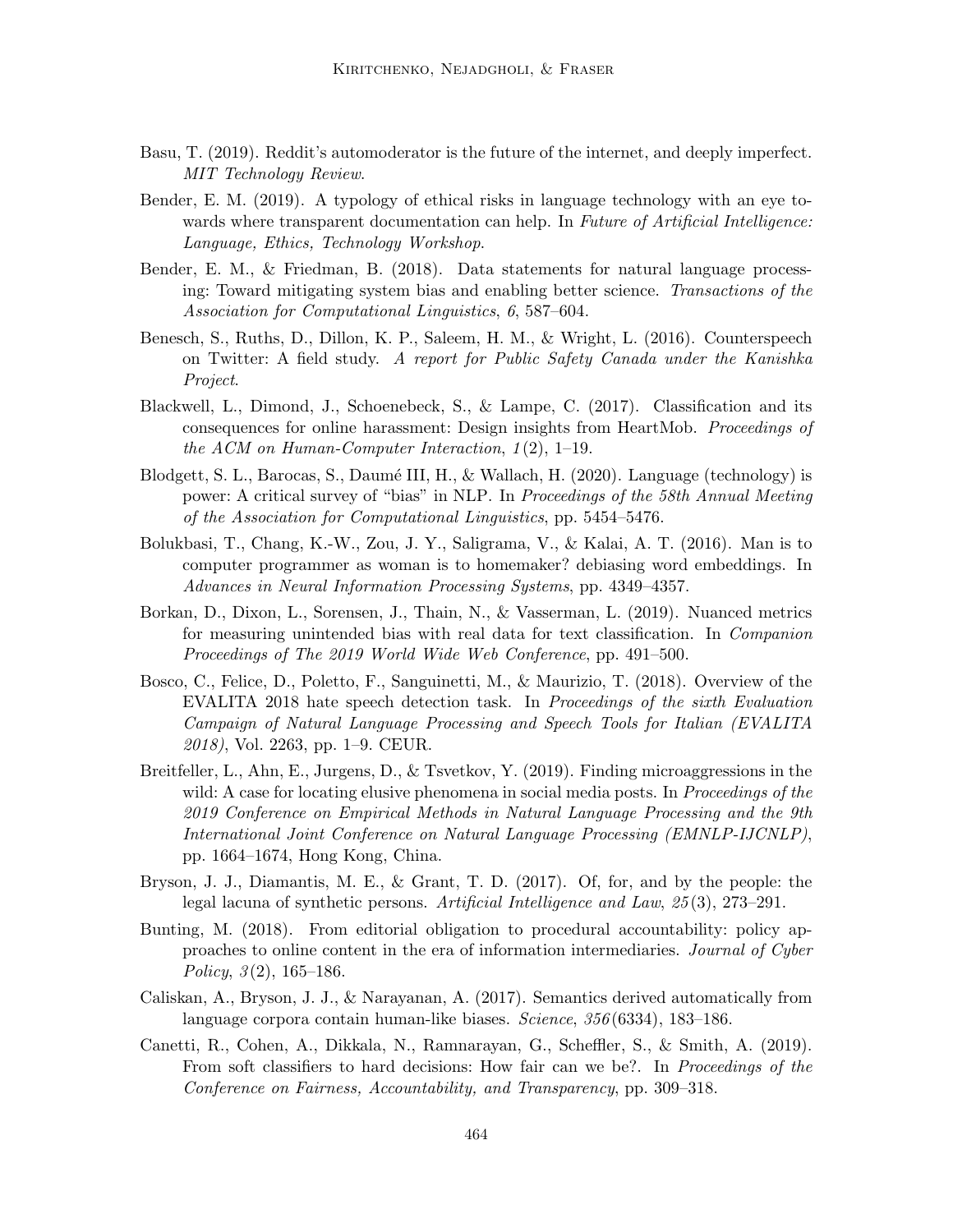- Carlson, C. (2017). Censoring hate speech in US social media content: Understanding the user's perspective. Communication Law Review,  $17(1)$ , 24-45.
- Cecillon, N., Labatut, V., Dufour, R., & Linarès, G. (2019). Abusive language detection in online conversations by combining content- and graph-based features. Frontiers in Big Data, 2.
- Cecillon, N., Labatut, V., Dufour, R., & Linares, G. (2020). WAC: A corpus of Wikipedia conversations for online abuse detection. In Proceedings of The Language Resources and Evaluation Conference.
- Chakrabarty, T., Gupta, K., & Muresan, S. (2019). Pay "attention" to your context when classifying abusive language. In Proceedings of the Third Workshop on Abusive Language Online, pp. 70–79, Florence, Italy.
- Chandrasekharan, E., Samory, M., Jhaver, S., Charvat, H., Bruckman, A., Lampe, C., Eisenstein, J., & Gilbert, E. (2018). The Internet's hidden rules: An empirical study of Reddit norm violations at micro, meso, and macro scales. Proceedings of the ACM on Human-Computer Interaction, 2 (CSCW), 1–25.
- Cheng, L., Guo, R., & Liu, H. (2019). Robust cyberbullying detection with causal interpretation. In Companion Proceedings of The 2019 World Wide Web Conference, pp. 169–175.
- Citron, D. K., & Norton, H. (2011). Intermediaries and hate speech: Fostering digital citizenship for our information age. Boston University Law Review, 91.
- Conbere, T. (2019). A wretched hive of scum and villainy: How Twitter encourages harassment (and how to fix it). Master's thesis, University of Oregon.
- Dadvar, M., Trieschnigg, D., Ordelman, R., & de Jong, F. (2013). Improving cyberbullying detection with user context. In Proceedings of the European Conference on Information Retrieval, pp. 693–696.
- Darvish Rouani, B., Samragh, M., Javidi, T., & Koushanfar, F. (2019). Safe machine learning and defeating adversarial attacks. IEEE Security Privacy, 17(2), 31–38.
- Davani, A. M., Omrani, A., Kennedy, B., Atari, M., Ren, X., & Dehghani, M. (2020). Fair hate speech detection through evaluation of social group counterfactuals.  $arXiv$ preprint arXiv:2010.12779.
- Davidson, T., Bhattacharya, D., & Weber, I. (2019). Racial bias in hate speech and abusive language detection datasets. In Proceedings of the Third Workshop on Abusive Language Online, pp. 25–35, Florence, Italy.
- Davidson, T., Warmsley, D., Macy, M., & Weber, I. (2017). Automated hate speech detection and the problem of offensive language. In Proceedings of the International AAAI Conference on Web and Social Media.
- Delgado, R., & Stefancic, J. (1997). Must we defend Nazis?: Hate speech, pornography, and the new first amendment. NYU Press.
- Devlin, J., Chang, M.-W., Lee, K., & Toutanova, K. (2019). BERT: Pre-training of deep bidirectional transformers for language understanding. In Proceedings of the Confer-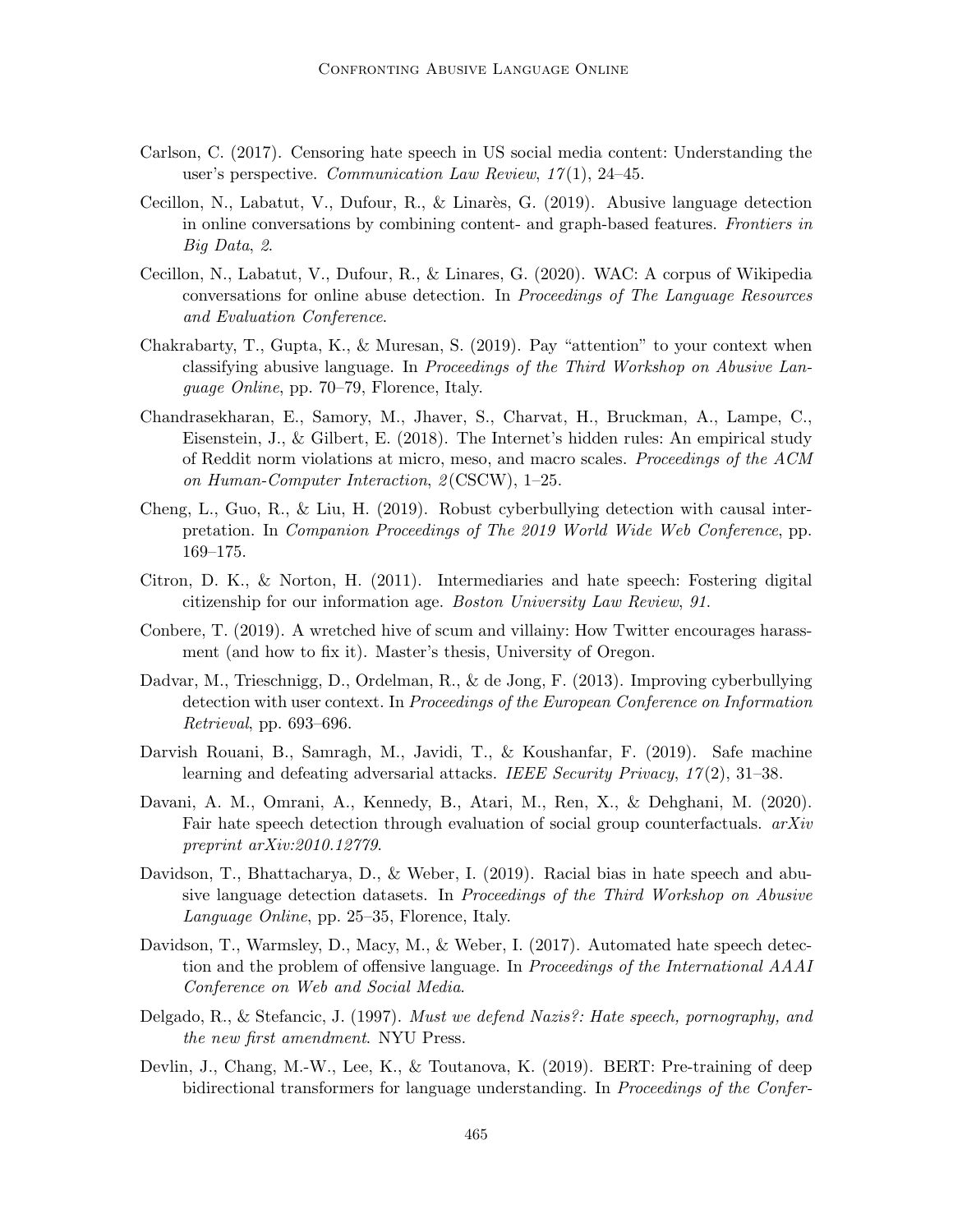ence of the North American Chapter of the Association for Computational Linguistics: Human Language Technologies (NAACL), pp. 4171–4186.

- Dinan, E., Fan, A., Wu, L., Weston, J., Kiela, D., & Williams, A. (2020). Multi-dimensional gender bias classification. In Proceedings of the Conference on Empirical Methods in Natural Language Processing (EMNLP), pp. 314–331.
- Dixon, L., Li, J., Sorensen, J., Thain, N., & Vasserman, L. (2018). Measuring and mitigating unintended bias in text classification. In Proceedings of the 2018 AAAI/ACM Conference on AI, Ethics, and Society, pp. 67–73.
- Djuric, N., Zhou, J., Morris, R., Grbovic, M., Radosavljevic, V., & Bhamidipati, N. (2015). Hate speech detection with comment embeddings. In Proceedings of the International Conference on World Wide Web, pp. 29–30.
- Duarte, N., Llanso, E., & Loup, A. C. (2018). Mixed messages? The limits of automated social media content analysis. In *Proceedings of the Conference on Fairness*, *Account*ability and Transparency (FAT).
- Duggan, M. (2017). Online Harassment 2017. Pew Research Center.
- Felzmann, H., Fosch-Villaronga, E., Lutz, C., & Tamò-Larrieux, A. (2020). Towards transparency by design for artificial intelligence. Science and Engineering Ethics, 1–29.
- Fersini, E., Rosso, P., & Anzovino, M. (2018). Overview of the task on automatic misogyny identification at IberEval 2018. In Proceedings of the Third Workshop on Evaluation of Human Language Technologies for Iberian Languages (IberEval 2018), pp. 214–228.
- Field, A., & Tsvetkov, Y. (2020). Unsupervised discovery of implicit gender bias. In Proceedings of the Conference on Empirical Methods in Natural Language Processing  $(EMNLP)$ , pp. 596–608.
- Fišer, D., Erjavec, T., & Ljubešić, N. (2017). Legal framework, dataset and annotation schema for socially unacceptable online discourse practices in Slovene. In *Proceedings* of the First Workshop on Abusive Language Online, pp. 46–51.
- Fjeld, J., Achten, N., Hilligoss, H., Nagy, A., & Srikumar, M. (2020). Principled artificial intelligence: Mapping consensus in ethical and rights-based approaches to principles for AI. Berkman Klein Center Research Publication.
- Fortuna, P., & Nunes, S. (2018). A survey on automatic detection of hate speech in text. ACM Computing Surveys (CSUR), 51 (4), 1–30.
- Fortuna, P., Soler, J., & Wanner, L. (2020). Toxic, hateful, offensive or abusive? What are we really classifying? An empirical analysis of hate speech datasets. In *Proceedings of* the 12th Language Resources and Evaluation Conference, pp. 6786–6794.
- Founta, A. M., Chatzakou, D., Kourtellis, N., Blackburn, J., Vakali, A., & Leontiadis, I. (2019). A unified deep learning architecture for abuse detection. In Proceedings of the 10th ACM Conference on Web Science, pp. 105–114.
- Founta, A. M., Djouvas, C., Chatzakou, D., Leontiadis, I., Blackburn, J., Stringhini, G., Vakali, A., Sirivianos, M., & Kourtellis, N. (2018). Large scale crowdsourcing and characterization of Twitter abusive behavior. In Proceedings of the International AAAI Conference on Web and Social Media.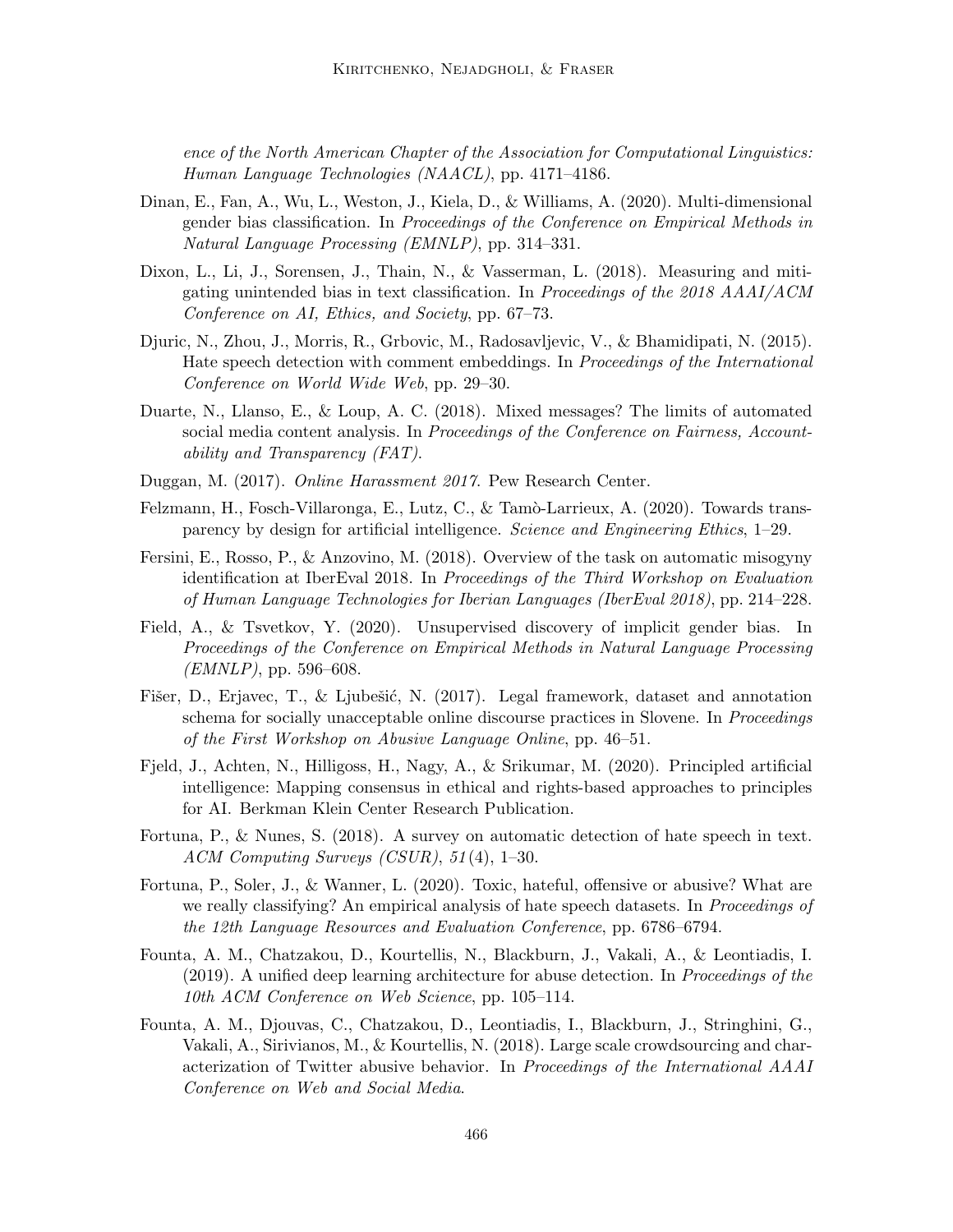- Fraser, K. C., Nejadgholi, I., & Kiritchenko, S. (2021). Understanding and countering stereotypes: A computational approach to the stereotype content model. In Proceedings of the Joint Conference of the 59th Annual Meeting of the Association for Computational Linguistics and the 11th International Joint Conference on Natural Language Processing (ACL-IJCNLP 2021), Online.
- Friedman, R. A., & Currall, S. C. (2003). Conflict escalation: Dispute exacerbating elements of e-mail communication. Human Relations, 56 (11), 1325–1347.
- Gagliardone, I., Gal, D., Alves, T., & Martinez, G. (2015). Countering online hate speech. Unesco Publishing.
- Gambäck, B., & Sikdar, U. K.  $(2017)$ . Using convolutional neural networks to classify hate-speech. In Proceedings of the First Workshop on Abusive Language Online, pp. 85–90.
- Gao, L., & Huang, R. (2017). Detecting online hate speech using context aware models. In Proceedings of the International Conference on Recent Advances in Natural Language Processing (RANLP), pp. 260–266, Varna, Bulgaria.
- Garg, S., Perot, V., Limtiaco, N., Taly, A., Chi, E. H., & Beutel, A. (2019). Counterfactual fairness in text classification through robustness. In Proceedings of the 2019 AAAI/ACM Conference on AI, Ethics, and Society, pp. 219–226.
- Gebru, T., Morgenstern, J., Vecchione, B., Vaughan, J. W., Wallach, H., Daumé, H., & Crawford, K. (2018). Datasheets for datasets. In Proceedings of the 5th Workshop on Fairness, Accountability, and Transparency in Machine Learning, Stockholm, Sweden.
- Gehman, S., Gururangan, S., Sap, M., Choi, Y., & Smith, N. A. (2020). Realtoxicityprompts: Evaluating neural toxic degeneration in language models. In Findings of EMNLP.
- Gelber, K., & McNamara, L. (2016). Evidencing the harms of hate speech. Social Identities,  $22(3), 324-341.$
- Gencoglu, O. (2020). Cyberbullying detection with fairness constraints. IEEE Internet Computing.
- Gillespie, T. (2018). Custodians of the Internet: Platforms, content moderation, and the hidden decisions that shape social media. Yale University Press.
- Gitari, N. D., Zuping, Z., Damien, H., & Long, J. (2015). A lexicon-based approach for hate speech detection. International Journal of Multimedia and Ubiquitous Engineering,  $10(4)$ ,  $215-230$ .
- Golbeck, J., Ashktorab, Z., Banjo, R. O., Berlinger, A., Bhagwan, S., Buntain, C., Cheakalos, P., Geller, A. A., Gnanasekaran, R. K., Gunasekaran, R. R., et al. (2017). A large labeled corpus for online harassment research. In Proceedings of the ACM Conference on Web Science, pp. 229–233.
- Gorwa, R., Binns, R., & Katzenbach, C. (2020). Algorithmic content moderation: Technical and political challenges in the automation of platform governance. Big Data  $\mathcal C$  Society,  $7(1)$ .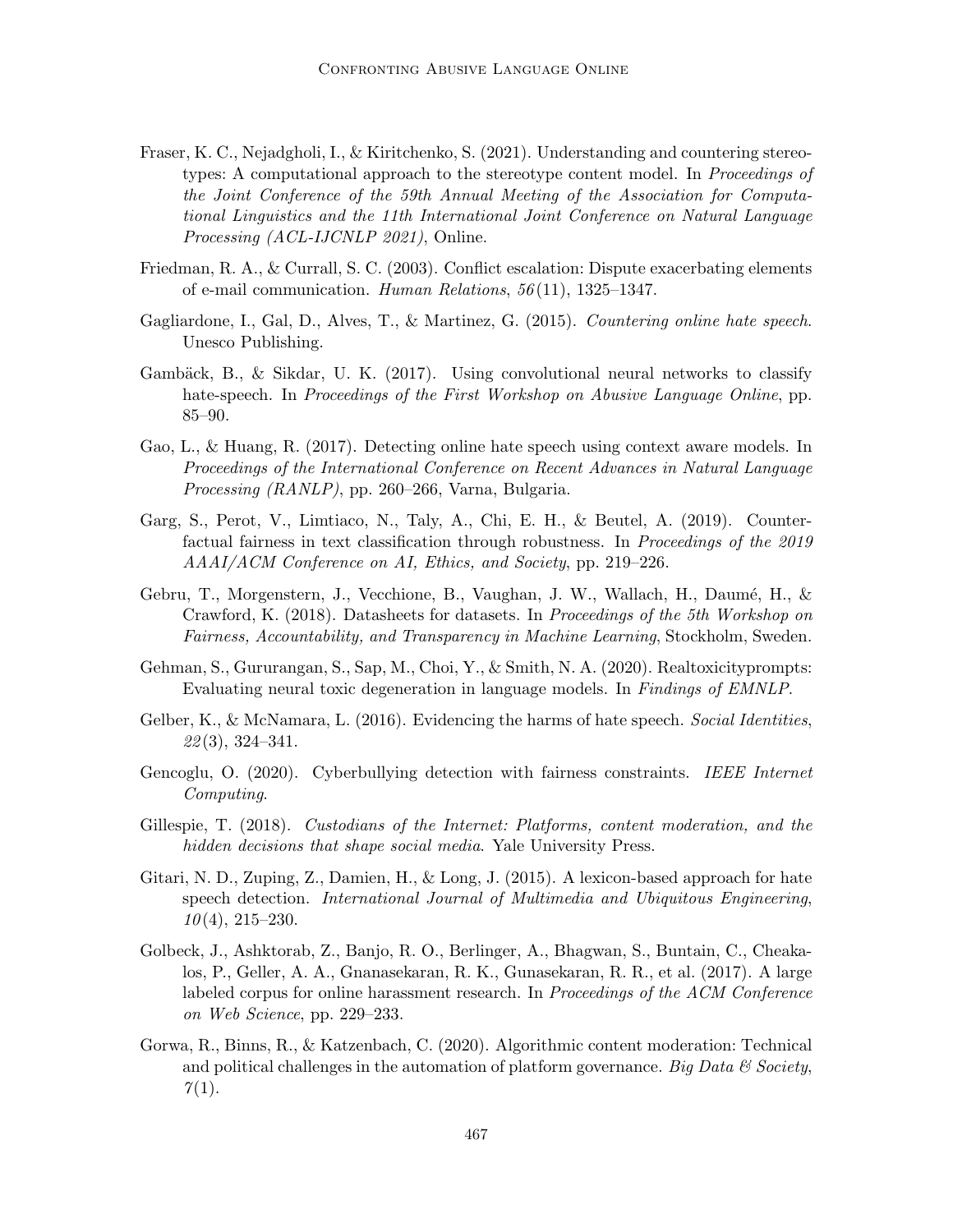- Green, B., & Chen, Y. (2019). Disparate interactions: An algorithm-in-the-loop analysis of fairness in risk assessments. In Proceedings of the Conference on Fairness, Accountability, and Transparency, pp. 90–99.
- Grimsley, C., Mayfield, E., & Bursten, J. R. (2020). Why attention is not explanation: Surgical intervention and causal reasoning about neural models. In *Proceedings of* The 12th Language Resources and Evaluation Conference, pp. 1780–1790.
- Gröndahl, T., Pajola, L., Juuti, M., Conti, M., & Asokan, N.  $(2018)$ . All you need is "love" evading hate speech detection. In *Proceedings of the 11th ACM Workshop on Artificial* Intelligence and Security, pp. 2–12.
- Gunasekara, I., & Nejadgholi, I. (2018). A review of standard text classification practices for multi-label toxicity identification of online content. In Proceedings of the 2nd Workshop on Abusive Language Online (ALW2), pp. 21–25.
- Guzman-Silverio, M., Balderas-Paredes, A., & L´opez-Monroy, A. (2020). Transformers and data augmentation for aggressiveness detection in Mexican Spanish. In Notebook Papers of 2nd SEPLN Workshop on Iberian Languages Evaluation Forum (IberLEF), Malaga, Spain.
- Haapoja, J., Laaksonen, S.-M., & Lampinen, A. (2020). Gaming algorithmic hate-speech detection: Stakes, parties, and moves. Social Media + Society,  $6(2)$ .
- Haslam, N., & Loughnan, S. (2014). Dehumanization and infrahumanization. Annual Review of Psychology, 65, 399–423.
- Helberger, N. (2020). The political power of platforms: How current attempts to regulate misinformation amplify opinion power. Digital Journalism,  $8(6)$ , 842–854.
- Hinduja, S., & Patchin, J. W. (2020). Cyberbullying fact sheet: Identification, Prevention, and Response. Cyberbullying Research Center.
- Hosseini, H., Kannan, S., Zhang, B., & Poovendran, R. (2017). Deceiving Google's Perspective API built for detecting toxic comments. arXiv preprint arXiv:1702.08138.
- Hosseinmardi, H., Mattson, S. A., Rafiq, R. I., Han, R., Lv, Q., & Mishra, S. (2015). Analyzing labeled cyberbullying incidents on the Instagram social network. In *Proceedings* of the International Conference on Social Informatics, pp. 49–66.
- Huang, X., Xing, L., Dernoncourt, F., & Paul, M. (2020). Multilingual Twitter corpus and baselines for evaluating demographic bias in hate speech recognition. In Proceedings of The 12th Language Resources and Evaluation Conference, pp. 1440–1448.
- Ibrohim, M. O., & Budi, I. (2019). Multi-label hate speech and abusive language detection in Indonesian Twitter. In Proceedings of the Third Workshop on Abusive Language Online, pp. 46–57.
- Isaac, M., & Browning, K. (2020). Lawmakers drill down on how facebook and twitter moderate content. The New York Times.
- Ishida, S. (2020). What makes discrimination morally wrong? A harm-based view reconsidered. Theoria.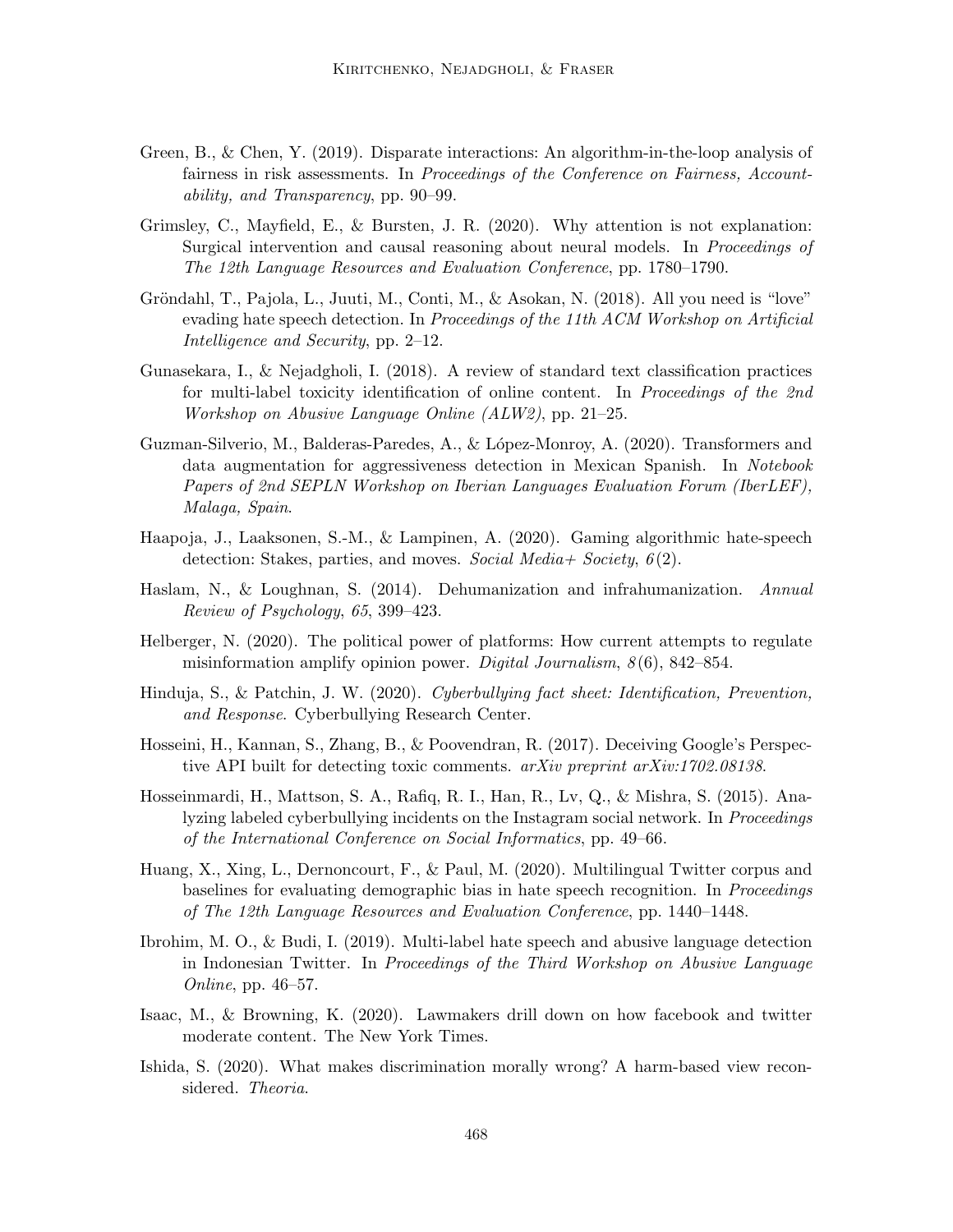- Jain, S., & Wallace, B. C. (2019). Attention is not Explanation. In Proceedings of the Conference of the North American Chapter of the Association for Computational Linguistics: Human Language Technologies (NAACL), pp. 3543–3556, Minneapolis, Minnesota.
- Jenders, M., Kasneci, G., & Naumann, F. (2013). Analyzing and predicting viral tweets. In Proceedings of the International Conference on World Wide Web, pp. 657–664.
- Jin, X., Barbieri, F., Kennedy, B., Davani, A. M., Neves, L., & Ren, X. (2021). On transferability of bias mitigation effects in language model fine-tuning. In Proceedings of the 2021 Conference of the North American Chapter of the Association for Computational Linguistics: Human Language Technologies, pp. 3770–3783.
- Joshi, P., Santy, S., Budhiraja, A., Bali, K., & Choudhury, M. (2020). The state and fate of linguistic diversity and inclusion in the NLP world. In Proceedings of the 58th Annual Meeting of the Association for Computational Linguistics, pp. 6282–6293, Online. Association for Computational Linguistics.
- Jurgens, D., Hemphill, L., & Chandrasekharan, E. (2019). A just and comprehensive strategy for using NLP to address online abuse. In Proceedings of the 57th Annual Meeting of the Association for Computational Linguistics, pp. 3658–3666, Florence, Italy.
- Kalin, J., Noever, D., & Dozier, G. (2020). Systematic attack surface reduction for deployed sentiment analysis models. In Proceedings of the 8th International Conference on Security, Privacy and Trust Management (SPTM).
- Katell, M., Young, M., Dailey, D., Herman, B., Guetler, V., Tam, A., Bintz, C., Raz, D., & Krafft, P. M. (2020). Toward situated interventions for algorithmic equity: lessons from the field. In Proceedings of the Conference on Fairness, Accountability, and Transparency, pp. 45–55.
- Kiela, D., Firooz, H., Mohan, A., Goswami, V., Singh, A., Ringshia, P., & Testuggine, D. (2020). The hateful memes challenge: Detecting hate speech in multimodal memes. In Advances in Neural Information Processing Systems (NeurIPS 2020).
- Kiritchenko, S., & Nejadgholi, I. (2020). Towards ethics by design in online abusive content detection. *arXiv preprint arXiv:2010.14952*.
- Koetsier, J. (2020). Report: Facebook makes 300,000 content moderation mistakes every day. Forbes.
- Konečný, J., McMahan, H. B., Ramage, D., & Richtárik, P. (2016). Federated optimization: Distributed machine learning for on-device intelligence.  $arXiv$  preprint arXiv:1610.02527.
- Kumar, R., Ojha, A. K., Malmasi, S., & Zampieri, M. (2018). Benchmarking aggression identification in social media. In Proceedings of the First Workshop on Trolling, Aggression and Cyberbullying (TRAC-2018), pp. 1–11.
- Kurita, K., Michel, P., & Neubig, G. (2020). Weight poisoning attacks on pre-trained models. In Proceedings of the Annual Meeting of the Association for Computational Linguistics.
- Kurita, K., Vyas, N., Pareek, A., Black, A. W., & Tsvetkov, Y. (2019). Measuring bias in contextualized word representations. In Proceedings of the First Workshop on Gender Bias in Natural Language Processing, pp. 166–172.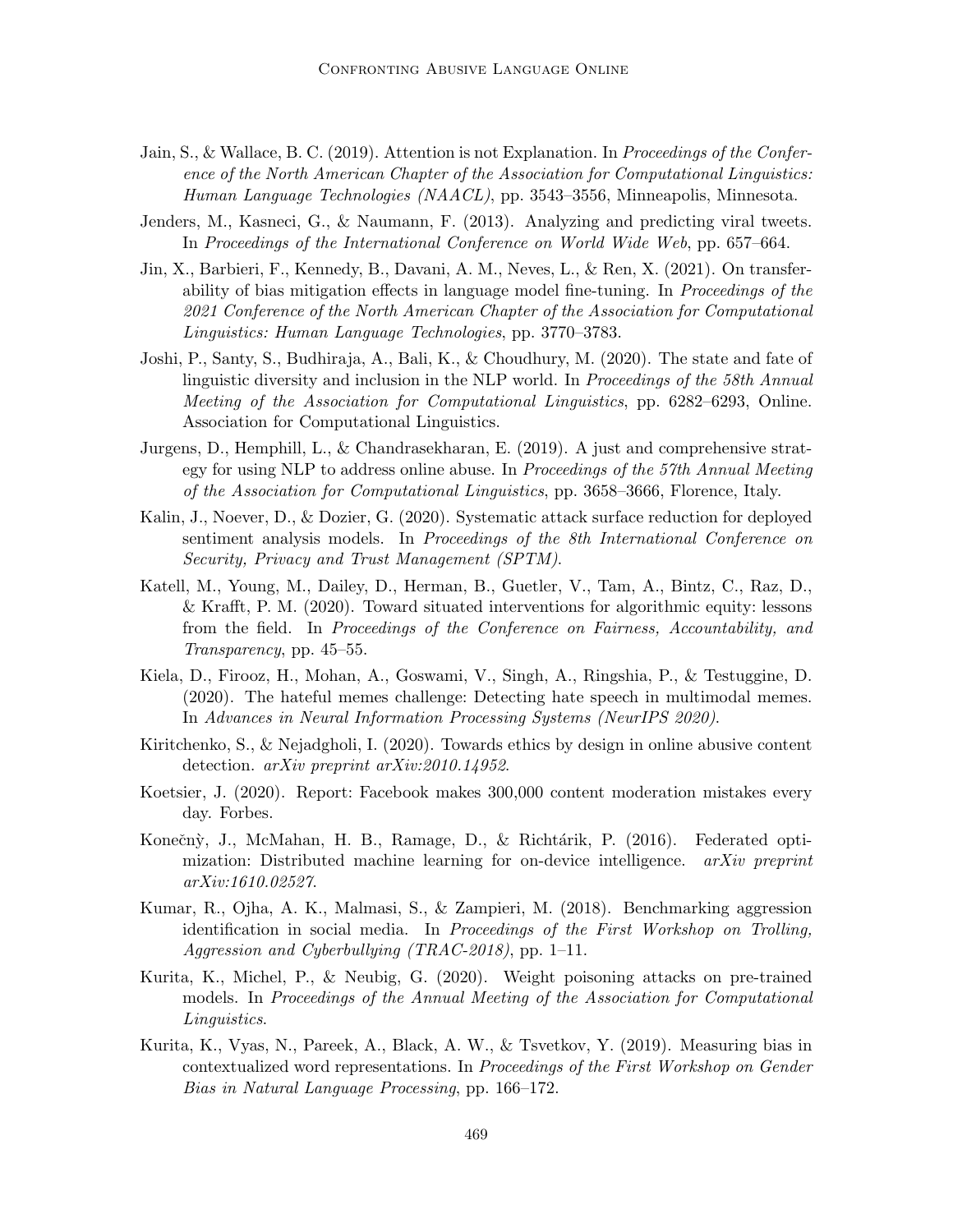- Lan, Z., Chen, M., Goodman, S., Gimpel, K., Sharma, P., & Soricut, R. (2020). ALBERT: A lite BERT for self-supervised learning of language representations. In Proceedings of the 8th International Conference on Learning Representations (ICLR).
- Leonard, A. (Ed.). (2019). *Models for Platform Governance*, A CIGI Essay Series. Centre for International Governance Innovation.
- Lepoutre, M. (2017). Hate speech in public discourse: A pessimistic defense of counterspeech. Social Theory and Practice.
- Liu, Y., Ott, M., Goyal, N., Du, J., Joshi, M., Chen, D., Levy, O., Lewis, M., Zettlemoyer, L., & Stoyanov, V. (2019). RoBERTa: A robustly optimized BERT pretraining approach. arXiv preprint arXiv:1907.11692.
- Mahajan, A., Shah, D., & Jafar, G. (2020). Explainable AI approach towards toxic comment classification. EasyChair Preprint.
- Maitra, I., & McGowan, M. K. (2012). Speech and harm: Controversies over free speech. Oxford University Press on Demand.
- Manzini, T., Chong, L. Y., Black, A. W., & Tsvetkov, Y. (2019). Black is to criminal as caucasian is to police: Detecting and removing multiclass bias in word embeddings. In Proceedings of the Conference of the North American Chapter of the Association for Computational Linguistics: Human Language Technologies (NAACL), pp. 615–621.
- Marcinkevičs, R., & Vogt, J. E.  $(2020)$ . Interpretability and explainability: A machine learning zoo mini-tour. arXiv preprint arXiv:2012.01805.
- Marcinowski, M., & Lawrynowicz, A. (2020). Predicting the outbreak of conflict in online discussions using emotion-based features. In Proceedings of the International Conference on Web Engineering, pp. 505–511.
- Martinez, N., Bertran, M., & Sapiro, G. (2019). Fairness with minimal harm: A paretooptimal approach for healthcare. arXiv preprint arXiv:1911.06935.
- Matsuda, M. J. (2018). Words that wound: Critical race theory, assaultive speech, and the first amendment. Routledge.
- May, C., Wang, A., Bordia, S., Bowman, S., & Rudinger, R. (2019). On measuring social biases in sentence encoders. In Proceedings of the Conference of the North American Chapter of the Association for Computational Linguistics: Human Language Technologies (NAACL), pp.  $622-628$ .
- Miok, K., Skrlj, B., Zaharie, D., & Robnik-Sikonja, M. (2020). To BAN or not to BAN: Bayesian attention networks for reliable hate speech detection.  $arXiv$  preprint arXiv:2007.05304.
- Mishra, P., Yannakoudakis, H., & Shutova, E. (2019). Tackling online abuse: A survey of automated abuse detection methods. arXiv preprint arXiv:1908.06024.
- Mitchell, M., Wu, S., Zaldivar, A., Barnes, P., Vasserman, L., Hutchinson, B., Spitzer, E., Raji, I. D., & Gebru, T. (2019). Model cards for model reporting. In Proceedings of the Conference on Fairness, Accountability, and Transparency, pp. 220–229.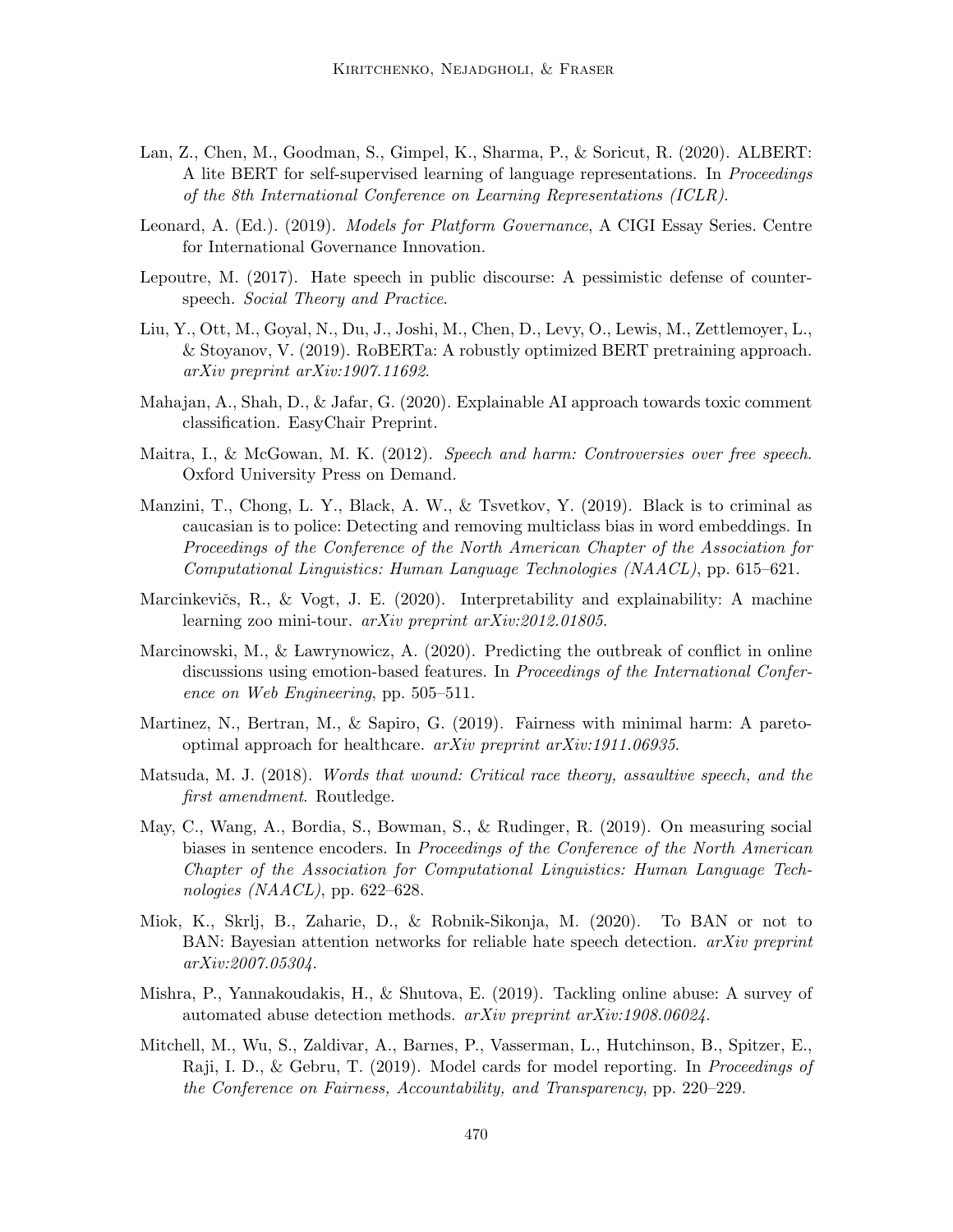- Mou, G., Ye, P., & Lee, K. (2020). Swe2: Subword enriched and significant word emphasized framework for hate speech detection. In Proceedings of the 29th ACM International Conference on Information & Knowledge Management, pp. 1145–1154.
- Mozafari, M., Farahbakhsh, R., & Crespi, N. (2019). A BERT-based transfer learning approach for hate speech detection in online social media. In Proceedings of the International Conference on Complex Networks and Their Applications, pp. 928–940.
- Mubarak, H., Darwish, K., & Magdy, W. (2017). Abusive language detection on Arabic social media. In Proceedings of the First Workshop on Abusive Language Online, pp. 52–56, Vancouver, BC, Canada. Association for Computational Linguistics.
- Nadeem, M., Bethke, A., & Reddy, S. (2020). Stereoset: Measuring stereotypical bias in pretrained language models. arXiv preprint arXiv:2004.09456.
- Nangia, N., Vania, C., Bhalerao, R., & Bowman, S. R. (2020). Crows-pairs: A challenge dataset for measuring social biases in masked language models. In Proceedings of the Conference on Empirical Methods in Natural Language Processing (EMNLP).
- Naseem, U., Razzak, I., & Eklund, P. W. (2020). A survey of pre-processing techniques to improve short-text quality: a case study on hate speech detection on Twitter. Multimedia Tools and Applications, 1–28.
- Nejadgholi, I., & Kiritchenko, S. (2020). On cross-dataset generalization in automatic detection of online abuse. In Proceedings of the 4th Workshop on Online Abuse and Harms.
- Niemann, M., Riehle, D. M., Brunk, J., & Becker, J. (2019). What is abusive language?. In Proceedings of the Multidisciplinary International Symposium on Disinformation in Open Online Media, pp. 59–73.
- Nobata, C., Tetreault, J., Thomas, A., Mehdad, Y., & Chang, Y. (2016). Abusive language detection in online user content. In Proceedings of the International Conference on World Wide Web, pp. 145–153.
- Nogueira dos Santos, C., Melnyk, I., & Padhi, I. (2018). Fighting offensive language on social media with unsupervised text style transfer. In *Proceedings of the 56th Annual* Meeting of the Association for Computational Linguistics, pp. 189–194, Melbourne, Australia.
- Ousidhoum, N., Lin, Z., Zhang, H., Song, Y., & Yeung, D.-Y. (2019). Multilingual and multiaspect hate speech analysis. In Proceedings of the Conference on Empirical Methods in Natural Language Processing and the 9th International Joint Conference on Natural Language Processing (EMNLP-IJCNLP), pp. 4675–4684, Hong Kong, China. Association for Computational Linguistics.
- Ousidhoum, N., Song, Y., & Yeung, D.-Y. (2020). Comparative evaluation of label agnostic selection bias in multilingual hate speech datasets. In *Proceedings of the Conference* on Empirical Methods in Natural Language Processing (EMNLP), pp. 2532–2542.
- Park, J. H., Shin, J., & Fung, P. (2018). Reducing gender bias in abusive language detection. In Proceedings of the Conference on Empirical Methods in Natural Language Processing, pp. 2799–2804, Brussels, Belgium.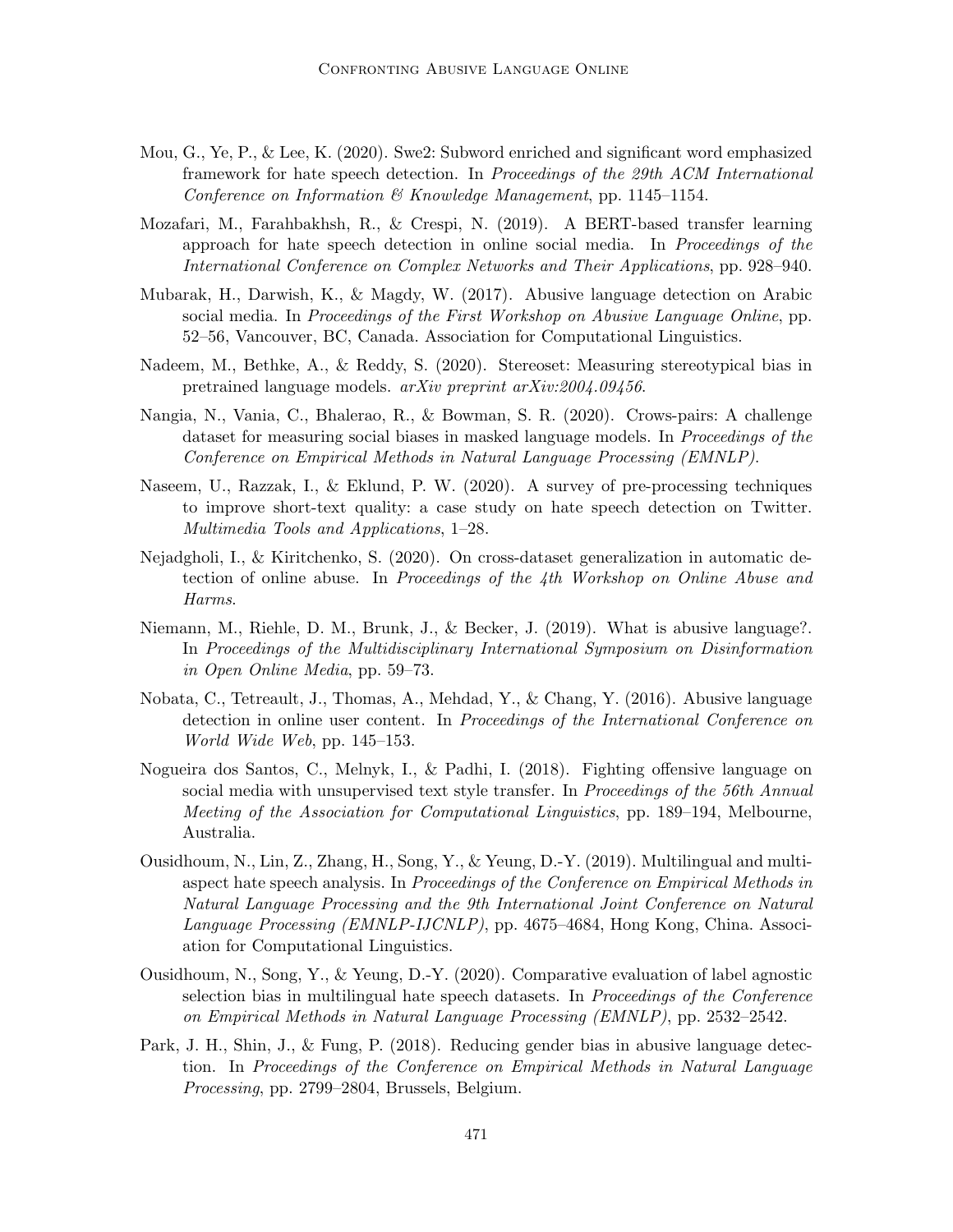- Pavlopoulos, J., Sorensen, J., Dixon, L., Thain, N., & Androutsopoulos, I. (2020). Toxicity detection: Does context really matter?. In Proceedings of the 58th Annual Meeting of the Association for Computational Linguistics, pp. 4296–4305, Online. Association for Computational Linguistics.
- Pereira-Kohatsu, J. C., Quijano-Sánchez, L., Liberatore, F., & Camacho-Collados, M. (2019). Detecting and monitoring hate speech in Twitter. Sensors,  $19(21)$ .
- PerspectiveAPI (2017). Perspective API documentation score normalization and feedback. https://github.com/conversationai/perspectiveapi/blob/master/3 concepts/score-normalization.md.
- Phillips, W. (2015). This is why we can't have nice things: Mapping the relationship between online trolling and mainstream culture. MIT Press.
- Pitropakis, N., Kokot, K., Gkatzia, D., Ludwiniak, R., Mylonas, A., & Kandias, M. (2020). Monitoring users' behavior: Anti-immigration speech detection on Twitter. Machine Learning and Knowledge Extraction,  $2(3)$ , 192–215.
- Pohjonen, M., & Udupa, S. (2017). Extreme speech online: An anthropological critique of hate speech debates. International Journal of Communication, 11, 19.
- Poletto, F., Basile, V., Sanguinetti, M., Bosco, C., & Patti, V. (2020). Resources and benchmark corpora for hate speech detection: a systematic review. Language Resources and Evaluation, 1–47.
- Poletto, F., Stranisci, M., Sanguinetti, M., Patti, V., & Bosco, C. (2017). Hate speech annotation: Analysis of an Italian Twitter corpus. In Proceedings of the Italian Conference on Computational Linguistics (CLiC-it 2017), pp. 1–6.
- Prabhakaran, V., Waseem, Z., Akiwowo, S., & Vidgen, B. (2020). Online abuse and human rights: WOAH satellite session at RightsCon 2020. In Proceedings of the Fourth Workshop on Online Abuse and Harms, pp. 1–6.
- Pratt, B. (2019). Inclusion of marginalized groups and communities in global health research priority-setting. Journal of Empirical Research on Human Research Ethics,  $14(2)$ , 169–181.
- Pratt, B., Cheah, P. Y., & Marsh, V. (2020). Solidarity and community engagement in global health research. The American Journal of Bioethics,  $20(5)$ , 43-56.
- Price, I., Gifford-Moore, J., Flemming, J., Musker, S., Roichman, M., Sylvain, G., Thain, N., Dixon, L., & Sorensen, J. (2020). Six attributes of unhealthy conversations. In Proceedings of the Fourth Workshop on Online Abuse and Harms, pp. 114–124, Online. Association for Computational Linguistics.
- Prost, F. (2020). Mitigating unfair bias in ML models with the mindiff framework. Google AI Blog.
- Qian, J., Bethke, A., Liu, Y., Belding, E., & Wang, W. Y. (2019). A benchmark dataset for learning to intervene in online hate speech. In Proceedings of the 2019 Conference on Empirical Methods in Natural Language Processing and the 9th International Joint Conference on Natural Language Processing (EMNLP-IJCNLP), pp. 4755–4764, Hong Kong, China. Association for Computational Linguistics.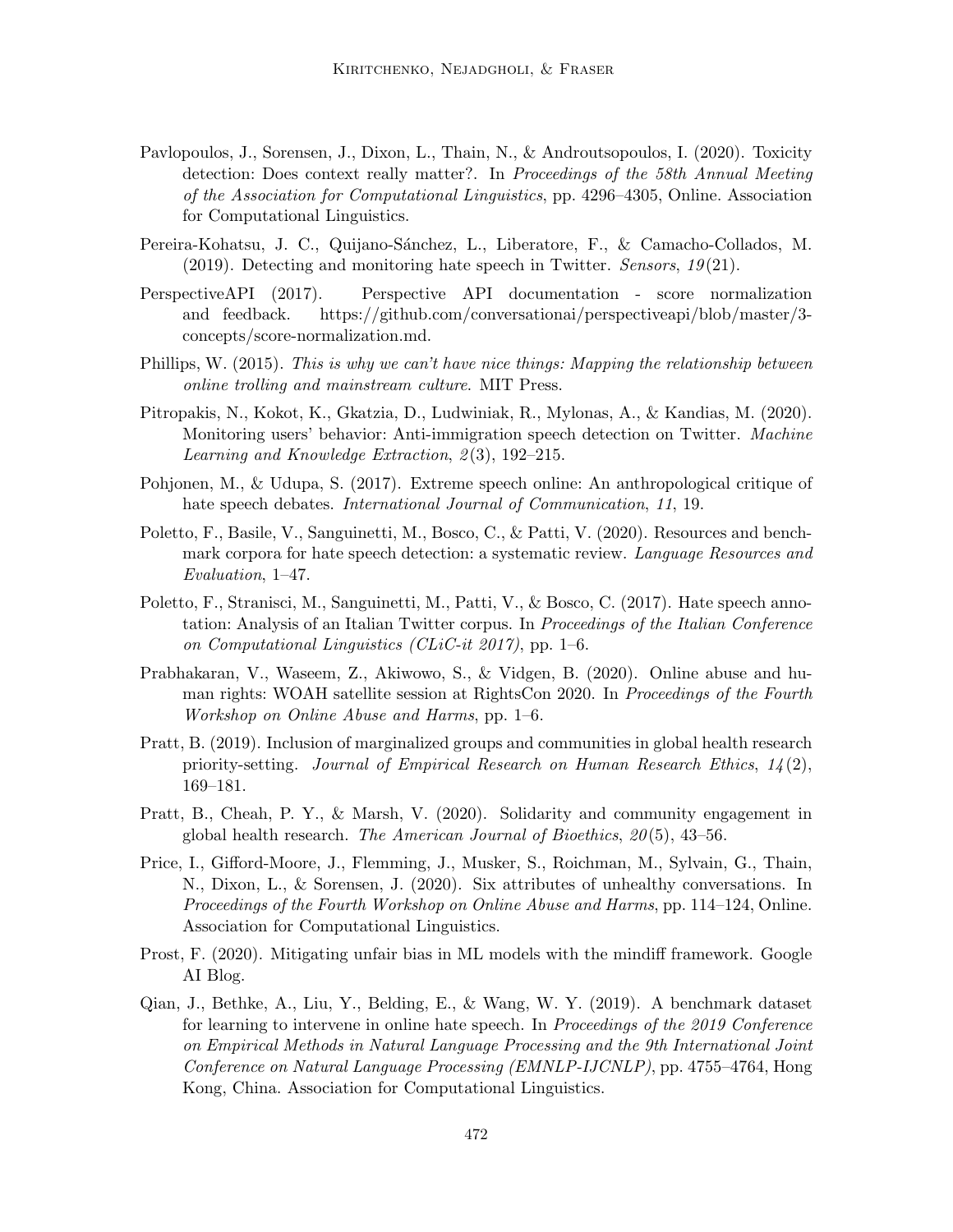- Raji, I. D., Smart, A., White, R. N., Mitchell, M., Gebru, T., Hutchinson, B., Smith-Loud, J., Theron, D., & Barnes, P. (2020). Closing the AI accountability gap: defining an endto-end framework for internal algorithmic auditing. In Proceedings of the Conference on Fairness, Accountability, and Transparency, pp. 33–44.
- Raufi, B., & Xhaferri, I. (2018). Modelling and implementation of machine learning techniques for hate speech detection in mobile applications. In Proceedings of the International Conference on Information Technologies (InfoTech-2018).
- Razavi, A. H., Inkpen, D., Uritsky, S., & Matwin, S. (2010). Offensive language detection using multi-level classification. In Proceedings of the Canadian Conference on Artificial Intelligence, pp. 16–27.
- Razo, D., & Kübler, S.  $(2020)$ . Investigating sampling bias in abusive language detection. In Proceedings of the Fourth Workshop on Online Abuse and Harms, pp. 70–78.
- Reich, D., Todoki, A., Dowsley, R., De Cock, M., & Nascimento, A. C. (2019). Privacypreserving classification of personal text messages with secure multi-party computation: An application to hate-speech detection. arXiv preprint arXiv:1906.02325.
- Reicher, S. D., Spears, R., & Postmes, T. (1995). A social identity model of deindividuation phenomena. European Review of Social Psychology, 6(1), 161–198.
- Ribeiro, M. H., Calais, P. H., Santos, Y. A., Almeida, V. A., & Meira Jr, W. (2018). Characterizing and detecting hateful users on Twitter. In Proceedings of the 12th International AAAI Conference on Web and Social Media.
- Ribeiro, M. T., Singh, S., & Guestrin, C. (2016). "Why should I trust you?" Explaining the predictions of any classifier. In Proceedings of the ACM SIGKDD International Conference on Knowledge Discovery and Data Mining, pp. 1135–1144.
- Risch, J., & Krestel, R. (2020). Bagging BERT models for robust aggression identification. In Proceedings of the Second Workshop on Trolling, Aggression and Cyberbullying, pp. 55–61.
- Rizos, G., Hemker, K., & Schuller, B. (2019). Augment to prevent: short-text data augmentation in deep learning for hate-speech classification. In Proceedings of the 28th ACM International Conference on Information and Knowledge Management, pp. 991–1000.
- Röttger, P., Vidgen, B., Nguyen, D., Waseem, Z., Margetts, H., & Pierrehumbert, J. (2021). HateCheck: Functional tests for hate speech detection models. In Proceedings of the Joint Conference of the 59th Annual Meeting of the Association for Computational Linguistics and the 11th International Joint Conference on Natural Language Processing (ACL-IJCNLP 2021), Online.
- Safi Samghabadi, N., Patwa, P., PYKL, S., Mukherjee, P., Das, A., & Solorio, T. (2020). Aggression and misogyny detection using BERT: A multi-task approach. In Proceedings of the Second Workshop on Trolling, Aggression and Cyberbullying.
- Salawu, S., He, Y., & Lumsden, J. (2020). Approaches to automated detection of cyberbullying: A survey. IEEE Transactions on Affective Computing, 11 (1), 3–24.
- Salminen, J., Hopf, M., Chowdhury, S. A., Jung, S.-g., Almerekhi, H., & Jansen, B. J. (2020). Developing an online hate classifier for multiple social media platforms. Human-centric Computing and Information Sciences,  $10(1)$ , 1.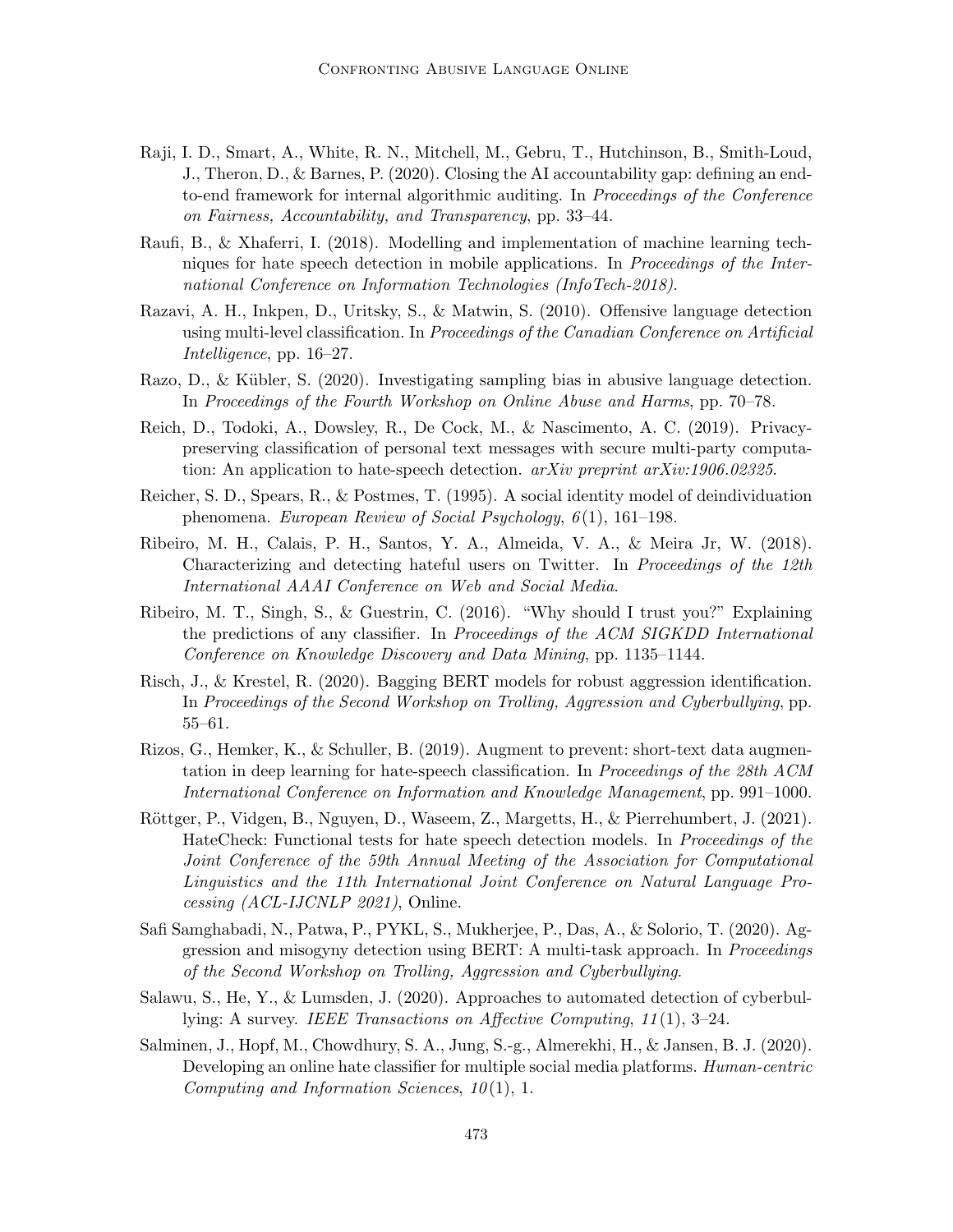- Saltman, E. M., & Russell, J. (2014). The role of prevent in countering online extremism. Quilliam Publication.
- Samuel, J., Garvey, M., & Kashyap, R. (2019). That message went viral?! exploratory analytics and sentiment analysis into the propagation of tweets. In Proceedings of the Northeast Decision Sciences Institute (NEDSI) Conference.
- Sap, M., Card, D., Gabriel, S., Choi, Y., & Smith, N. A. (2019). The risk of racial bias in hate speech detection. In Proceedings of the 57th Annual Meeting of the Association for Computational Linguistics, pp. 1668–1678.
- Sap, M., Gabriel, S., Qin, L., Jurafsky, D., Smith, N. A., & Choi, Y. (2020). Social bias frames: Reasoning about social and power implications of language. In Proceedings of the Annual Meeting of the Association for Computational Linguistics.
- Saria, S., & Subbaswamy, A. (2019). Tutorial: safe and reliable machine learning.  $arXiv$ preprint arXiv:1904.07204.
- Schieb, C., & Preuss, M. (2016). Governing hate speech by means of counterspeech on Facebook. In Proceedings of the 66th ICA Annual Conference, pp. 1–23.
- Schmidt, A., & Wiegand, M. (2017). A survey on hate speech detection using natural language processing. In Proceedings of the Fifth International Workshop on Natural Language Processing for Social Media, pp. 1–10.
- Scott, M., & Kayali, L. (2020). What happened when humans stopped managing social media content. POLITICO.
- Sen, A. K. (2009). The idea of justice. Harvard University Press.
- Shah, D. S., Schwartz, H. A., & Hovy, D. (2020). Predictive biases in natural language processing models: A conceptual framework and overview. In Proceedings of the 58th Annual Meeting of the Association for Computational Linguistics, pp. 5248–5264.
- Shepherd, T., Harvey, A., Jordan, T., Srauy, S., & Miltner, K. (2015). Histories of hating. Social Media + Society,  $1(2)$ .
- Shi, W., Cao, J., Zhang, Q., Li, Y., & Xu, L. (2016). Edge computing: Vision and challenges. IEEE Internet of Things Journal,  $3(5)$ , 637-646.
- Sigurbergsson, G. I., & Derczynski, L. (2020). Offensive language and hate speech detection for Danish. In Proceedings of The 12th Language Resources and Evaluation Conference, pp. 3498–3508.
- Spertus, E. (1997). Smokey: Automatic recognition of hostile messages. In Proceedings of the AAAI Conference on Innovative Applications of Artificial Intelligence, pp. 1058–1065.
- Srivastava, S., & Khurana, P. (2019). Detecting aggression and toxicity using a multi dimension capsule network. In Proceedings of the Third Workshop on Abusive Language Online, pp. 157–162.
- Stappen, L., Brunn, F., & Schuller, B. (2020). Cross-lingual zero-and few-shot hate speech detection utilising frozen transformer language models and AXEL. arXiv preprint arXiv:2004.13850.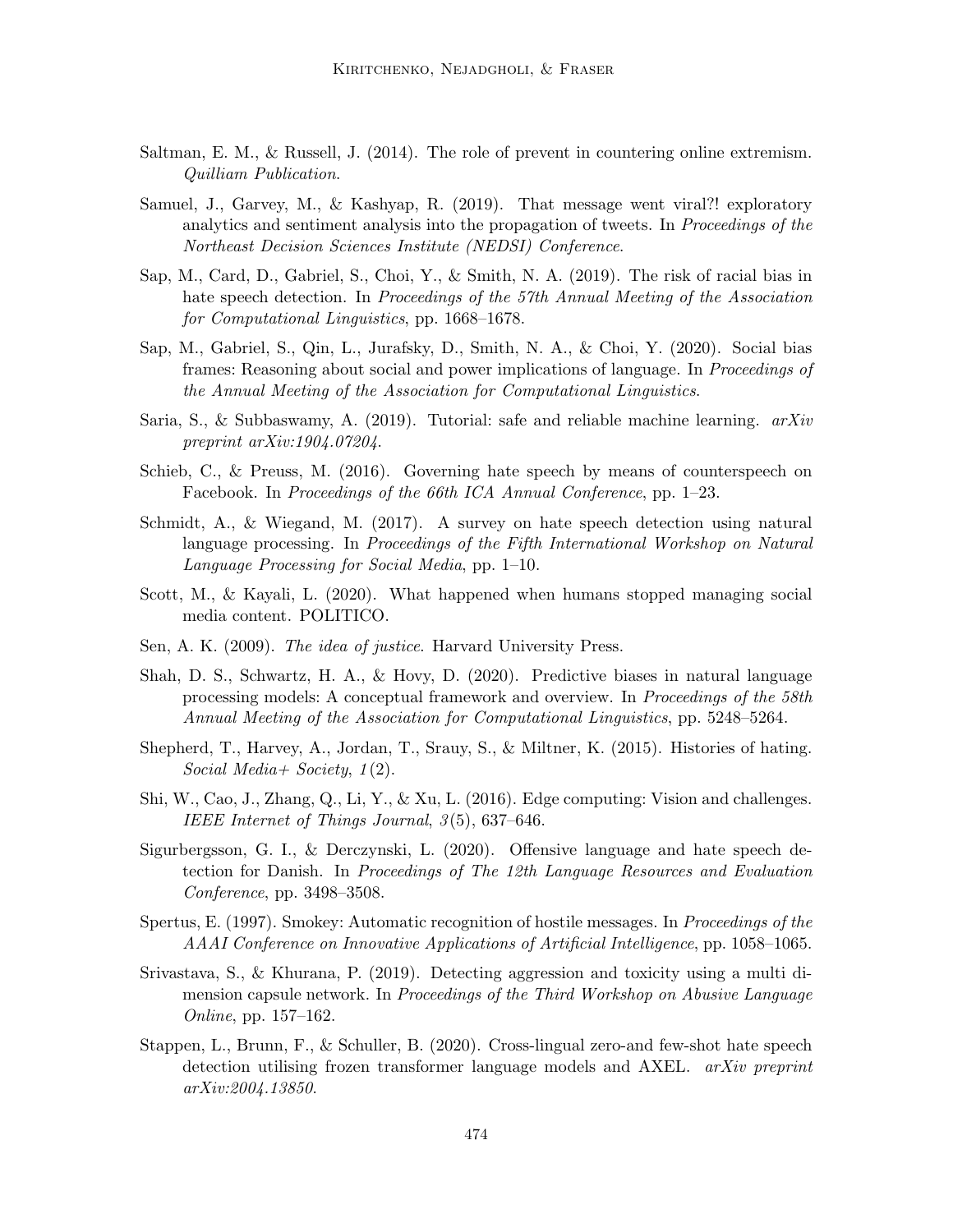- Subramani, S., Michalska, S., Wang, H., Du, J., Zhang, Y., & Shakeel, H. (2019). Deep learning for multi-class identification from domestic violence online posts. IEEE Access, 7, 46210–46224.
- Swamy, S. D., Jamatia, A., & Gambäck, B. (2019). Studying generalisability across abusive language detection datasets. In Proceedings of the 23rd Conference on Computational Natural Language Learning (CoNLL), pp. 940–950, Hong Kong, China.
- Tajfel, H., & Turner, J. C. (1979). An integrative theory of intergroup conflict. In Austin, W. G., & Worchel, S. (Eds.), The Social Psychology of Intergroup Relations, chap. 3, pp. 33–47. Brooks/Cole Pub. Co.
- Tekiroğlu, S. S., Chung, Y.-L., & Guerini, M. (2020). Generating counter narratives against online hate speech: Data and strategies. In Proceedings of the Annual Meeting of the Association for Computational Linguistics, pp. 1177–1190.
- Thylstrup, N., & Waseem, Z. (2020). Detecting 'dirt' and 'toxicity': Rethinking content moderation as pollution behaviour. Available at SSRN: https://ssrn.com/abstract= 3709719.
- Tran, M., Zhang, Y., & Soleymani, M. (2020). Towards a friendly online community: An unsupervised style transfer framework for profanity redaction. In Proceedings of the International Conference on Computational Linguistics (COLING).
- Tversky, A., & Kahneman, D. (1974). Judgment under uncertainty: Heuristics and biases. Science, 185 (4157), 1124–1131.
- Tworek, H., & Tenove, C. (2020). Dispute resolution and content moderation: Fair, accountable, independent, transparent, and effective. Transatlantic High Level Working Group on Content Moderation Online and Freedom of Expression.
- Ullmann, S., & Tomalin, M. (2020). Quarantining online hate speech: technical and ethical perspectives. Ethics and Information Technology, 22 (1), 69–80.
- Unsvåg, E. F., & Gambäck, B. (2018). The effects of user features on Twitter hate speech detection. In Proceedings of the 2nd Workshop on Abusive Language Online, pp. 75–85.
- Van Aken, B., Risch, J., Krestel, R., & Löser, A. (2018). Challenges for toxic comment classification: An in-depth error analysis. In Proceedings of the 2nd Workshop on Abusive Language Online.
- Van Bruwaene, D., Huang, Q., & Inkpen, D. (2020). A multi-platform dataset for detecting cyberbullying in social media. Language Resources and Evaluation, 1–24.
- Van Geel, M., Vedder, P., & Tanilon, J. (2014). Relationship between peer victimization, cyberbullying, and suicide in children and adolescents: a meta-analysis. JAMA Pedi $atrics, 168(5), 435-442.$
- Varshney, K. R. (2016). Engineering safety in machine learning. In *Proceedings of the* Information Theory and Applications Workshop (ITA), pp. 1–5.
- Varshney, K. R. (2020). On mismatched detection and safe, trustworthy machine learning. In Proceedings of the 54th Annual Conference on Information Sciences and Systems  $(CISS)$ , pp. 1–4. IEEE.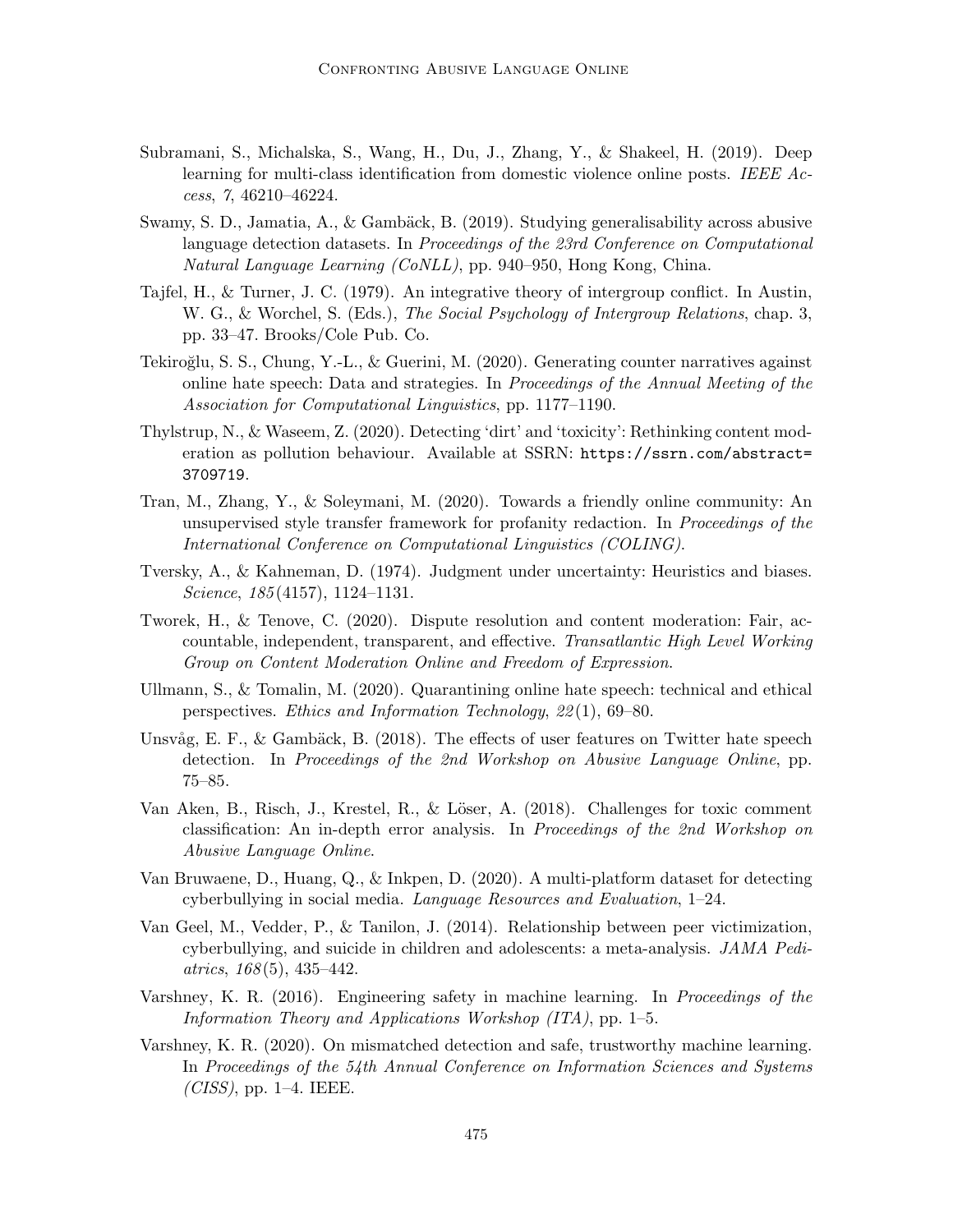- Vaughan, J. W., & Wallach, H. (2020). A human-centered agenda for intelligible machine learning. Machines We Trust: Getting Along with Artificial Intelligence.
- Vidgen, B., & Derczynski, L. (2020). Directions in abusive language training data, a systematic review: Garbage in, garbage out. *PLoS ONE*, 15(12).
- Vidgen, B., Hale, S., Guest, E., Margetts, H., Broniatowski, D., Waseem, Z., Botelho, A., Hall, M., & Tromble, R. (2020a). Detecting East Asian prejudice on social media. In Proceedings of the Fourth Workshop on Online Abuse and Harms, pp. 162–172.
- Vidgen, B., Hale, S., Staton, S., Melham, T., Margetts, H., Kammar, O., & Szymczak, M. (2020b). Recalibrating classifiers for interpretable abusive content detection. In Proceedings of the Fourth Workshop on Natural Language Processing and Computational Social Science, pp. 132–138.
- Vidgen, B., Harris, A., Nguyen, D., Tromble, R., Hale, S., & Margetts, H. (2019). Challenges and frontiers in abusive content detection. In Proceedings of the Third Workshop on Abusive Language Online, pp. 80–93, Florence, Italy.
- Vidgen, B., Nguyen, D., Margetts, H., Rossini, P., & Tromble, R. (2021). Introducing CAD: the contextual abuse dataset. In Proceedings of the 2021 Conference of the North American Chapter of the Association for Computational Linguistics: Human Language Technologies, pp. 2289–2303, Online. Association for Computational Linguistics.
- Vincent, N. A., & Jane, E. A. (2017). Beyond law: Protecting cyber victims through engineering and design. In Martellozzo, E., & Jane, E. A. (Eds.), Cybercrime and its Victims: An International Perspective, pp. 209–223. Routledge, Oxon.
- Vu, X.-S., Vu, T., Tran, M.-V., Le-Cong, T., & Nguyen, H. (2020). HSD shared task in VLSP campaign 2019: Hate speech detection for social good. arXiv preprint arXiv:2007.06493.
- Waldron, J. (2012). The harm in hate speech. Harvard University Press.
- Wang, C. (2018). Interpreting neural network hate speech classifiers. In *Proceedings of the* 2nd Workshop on Abusive Language Online (ALW2), pp. 86–92.
- Waseem, Z. (2016). Are you a racist or am I seeing things? Annotator influence on hate speech detection on Twitter. In Proceedings of the First Workshop on NLP and Computational Social Science, pp. 138–142.
- Waseem, Z., Davidson, T., Warmsley, D., & Weber, I. (2017). Understanding abuse: A typology of abusive language detection subtasks. In Proceedings of the First Workshop on Abusive Language Online, pp. 78–84, Vancouver, BC, Canada.
- Waseem, Z., & Hovy, D. (2016). Hateful symbols or hateful people? Predictive features for hate speech detection on Twitter. In Proceedings of the NAACL Student Research Workshop, pp. 88–93.
- Waseem, Z., Thorne, J., & Bingel, J. (2018). Bridging the gaps: Multi task learning for domain transfer of hate speech detection. In Golbeck, J. (Ed.), Online harassment, pp. 29–55. Springer.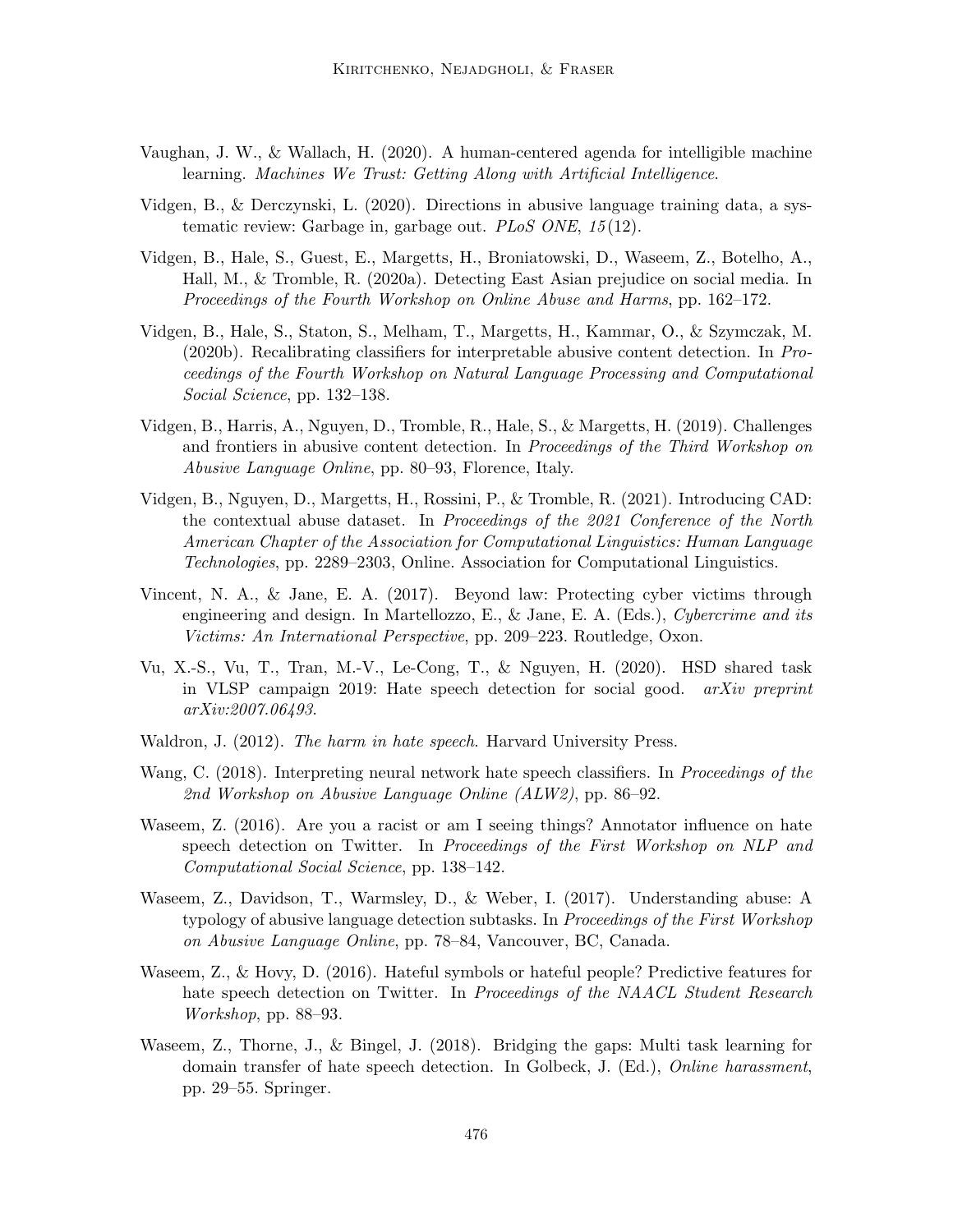- Weller, A. (2019). Transparency: motivations and challenges. In Samek, W., Montavon, G., Vedaldi, A., Hansen, L. K., & Müller, K.-R. (Eds.), *Explainable AI: Interpreting*, Explaining and Visualizing Deep Learning, pp. 23–40. Springer.
- Wich, M., Al Kuwatly, H., & Groh, G. (2020). Investigating annotator bias with a graphbased approach. In Proceedings of the Fourth Workshop on Online Abuse and Harms, pp. 191–199.
- Wiedemann, G., Yimam, S. M., & Biemann, C. (2020). UHH-LT at SemEval-2020 task 12: Fine-tuning of pre-trained transformer networks for offensive language detection. In Proceedings of the 14th Workshop on Semantic Evaluation, pp. 1638–1644.
- Wiegand, M., Ruppenhofer, J., & Eder, E. (2021). Implicitly abusive language what does it actually look like and why are we not getting there?. In *Proceedings of the* 2021 Conference of the North American Chapter of the Association for Computational Linguistics: Human Language Technologies, pp. 576–587, Online. Association for Computational Linguistics.
- Wiegand, M., Ruppenhofer, J., & Kleinbauer, T. (2019). Detection of abusive language: the problem of biased datasets. In Proceedings of the Conference of the North American Chapter of the Association for Computational Linguistics: Human Language Technologies, pp. 602–608.
- Wiegand, M., Ruppenhofer, J., Schmidt, A., & Greenberg, C. (2018a). Inducing a lexicon of abusive words–a feature-based approach. In Proceedings of the 2018 Conference of the North American Chapter of the Association for Computational Linguistics: Human Language Technologies, pp. 1046–1056.
- Wiegand, M., Siegel, M., & Ruppenhofer, J. (2018b). Overview of the GermEval 2018 shared task on the identification of offensive language. In *Proceedings of GermEval* 2018, 14th Conference on Natural Language Processing (KONVENS 2018), Vienna, Austria.
- Wiegreffe, S., & Pinter, Y. (2019). Attention is not not explanation. In Proceedings of the 2019 Conference on Empirical Methods in Natural Language Processing and the 9th International Joint Conference on Natural Language Processing (EMNLP-IJCNLP), pp. 11–20.
- Wilhelm, C., & Joeckel, S. (2019). Gendered morality and backlash effects in online discussions: An experimental study on how users respond to hate speech comments against women and sexual minorities. Sex Roles,  $80(7-8)$ , 381–392.
- Wulczyn, E., Thain, N., & Dixon, L. (2017). Ex machina: Personal attacks seen at scale. In Proceedings of the 26th International Conference on World Wide Web, pp. 1391–1399.
- Wullach, T., Adler, A., & Minkov, E. M. (2020). Towards hate speech detection at large via deep generative modeling. IEEE Internet Computing.
- Xu, J., Ju, D., Li, M., Boureau, Y.-L., Weston, J., & Dinan, E. (2020). Recipes for safety in open-domain chatbots. arXiv preprint arXiv:2010.07079.
- Yang, Q., Liu, Y., Chen, T., & Tong, Y. (2019). Federated machine learning: Concept and applications. ACM Transactions on Intelligent Systems and Technology (TIST),  $10(2), 1-19.$